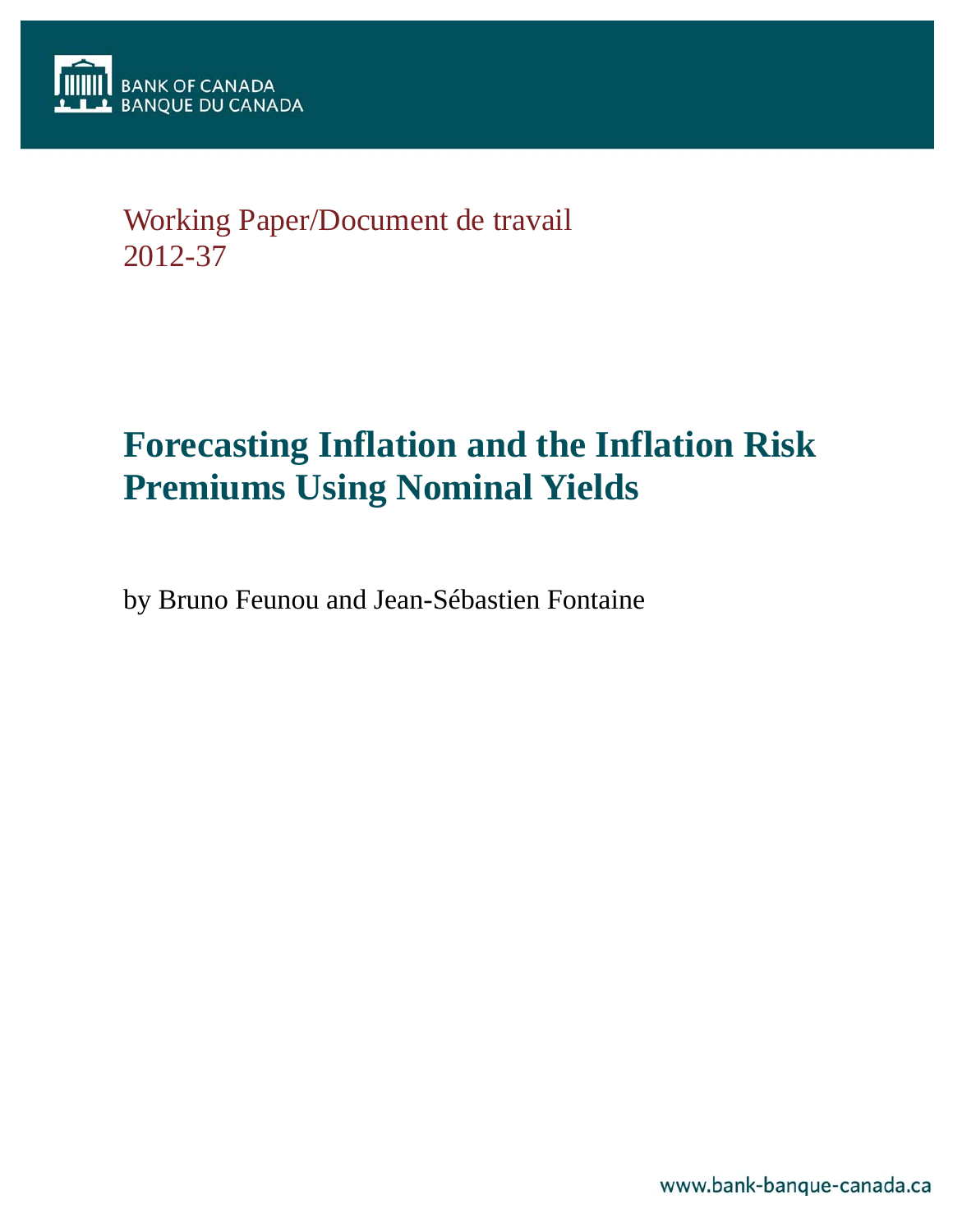Bank of Canada Working Paper 2012-37

November 2012

# **Forecasting Inflation and the Inflation Risk Premiums Using Nominal Yields**

**by** 

## **Bruno Feunou and Jean-Sébastien Fontaine**

 Financial Markets Department Bank of Canada Ottawa, Ontario, Canada K1A 0G9 jsfontaine@bankofcanada.ca

Bank of Canada working papers are theoretical or empirical works-in-progress on subjects in economics and finance. The views expressed in this paper are those of the authors. No responsibility for them should be attributed to the Bank of Canada.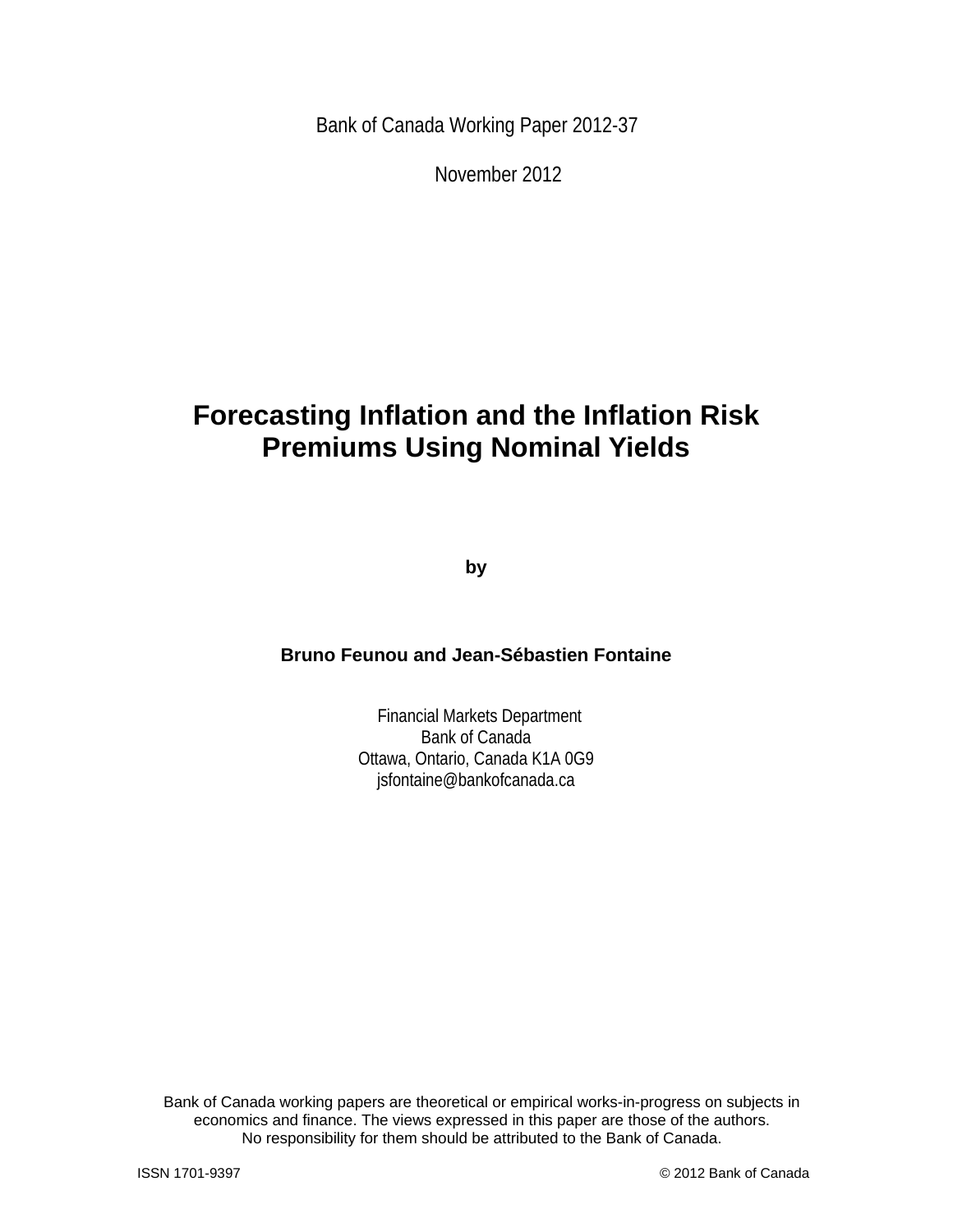# **Acknowledgements**

We thank Antonio Diez, Scott Hendry, Sharon Kozicki, Philippe Mueller and Norm Swanson for comments and suggestions. We thank Timothy Grieder for research assistance.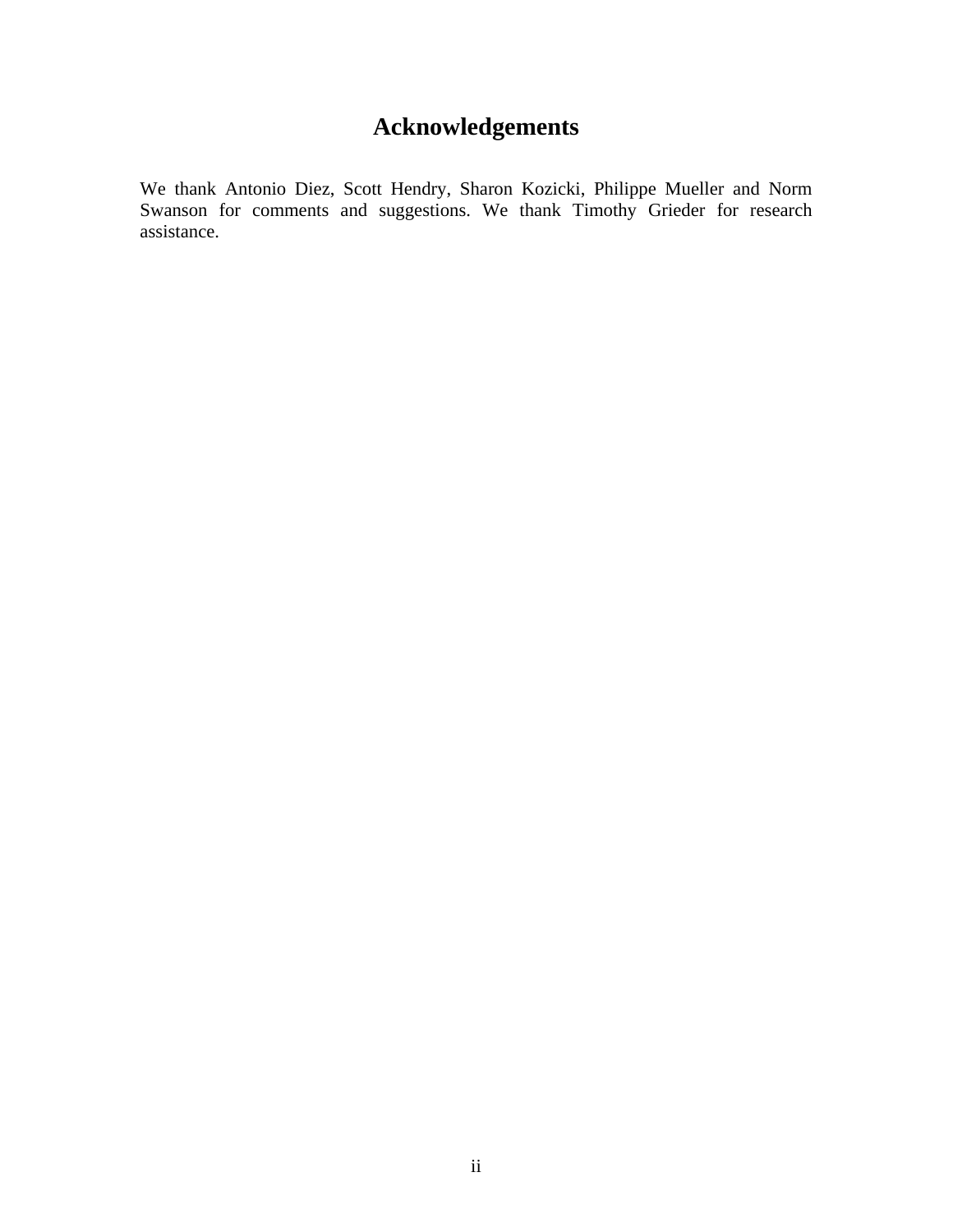## **Abstract**

We provide a decomposition of nominal yields into real yields, expectations of future inflation and inflation risk premiums when real bonds or inflation swaps are unavailable or unreliable due to their relative illiquidity. We combine nominal yields with surveys of inflation forecasts within a no-arbitrage model where conditional expectations are latent but spanned by the history of the observed data, analog to a GARCH model for the conditional variance. The filtering problem is numerically trivial and we conduct a battery of out-of-sample comparisons. Our favored model matches the quarterly inflation forecasts from surveys and uses the information in yields to produce the best monthly forecasts. Moreover, we restrict the distribution of the inflation Sharpe ratios to achieve economically reasonable estimates of the inflation risk premium and of the real rates. We find that the inflation risk premium (i) is positive on average, (ii) rises when the unemployment rate increases and (iii) when the level of interest rates decreases. Hence, real yields are more pro-cyclical than nominal yields due to variations of the inflation risk premiums.

*JEL classification: E43, E47, G12 Bank classification: Asset pricing; Econometric and statistical methods; Interest rates; Inflation and prices* 

## **Résumé**

Les auteurs proposent de décomposer les taux de rendement nominaux en trois éléments – taux réels, inflation anticipée et primes de risque d'inflation – lorsqu'il n'existe pas d'obligations ou de swaps indexés sur l'inflation ou que les données ne sont pas fiables en raison de l'illiquidité relative de ces instruments. Ils combinent les prévisions d'inflation recueillies par enquête aux rendements nominaux dans le cadre d'un modèle fondé sur l'absence d'arbitrage où les anticipations conditionnelles sont latentes mais dépendent des observations passées, à la manière de la variance conditionnelle dans un modèle GARCH. Le problème de filtrage est simple numériquement, ce qui permet aux auteurs de comparer entre elles un grand nombre de prévisions hors échantillon. Leur modèle parvient à reproduire les prévisions d'inflation trimestrielles tirées d'enquêtes, et c'est aussi celui qui fournit les meilleures prévisions mensuelles grâce à l'information extraite des taux nominaux. Les auteurs imposent en outre des restrictions à la distribution des ratios de Sharpe associés au risque d'inflation pour obtenir des estimations économiquement raisonnables de la prime de risque d'inflation et des taux réels. Ils constatent que la prime est positive en moyenne et qu'elle s'accroît quand le taux de chômage monte ou que les taux d'intérêt baissent. La procyclicité des rendements réels serait ainsi plus marquée que celle des rendements nominaux à cause de la variation des primes de risque d'inflation.

*Classification JEL : E43, E47, G12 Classification de la Banque : Évaluation des actifs; Méthodes économétriques et statistiques; Taux d'intérêt; Inflation et prix*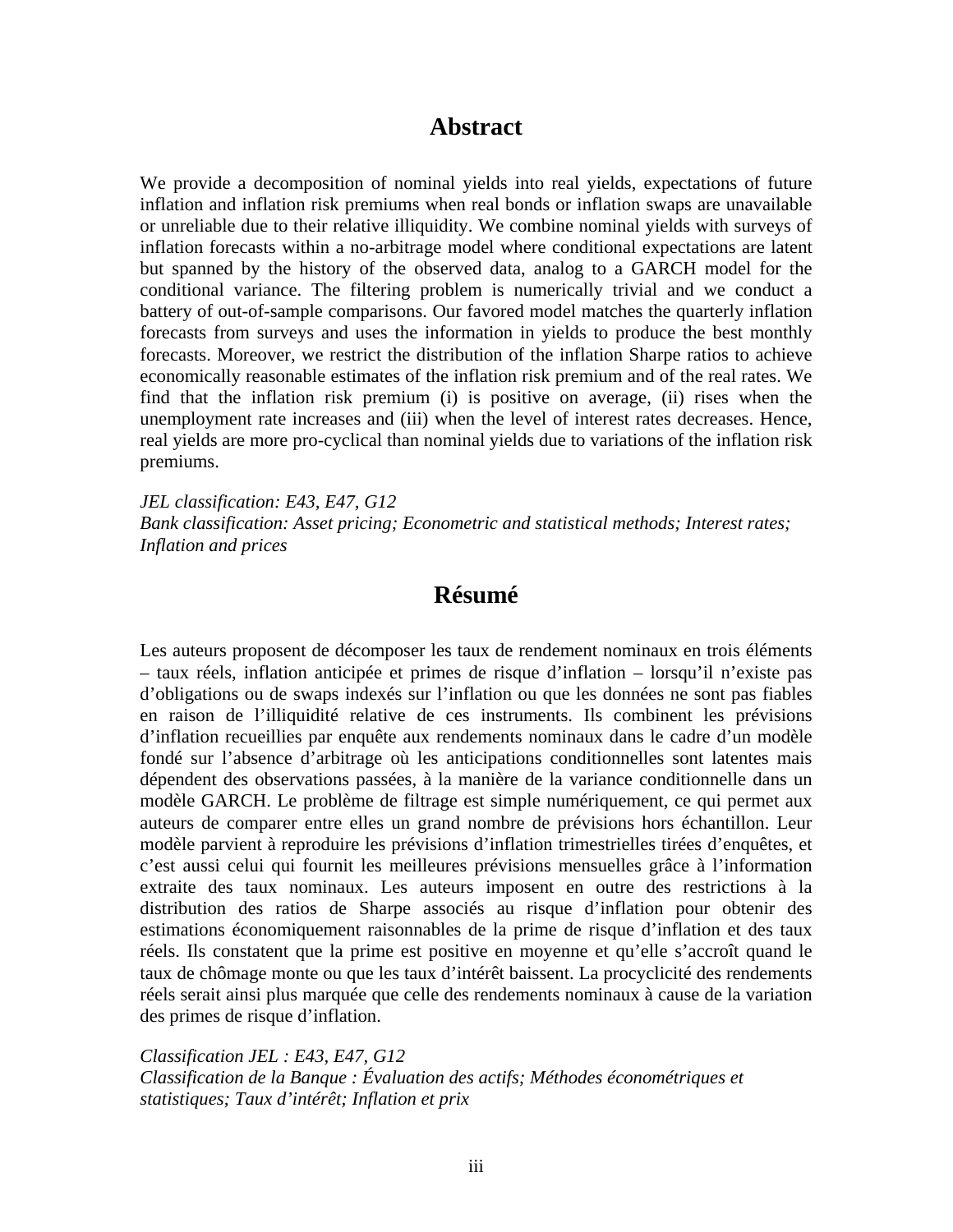## **Introduction**

The decomposition of market interest rates into a component attributable to the effect of inflation and a component attributable to real effects has a long history. Irving Fisher was prominent among classical economists in this regards (Fisher, 1930) and the well-known decomposition of nominal yields into real yields and compensation for inflation bears his name. In the absence of risk, the real yield can be obtained by subtracting a measure of expected inflation 'from the nominal yield. But this simplicity hides the fact that future inflation rates are difficult to forecast (see e.g. Stock and Watson 2007). Furthermore, risk adds considerable difficulty to the decomposition since the unobserved inflation risk premium contributes significant variations to nominal yields (Buraschi and Jiltsov, 2005).

The recent literature uses separate measurements for each element of Fisher's decomposition. Chernov and Mueller (2011) combine nominal yields, surveys of inflation forecasts and data from inflation-indexed bond. Similarly, Haubrich, Pennacchi, and Ritchken (2012) use nominal yields, surveys of inflation forecasts and inflation swap data (instead of real bonds). But these additional instruments are not available in many countries, at least not for the horizons of interest. Moreover, using real bond or inflation swap data relies on additional maintained hypotheses about the degree of integration between different markets and about the magnitude and variations of any liquidity premium. These assumptions may not be supported in the data (Campbell, Shiller, and Viceira 2009, Fleckenstein, Longstaff, and Lustig 2012, Pflueger and Viceira 2011, Christensen and Gillan 2011). Our main contribution is to provide an accurate decomposition of the nominal yield curve that does not rely on the availability (or reliability) of real bonds or inflation swaps. Empirically, we consider the case of Canadian interest rates but our approach has broad applicability.<sup>1</sup>

Our approach relies on three distinct but complementary ingredients. First, we provide a careful and parsimonious specification for the evolution of expected inflation. As Kim (2007) pointed out, inflation expectations are persistent but the inflation shocks are large and mostly transitory, something that is hard to capture within a standard macro-finance VAR(1) model. One common solution is to introduce a latent factor to represent expectations directly. But the associated filtering problem carries its own challenges. We depart from this common approach and represent the evolution of inflation and other macro and finance variables via a conditional mean model (Fiorentini and Sentana, 1998) where expected inflation is

<sup>&</sup>lt;sup>1</sup>Inflation swap data are not available in Canada. Moreover, existing real bonds have very long maturities and carry a time-varying liquidity premium. The shortest maturity of real returns bonds in Canada is December 2021, making these instruments inappropriate to construct short- to medium- inflation forecasts in our sample.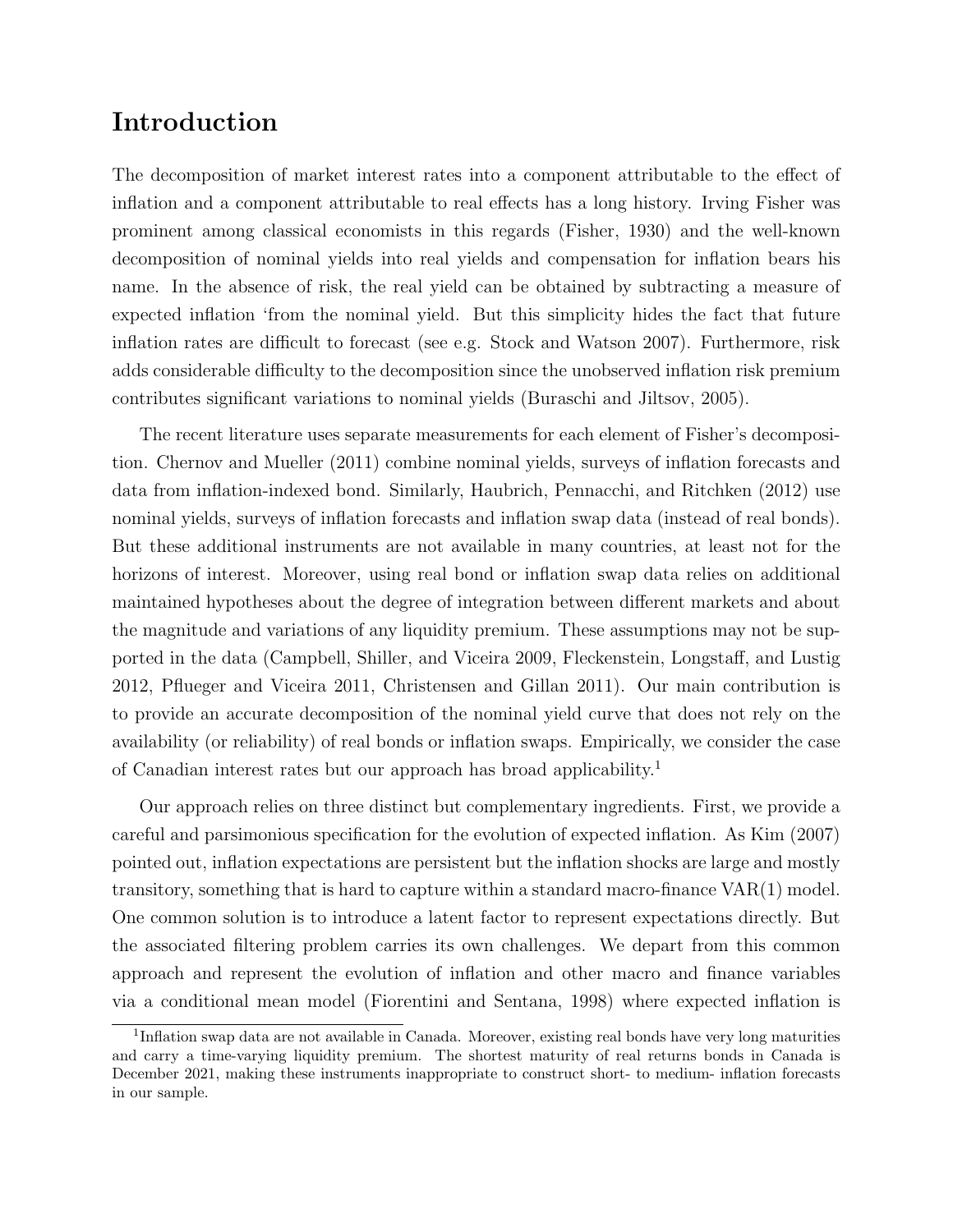persistent but where the effect of inflation innovations is transitory.<sup>2</sup> Instead of being purely latent, unobserved expected inflation is spanned by the history of the other state variables. The filtering problem becomes trivial and we can easily assess the inflation forecasts from the model in a wide range of out-of-sample exercises.

Second, the conditional mean specification leads to a (discrete-time) affine dynamic term structure model. We develop two types of economic restrictions on the prices of risk to achieve an accurate and sensible measure of the inflation risk premium. In the spirit of Duffee  $(2011)$ , we constrain the inflation Sharpe ratio.<sup>3</sup> Specifically, we restrict the parameter space so that the conditional inflation Sharpe ratio lies within the interval  $[-\overline{SR}, \overline{SR}]$  with 95% probability in population. This restriction is similar but simpler than the approach taken by Duffee  $(2011).<sup>4</sup>$  In practice, we consider a range of values for  $\overline{SR}$ . Our second restriction follows Chernov and Mueller (2011) and imposes that the short real rate and the real yields are not functions of inflation expectations contemporaneously. We show that this implies a connection between, on one hand, the response of the nominal short rate to expected inflation and, on the other hand, the response of the inflation risk premium to expected inflation. Therefore, restrictions on the Sharpe ratio advocated by Duffee (2011) affect estimate of the inflation coefficient in the nominal rate when combined with the exclusion of inflation from the real rate advocated by Chernov and Mueller (2011). The interaction between these two restrictions implies that imposing a very low or zero one-period inflation Sharpe ratio to obtain accurate measures of the real yields (as in Ang, Bekaert, and Wei 2008) leads to unreasonable estimates of the policy response to expected inflation.

Third, we add survey data at estimation to counter the loss in parsimony.<sup>5</sup> Formally, we rely on the additional assumption that survey forecasts are rational, implying that they are consistent with model inflation forecasts up to an unpredictable error term. Estimation is then based on the combination of the likelihood of survey observations with the likelihood of the model. Survey data is available for most developed countries but, on the other hand, at a frequency that is often too slow or irregular, leading to a missing variable problem for many of the existing models. This poses no difficulties in our model given the simplicity of the filter.

Empirically, we estimate a conditional mean specification where the state variables are

<sup>&</sup>lt;sup>2</sup>Our specification has a VARMA representation of order  $(1,1)$ .

<sup>3</sup>Joslin et al. (2011) discuss the role of economic restrictions in the estimation of term structure models. See also Bauer and Diez (2012) in the context of a multi-country term structure model.

<sup>4</sup>Duffee (2010) numerically penalizes Sharpe ratio realizations that are too high point by point within the estimation procedure.

<sup>5</sup>Kim and Orphanides (2012) discuss extensively the use of survey of yield forecasts to reduce sampling uncertainty and lessen the bias in estimates of persistence parameters.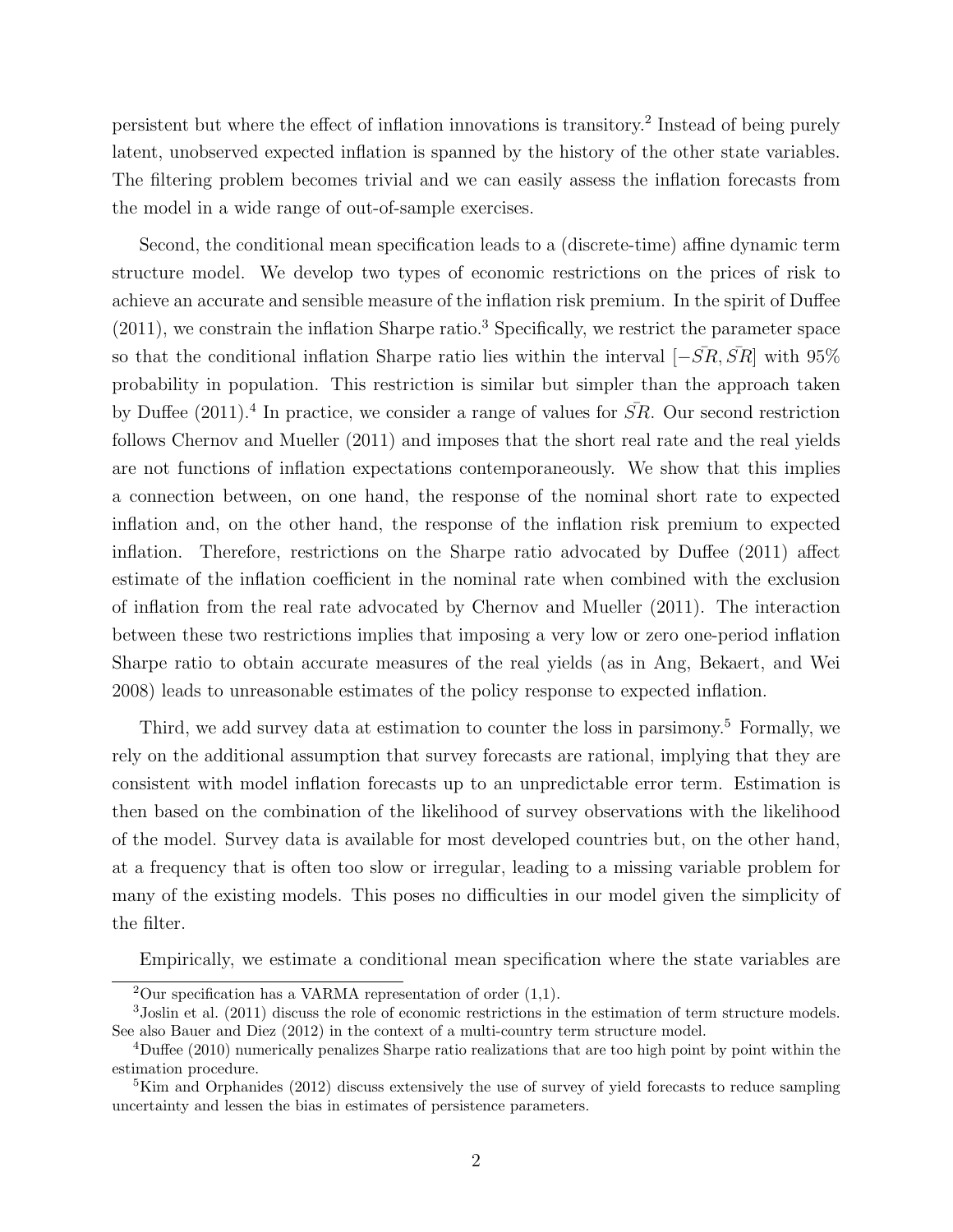the inflation rate, the unemployment rate and two term structure factors. We use data on nominal yields and survey forecasts from 1986 until 2012. Following a battery of out-ofsample forecasting exercises, we conclude that the combination of (i) a conditional mean model, (ii) estimation based on survey data, and (iii) the information content of yields produces the best out-of-sample inflation forecasts. A conditional mean model outperforms simpler VARs across a range of univariate, bivariate or multivariate specifications. Neglecting surveys affects forecast accuracy even if surveys are available only infrequently and for a subset of horizons.<sup>6</sup> Innovations in the level and slope of the term structure have a persistent effect on expected inflation but inflation innovations do not.<sup>7</sup>

Having established the accuracy of the inflation forecasts, we turn to our estimates of real yields and of inflation risk premiums. We find that the inflation risk premium increases when the unemployment rate increases and when the level of yields is low. This is consistent with risk aversion being higher in recession: losses due to unexpected inflation shocks carry a greater weight in those states. Alternatively, the response of the central bank to inflation shocks may have more adverse consequences when the unemployment rate is higher. The results imply that real yields are negatively correlated with the inflation risk premium throughout the cycle. Moreover, estimates of real yields that account for the inflation risk premium are lower than unadjusted estimates in recessionary or low-growth episodes. In other words, real yields appear more pro-cyclical than nominal yields once we adjust for the inflation risk premium.

Pennacchi (1991) and Ang, Bekaert, and Wei (2008) also combines economic restrictions and nominal yields within dynamic term structure models. Pennacchi (1991) considers an equilibrium model and uses surveys to pin down the evolution of expectations but he does not measure the inflation risk premium. Ang, Bekaert, and Wei (2008) consider an affine no-arbitrage model with regimes. They impose a zero one-period inflation risk premium to identify the level of real rates. Regime-switching models are difficult to implement and to interpret. Moreover, the zero premium assumption has far-reaching consequences on the inflation Sharpe ratios, on the variability of the inflation risk premium (across different horizons) and on the estimates of the policy response coefficients. More recently, Chun

 $6$ This result echoes results in Faust and Wright (2011) for the case of the US. Several models match survey accuracy at the quarterly frequency where surveys are available. This contrasts with results in Ang et al. (2007) for the US who find that survey forecasts are difficult to match but they do not use survey at estimation.

<sup>&</sup>lt;sup>7</sup>In their review of the literature, Stock and Watson (2003) find no evidence that nominal yields contain marginal information for future inflation. They argue that this reflects "limitations of conventional model [...], not a fundamental absence of predictive relationships in the economy." Stock and Watson (2003), p.79. We find that combining survey data with yield data in a sufficiently rich model delivers significant predictability.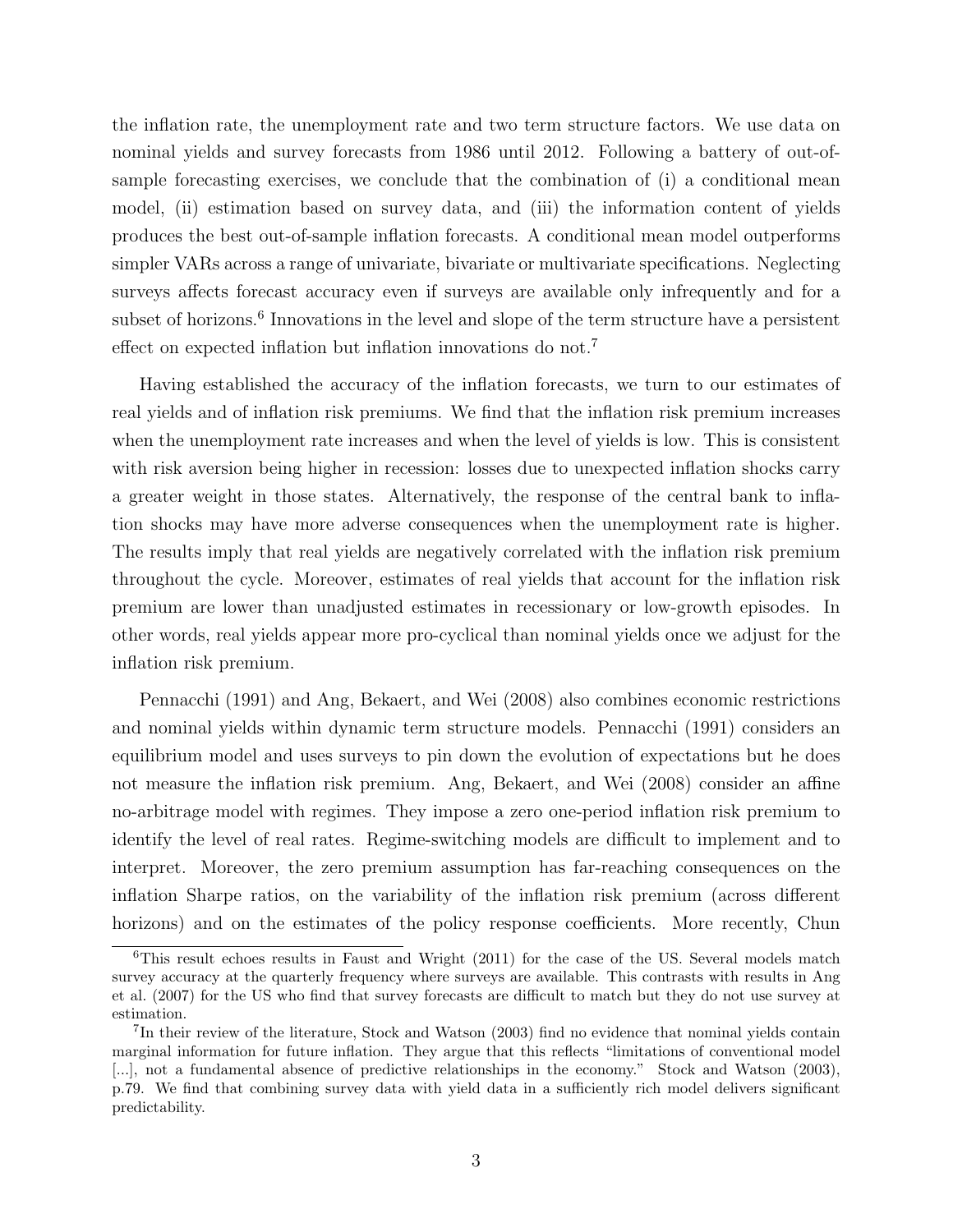(2011) uses US survey and yield data in combination with a term-structure model but do not decompose yields. Ajello, Benzoni, and Chyruk (2012) combine measures of core, food, and energy inflation series and obtain a decomposition of yield within a term structure model. Most of these studies do not assess the inflation expectations (via out-of-sample forecast comparison) or do not constrain the inflation risk premium around economically reasonable values.<sup>8</sup> Kozicki and Tinsley (2001) and Kozicki and Tinsley (2006) explores the role of shifting end-points in the processes for long-horizon yields or inflation rates in the US. In Canada, Amano and Murchison (2006) show the importance of a shifting endpoint for inflation in the early 1990s during the transition toward a 2% inflation targeting regime. Ragan (1995) is an early attempt to measure anticipation of future inflation from nominal yields in Canada. However, he assumes a constant risk premium. Day and Lange (1997) provides time-series evidence that the term spread has predictive content for inflation rates over the medium-term. Fung, Mittnick, and Remolona (1999) study a joint model for the US and Canadian term structure and identify the inflation factor by assuming that it is specific to each country while the real factor is common to both countries. They do not use survey data to identify inflation expectations. Garcia and Luger (2007) estimate an equilibriumbased model where investors derive utility from consumption and an external reference level of consumption. Conditional expectation plays a central role in their model but their focus is not on inflation forecasts.

The rest of the paper is organized as follows. Section 1 discusses model specification under the historical and the risk-neutral measures. Section 2 introduces econometric and economic restrictions necessary to identify each component of the nominal yield curve. Section 3 details the data and the estimation method. Section 4 presents the results and Section 4.3 concludes. The appendix contains all proofs.

## **1 A Macro-Finance Conditional Mean Model**

#### **1.1 Historical Dynamics**

We derive a macro-finance term structure model where the state variables combine observable macro variables,  $x_t$ , and latent yield factors,  $y_t$  (see e.g., Ang and Piazzesi (2003)). The dynamics of the state vector,  $z'_{t} \equiv (x'_{t}, y'_{t})$ , is given by the dynamics of its conditional mean

<sup>&</sup>lt;sup>8</sup>A large literature combines real and nominal yields within a dynamic term structure model. See, e.g., DAmico, Kim, and Wei (2008), Chen, Liu, and Cheng (2010), Christensen, Lopez, and Rudebusch (2010).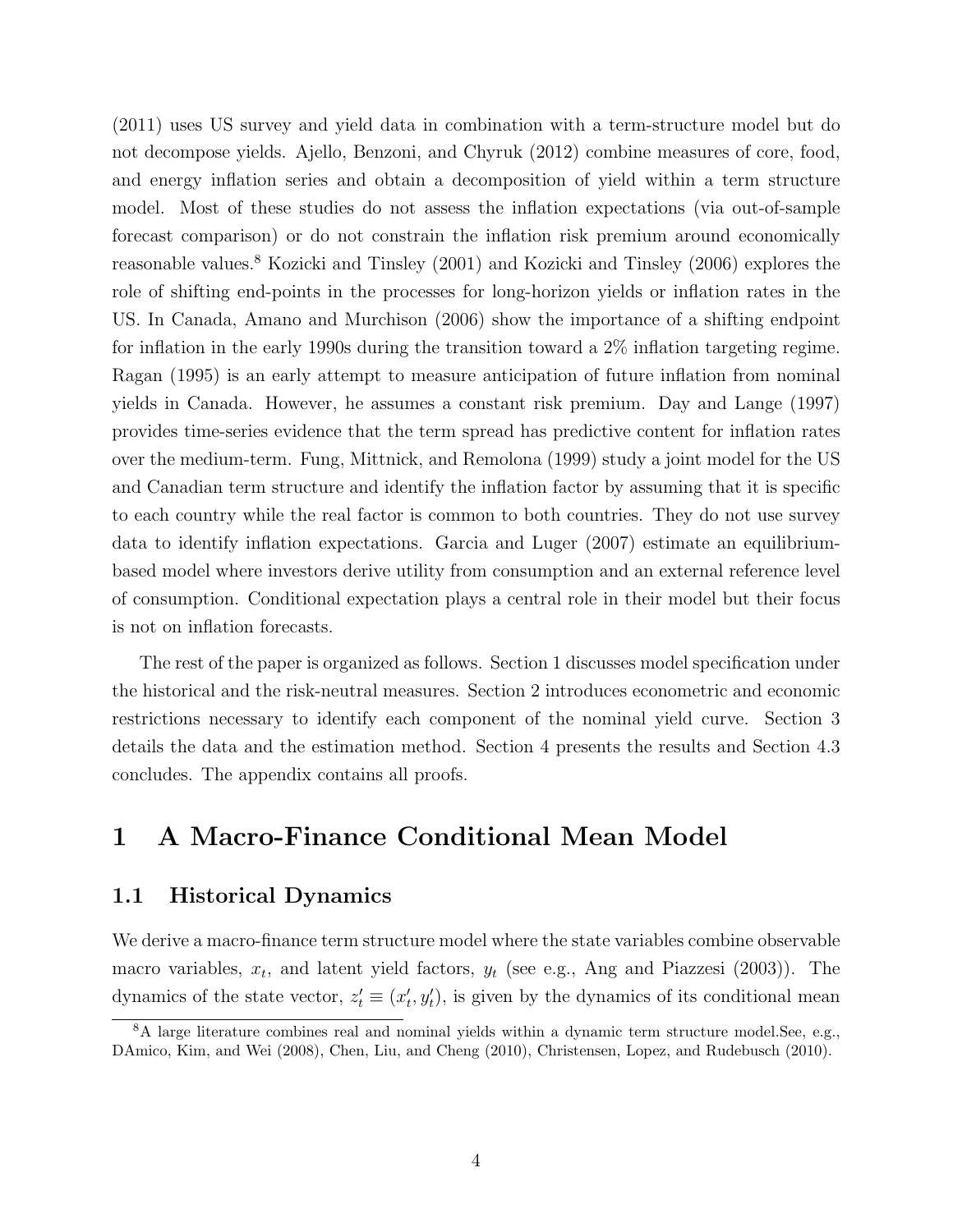$m_t \equiv E_t[z_{t+1}],$ 

$$
z_{t+1} = m_t + u_{t+1}
$$
  
\n
$$
m_{t+1} = \mu + \phi (m_t - \mu) + \psi u_{t+1},
$$
\n(1)

where  $u_{t+1} = \sum \varepsilon_{t+1}$ ,  $\Sigma$  is lower triangular and  $\varepsilon_{t+1}$  is a vector of uncorrelated standard normal innovations. Feunou and Fontaine (2012) show that the representation in Equation (1), introduced in Fiorentini and Sentana (1998) in the context of time-series models, offers several advantages in the context of term structure models, where properties of the conditional mean are the most significant economic implications.<sup>9</sup>

Equation (1) differs in a significant way from a standard macro-finance  $VAR(1)$  specification (see e.g., Piazzesi 2005a) but this simpler model is nested with the restriction  $\psi = \phi$ . In this case, the conditional expectation of  $z_{t+1}$  is a linear combination of the current values,  $m_t = \mu + \phi(z_t - \mu)$ . In contrast, when  $\psi \neq \phi$ , the effect of past information,  $\phi m_{t-1}$ , on today's conditional expectations is different than the effect of the new information embodied in the innovations  $\psi u_t = \psi(z_t - m_{t-1})$ . This is an essential feature of the model and the empirical results illustrate the importance of this difference.

Equation  $(1)$  corresponds to a standard VARMA $(1,1)$ . Indeed, combining the equations for  $z_t$  and  $m_t$  together yields the following equivalent representation,

$$
z_{t+1} = \mu + \phi(z_t - \mu) - \theta u_t + u_{t+1},
$$
\n(2)

where,

$$
\theta = \phi - \psi,
$$

which shows that the VAR(1) is nested when  $\theta = 0$ . Equation(1) also has an extended VAR representation with several cross-equation restrictions:

$$
X_t \equiv \begin{pmatrix} z_{t+1} \\ m_{t+1} \end{pmatrix} = \begin{pmatrix} \mu \\ \mu \end{pmatrix} + \begin{bmatrix} 0 & I_4 \\ 0 & \phi \end{bmatrix} \begin{pmatrix} z_t - \mu \\ m_t - \mu \end{pmatrix} + \begin{bmatrix} I_4 \\ \psi \end{bmatrix} u_{t+1},
$$

where, the auto-regressive matrix and the covariance matrix of  $X_t$  are singular implying that several of the arguments made in Joslin, Singleton, and Zhu (2011) are not directly applicable.<sup>10</sup>

<sup>9</sup>The importance of specifying the process for inflation in terms of its conditional mean has been emphasized by Kim (2007) in the context of macro-finance term structure models. Piazzesi and Schneider (2006) use a similar specification in the context of a term structure model with learning. Equation 1 is also similar to the state dynamics in long-run risk models (Bansal and Yaron, 2004).

<sup>&</sup>lt;sup>10</sup>In particular, the argument that a portfolio of yields, which is a linear transformation of  $X_t$ , with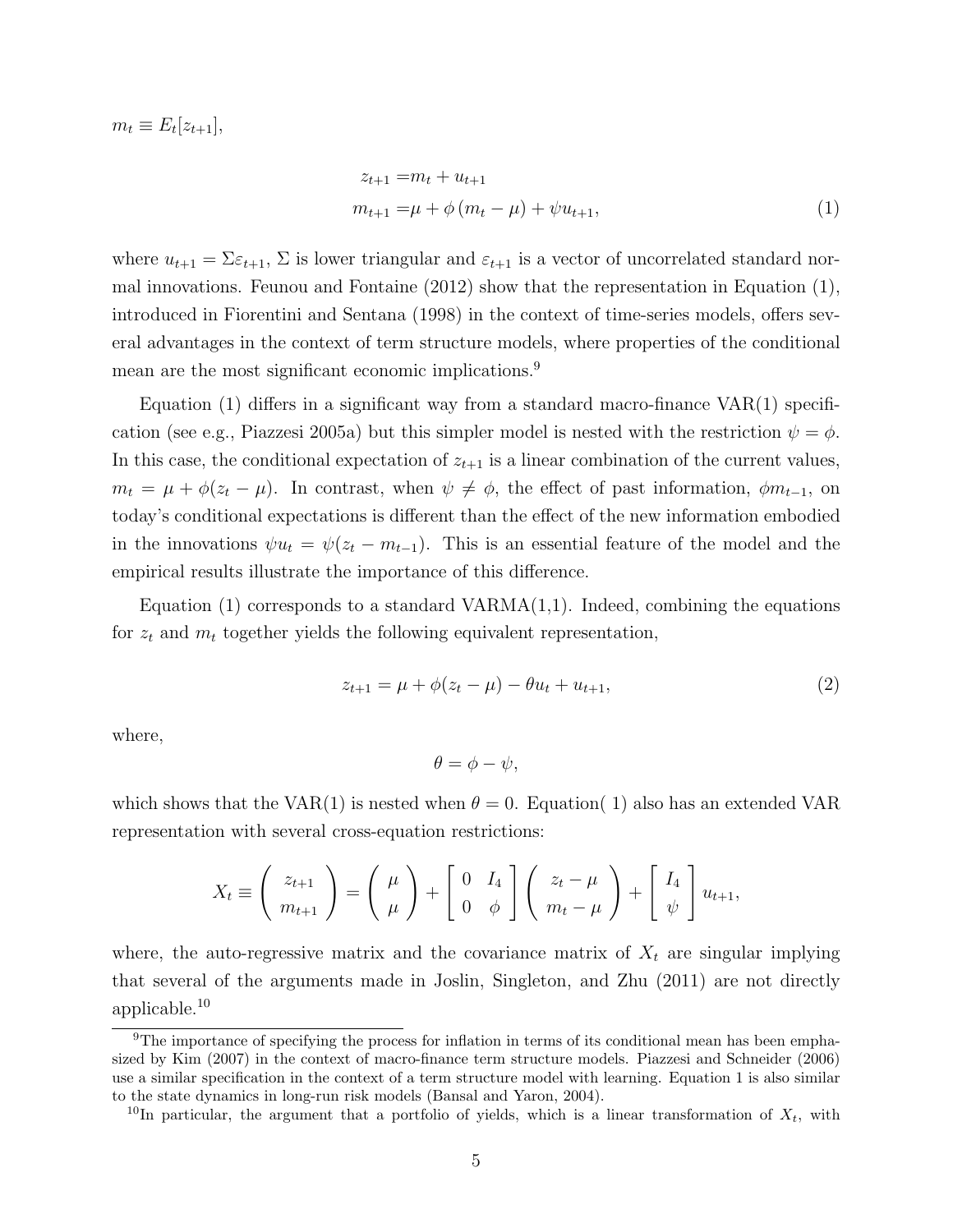#### **1.2 Risk-Neutral Dynamics**

The risk-neutral dynamics are defined via the following change of measure, *ξ<sup>t</sup>* ,

$$
\xi_{t+1} = \frac{\exp(\lambda_t u_{t+1})}{E_t[\exp(\lambda_t u_{t+1})]}
$$
\n(3)

where the prices of risk,  $\lambda_t$  are affine functions of the conditional mean,  $m_t$ ,

$$
\lambda_t \equiv (\Sigma \Sigma')^{-1} \left( m_t^Q - m_t \right) \equiv \tilde{\lambda}_0 + \tilde{\lambda}_1 m_t, \tag{4}
$$

with  $m_t^Q \equiv E_t^Q$  $t^{Q}_{t}[z_{t+1}]$ . It follows that the risk premium – the spread between  $m_{t}$  and  $m_{t}^{Q}$  – is given by,

$$
m_t^Q - m_t = \bar{\lambda}_0 + \bar{\lambda}_1 m_t,\tag{5}
$$

where  $\bar{\lambda}_0 = \Sigma \Sigma' \tilde{\lambda}_0$  and  $\bar{\lambda}_1 = \Sigma \Sigma' \tilde{\lambda}_1$ . The change of measure,  $\xi_t$ , and the prices of risk  $\lambda_t$  are standard (Piazzesi 2005b) but with the difference that they functions of  $m_t$  and not  $z_t$ . The risk premium is forward-looking. Of course, it is possible to define forward-looking prices of risk in auto-regressive models, but this is nothing other than a rotation of the parameters,  $\bar{\lambda}_1 E_t[z_{t+1}] = (\bar{\lambda}_1 \phi) z_t$ . In contrast, here the risk premium depends on the entire history of  $z_t$ via the recursion for  $m_t$  in Equation (1).

The dynamics of  $z_t$  under the risk-neutral measure,  $\mathbb{Q}$ , is given by:

$$
z_{t+1} = m_t^Q + u_{t+1}^Q
$$
  

$$
m_{t+1}^Q = \tilde{\mu}^Q + \tilde{\phi}^Q \left( m_t^Q - \tilde{\mu}^Q \right) + \tilde{\psi}^Q u_{t+1}^Q,
$$
 (6)

with parameters given in the Appendix,  $u_{t+1}^Q = \sum \varepsilon_{t+1}^Q$ , and where  $\varepsilon_{t+1}^Q$  is a vector of uncorrelated i.i.d. standard Gaussian innovations. The dynamics for  $z_t$  has the same conditional mean representation under  $\mathbb Q$  but with shifted parameters. The parameters  $\tilde{\mu}^Q$ ,  $\tilde{\phi}^Q$  and  $\tilde{\psi}^Q$ are functions of the price of risk parameters,  $\bar{\lambda}_0$  and  $\bar{\lambda}_1$  and of the corresponding parameters under P. Importantly, the time-series properties of the P-dynamics and the cross-sectional properties of the  $\mathbb{Q}$ -dynamics are linked. This contrasts with the standard VAR $(1)$  model where the two dynamics are not linked unless we impose additional restrictions on the prices of risk. This has important consequences in the computation of the likelihood. In particular, two-step estimation procedures, now common for the estimation of VAR(1) term structure

dynamics defined in the text, possesses an observationally equivalent VAR(1) representation breaks down. Moreover, the covariance matrix of this portfolio is not of full rank, hence a dimension reduction technique must be applied to compute the likelihood. These difficulties do not arise if we retain the representation in Equation (1). See Feunou and Fontaine (2012) for details.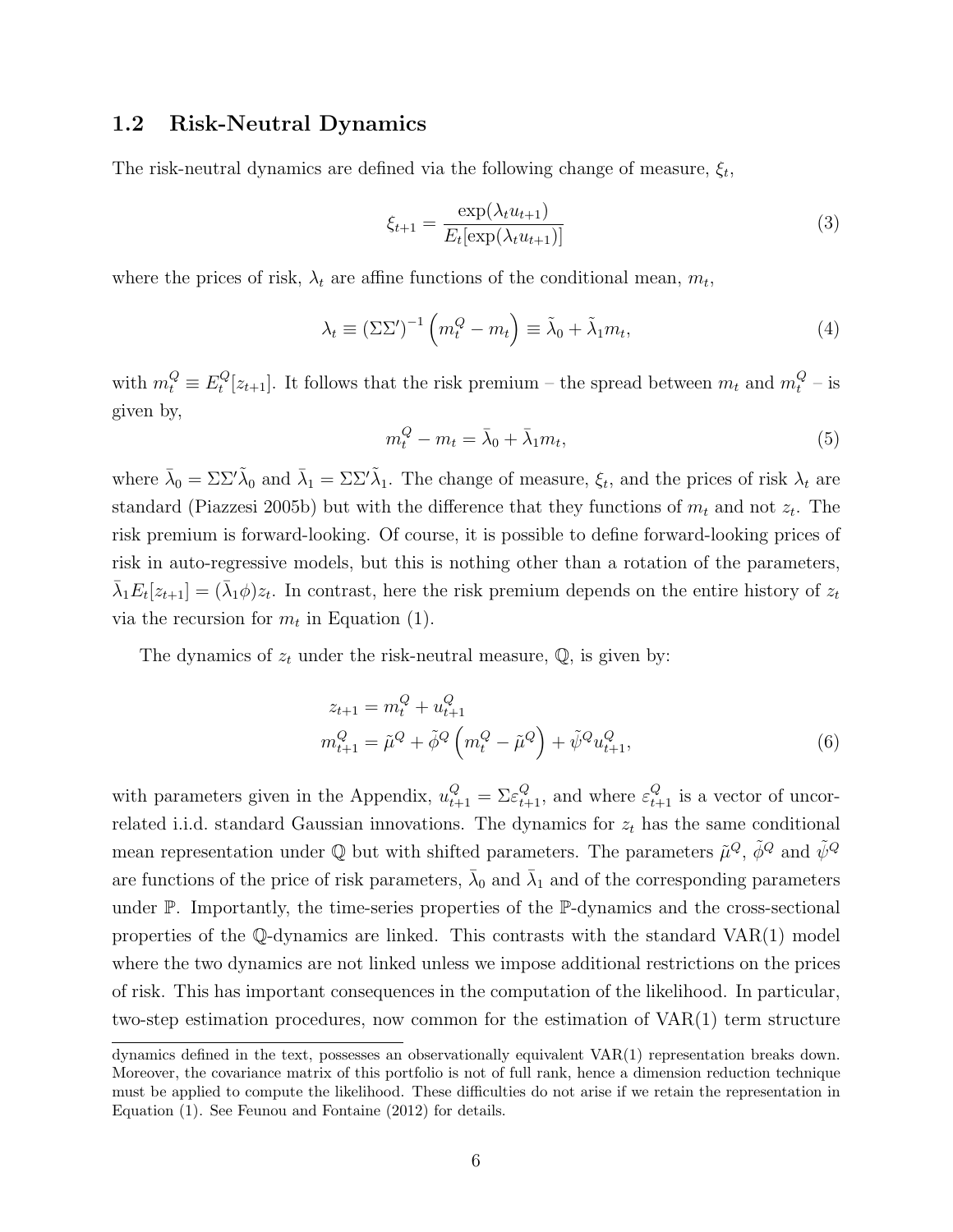models (Joslin, Singleton, and Zhu, 2011) do not lead to consistent parameter estimates.

#### **1.3 The Nominal and Real Yield Curves**

The short-term nominal rate,  $i_t$ , is a forward-looking function of the conditional expectation,  $m_t$ ,

$$
i_t = \bar{i} + \delta' m_t. \tag{7}
$$

Equation  $(7)$  implies that nominal yields and real yields are affine in  $m_t$ . Forward-looking rules for the short rate are discussed in Ang, Dong, and Piazzesi (2007). Moreover, forwardlooking nominal yields are consistent with general equilibrium models with long-run risk (e.g., Bansal and Shaliastovich 2010, Hasseltoft 2012). The nominal yield with *n*-period to maturity is defined by:

$$
i_t^{(n)} = -\ln E_t^Q \left[ \exp \left\{ \sum_{j=0}^{n-1} (\bar{i} + \delta' m_{t+j}) \right\} \right].
$$
 (8)

We need the dynamics of  $m_t$  under the risk-neutral measure to compute the expectation and derive term structure implications. This is given by:

$$
m_{t+1} = \mu^{Q} + \phi^{Q} \left( m_t - \mu^{Q} \right) + \psi^{Q} u_{t+1}^{Q}, \qquad (9)
$$

with parameters given by,

$$
\omega^{Q} = \omega + \psi \bar{\lambda}_{0}
$$
  
\n
$$
\phi^{Q} = \phi + \psi \bar{\lambda}_{1}
$$
  
\n
$$
\psi^{Q} = \psi,
$$
\n(10)

and where, as above,  $u_{t+1}^Q = \sum_{\epsilon} Q_{t+1}^Q$ .<sup>11</sup> The solution to Equation 8 is then given by:

$$
i_t^{(n)} = a_n + b'_n m_t,
$$
\n(11)

with coefficients  $a_n$  and  $b_n$  given in the Appendix.

We can derive the real term structure without any further assumption. The real short rate,  $r_t$ , is given by the link between the real and the nominal stochastic discount factors,

<sup>&</sup>lt;sup>11</sup>The variable  $m_t$  is *not* the conditional mean of  $z_t$  under Q. For instance, while  $\mu$  is the unconditional mean of *both*  $z_t$  and  $m_t$  under  $\mathbb{P}$ , the mean of  $m_t$  and  $z_t$  are different under  $\mathbb{Q}$  and given by  $\mu^Q$  and by  $\tilde{\mu}^Q$ , respectively.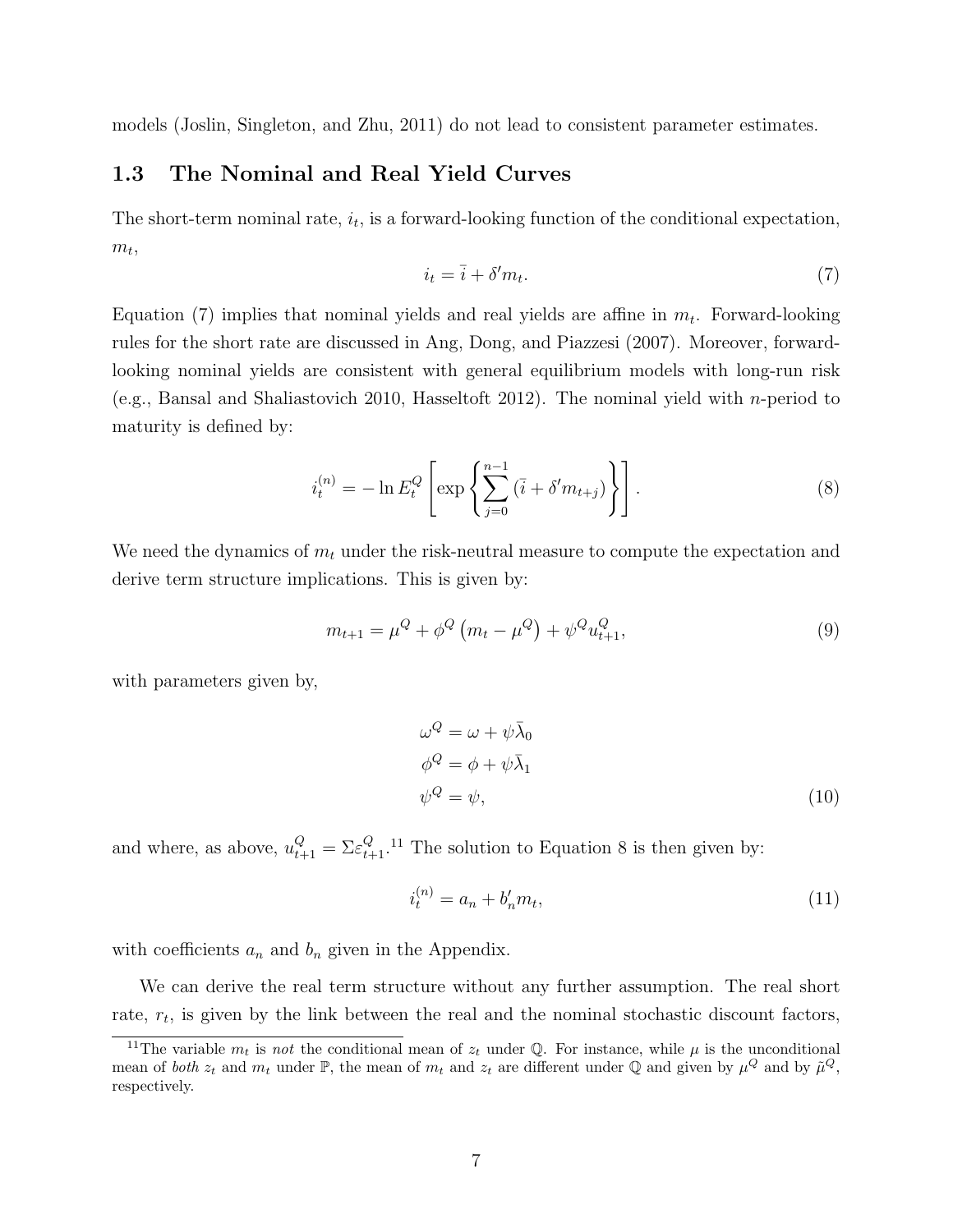$$
M_{t+1} \equiv e^{-i_t} \xi_{t+1} = e^{-\pi_{t+1}} M_{t+1}^r;
$$
  

$$
r_t \equiv -\log \left( E_t[M_{t+1}^r] \right) = i_t - E_t^Q \left[ \pi_{t+1} \right] - \frac{1}{2} \sigma_\pi^2,
$$
 (12)

which corresponds to the Fisher's decomposition but where the expectation,  $E_t^Q$  $t_t^Q$   $[\pi_{t+1}]$ , is taken under the risk-neutral measure and where  $\sigma_{\pi}^2 \equiv Var_t[\pi_{t+1}]$ . Using Equation (5), the real short-rate can be written analogously to the nominal rate,

$$
r_t = \bar{r} + \delta'_r m_t,\tag{13}
$$

where we define  $e'_{1} = (1\ 0\ 0\ 0)$  and

$$
\bar{r} = \bar{i} - e'_1 \bar{\lambda}_0 - \frac{1}{2} \sigma_\pi^2
$$
  
\n
$$
\delta'_r = \delta' - e'_1 - e'_1 \bar{\lambda}_1.
$$
\n(14)

It follows that the real yield curve is given by:

$$
r_t^{(n)} = -\ln E_t^Q \left[ \exp \left\{ \sum_{j=0}^{n-1} \left( \bar{r} + \delta'_r m_{t+j} \right) \right\} \right]
$$
  
=  $a_{r,n} + b'_{r,n} m_t$ , (15)

with coefficients in the appendix.

Finally, the following generalized version of Fisher's decomposition of nominal yields is useful. The generalization decomposes a nominal yield into real and nominal components but account for the inflation risk premium. From Equation (7), re-write the nominal rate as:

$$
i_t = \frac{1}{2}\sigma_{\pi}^2 + r_t + m_t^{\pi} + ir p_t,
$$
\n(16)

where  $irp_t \equiv E_t^{\mathbb{Q}}[\pi_{t+1}] - E_t^{\mathbb{P}}[\pi_{t+1}] = e'_1(\bar{\lambda}_0 + \bar{\lambda}_1 m_t)$  is the inflation risk premium. This decomposition can be easily extended for any maturity, *n*,

$$
i_t^{(n)} = c^{(n)} + r_t^{(n)} + m_t^{\pi,(n)} + ir p_t^{(n)},
$$
\n(17)

where the n-period ahead inflation risk premium,

$$
irp_t^{(n)} = \frac{1}{n} \left( E_t^Q \left[ \sum_{j=1}^n \pi_{t+j} \right] - E_t \left[ \sum_{j=1}^n \pi_{t+j} \right] \right),
$$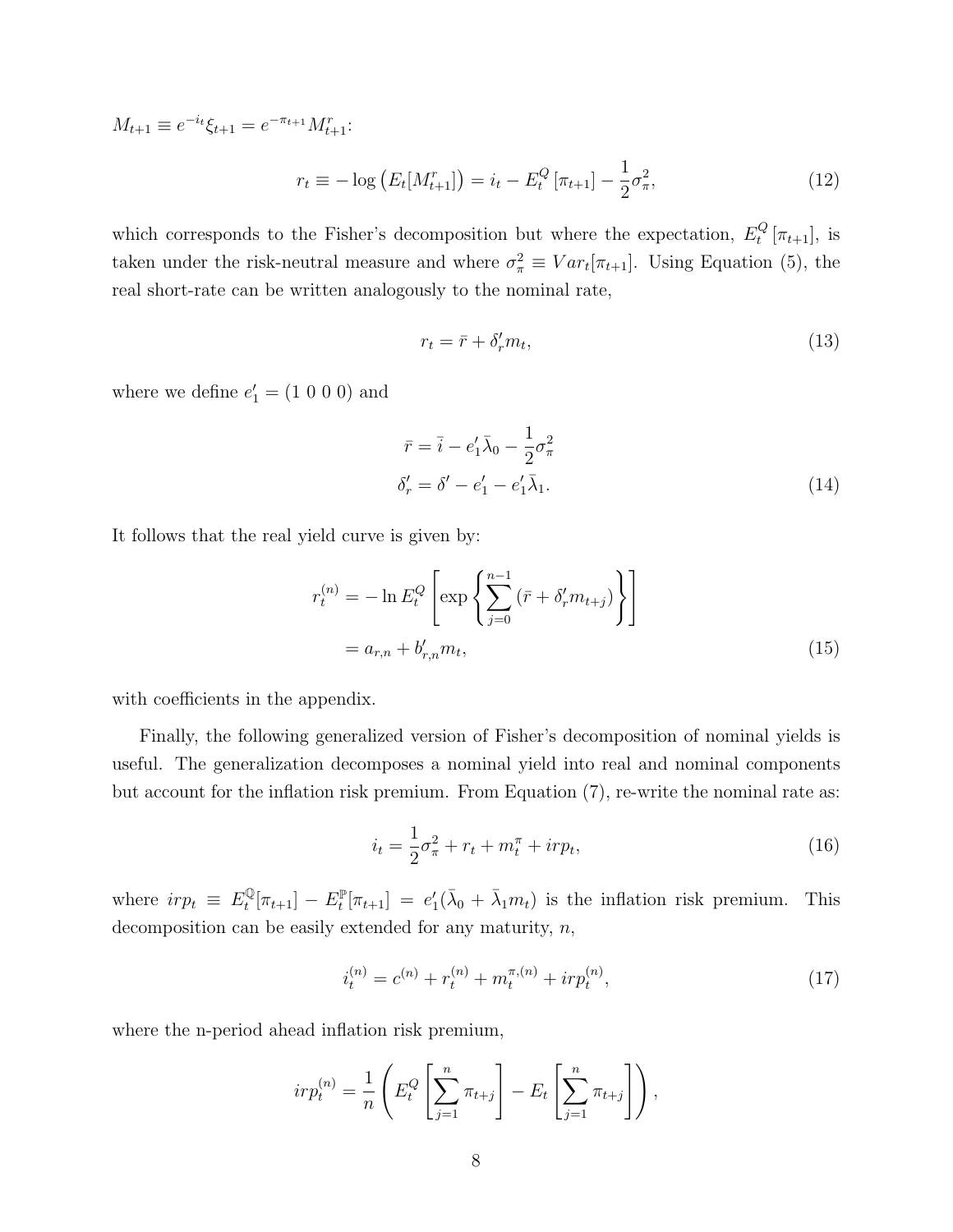and the n-period ahead inflation expectation,

$$
m_t^{\pi,(n)} = E_t \left[ \frac{\sum_{j=1}^n \pi_{t+j}}{n} \right],
$$

can be computed directly from the model and where  $c^{(n)}$  is a Jensen term given in appendix.

#### **1.4 Observable Factors**

The term structure factors,  $y_t = (l_t, s_t)'$  are latent. To recover these factors, we assume that the first two principal components of nominal yields, which we combined in the vector  $y_t^o$ , are measured without errors (see e.g., Chen and Scott 1993, Joslin, Singleton, and Zhu 2011). These have the usual interpretations in terms of the level and slope of the term structure. The observable factors are portfolios of yields given by:

$$
y_t^o = w^o Y_t = a^o + b^o m_t,
$$

where  $y_t^o$  is a 2 × 1 vector,  $Y_t$  the  $J \times 1$  vector of observed yields,  $w^o$  is a 2 × *J* matrix and, also, the matrix  $w^o$  depends on the data and corresponds to the principal component loadings. The coefficients  $a^o$  and  $b^o$  are given by:

$$
a^{o} = w^{o} \begin{pmatrix} a_{n_1} \\ a_{n_2} \\ \vdots \\ a_{n_J} \end{pmatrix} \quad b^{o} = w^{o} \begin{pmatrix} b'_{n_1} \\ b'_{n_2} \\ \vdots \\ b'_{n_J} \end{pmatrix}.
$$

We define a new state vector with observed components,

$$
z_t^o = \left(\begin{array}{c} x_t \\ y_t^o \end{array}\right),
$$

where the dynamics of  $z_t^o$  are given by a conditional mean model analog to Equation (1),

$$
z_{t+1}^o = m_t^o + u_{t+1}^o
$$
  
\n
$$
m_{t+1}^o = \mu^o + \phi^o \left( m_t^o - \mu^o \right) + \psi^o u_{t+1}^o,
$$
\n(18)

with  $u_{t+1}^o = \sum^o \varepsilon_{t+1}^o$  and where  $\varepsilon_{t+1}^o$  are i.i.d. standard normal innovations. The dynamics of the observed  $z_t^o$  is derived from the dynamics of  $z_t$  and, furthermore, the conditional mean,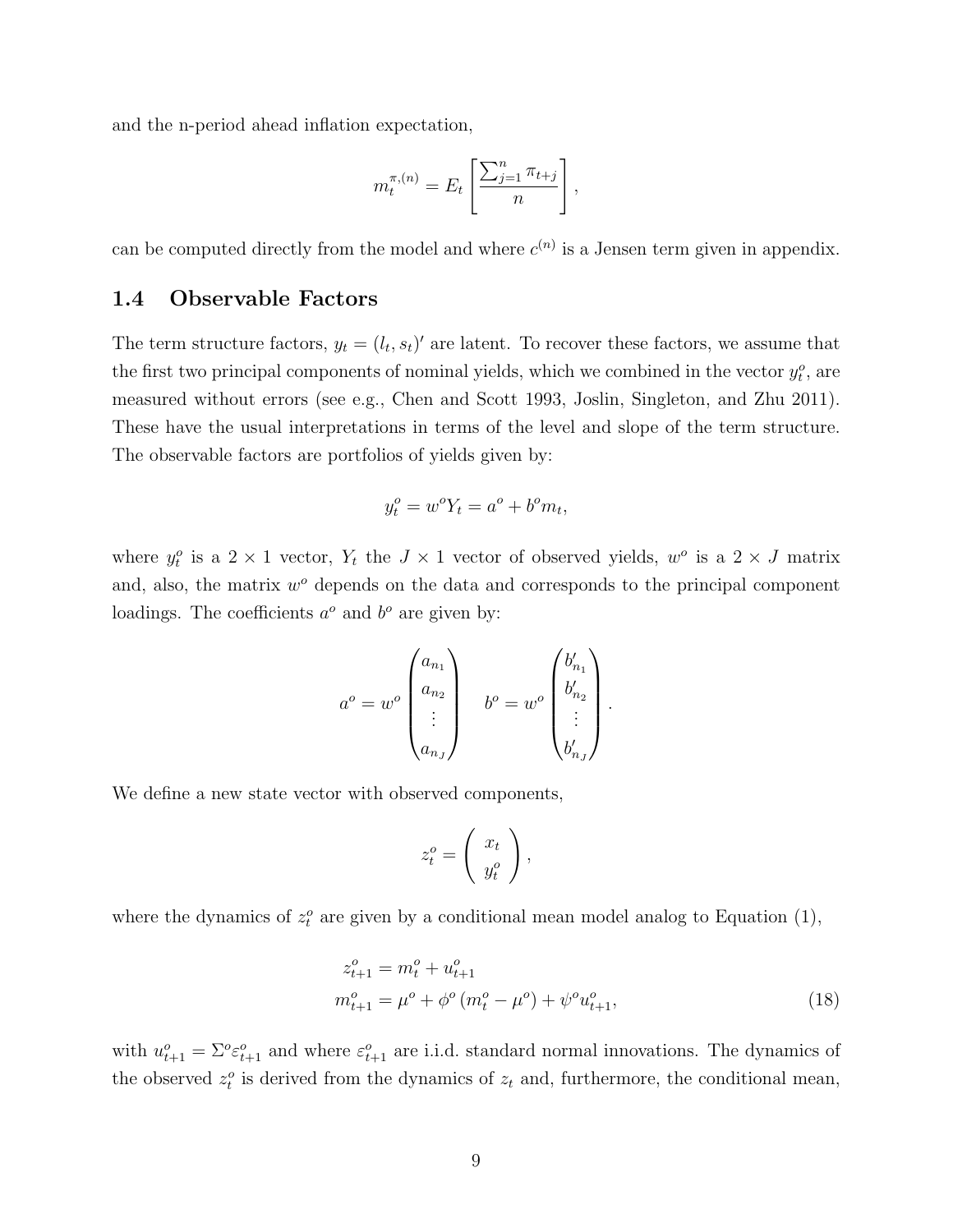$m_t^o$ , is an affine transformation of  $m_t$ ,

$$
m_t^o = \gamma_0 + \gamma m_t \tag{19}
$$

with parameters given in the appendix.

#### **1.5 Filtering**

The conditional mean specification offers several advantages relative to a more general specification where the stochastic evolution of  $m_t$  follows its own dynamics. One representation of this specification would introduce separate shocks for *z<sup>t</sup>* and *m<sup>t</sup>* in Equation 1 but would increase the complexity of the estimation problem significantly. First, the number of shocks and the size of the covariance matrix would double, increasing the number of parameters to be estimated significantly. In contrast, the conditional model used here relies on the intuitive assumption that the same stochastic sources drive the observable variables and their conditional means. Second, estimation would have to rely on a Kalman filter for the conditional means based on the measurement equations for yields, adding substantially to the complexity of the estimation problem. In contrast, filtering the conditional means from the history of the observable data is trivial and given by the second line of Equation 1 (or 18). Finally, an alternative to a Kalman filter step is to assume that several principal components of yields are measured without errors, including small components. This is unlikely to be supported in the data. On the other hand, as we show above, one can still introduce a small number of purely latent factors and rely on the assumptions that only the leading principal components are priced without error.

## **2 Identification and Economic Restrictions**

#### **2.1 Identification**

Estimation relies on a series of identification assumptions. First, without loss of generality, we impose that  $\psi_{yx} = \phi_{yx}$  and  $\psi_{yy} = \phi_{yy}$  so that  $y_t$  has no moving-average component.<sup>12</sup> Equations (11) and (15) show that the yield factors,  $l_t$  and  $s_t$ , only affect the term structure via their conditional expectations,  $m_t^y \equiv E_t[y_{t+1}]$ . Moreover, these factors are latent. While yields can reveal the variations of *m y*  $t<sub>t</sub>$ , we have no measurement equation to reveal variations in  $y_t$ . Heuristically, we do not have separate measurements of  $\Sigma u_t^y$  and of  $\psi u_t^y$  and, therefore, we cannot identify the components of  $\Sigma$  associated with  $y_t$  separately from the components of  $\psi$  associated with  $m_t^y$ <sup>*y*</sup>. Our strategy is to fix  $\psi_{yx} = \phi_{yx}$  and  $\psi_{yy} = \phi_{yy}$ .

<sup>&</sup>lt;sup>12</sup>In Equation 2, we have that the last two lines of  $\theta$  are zero.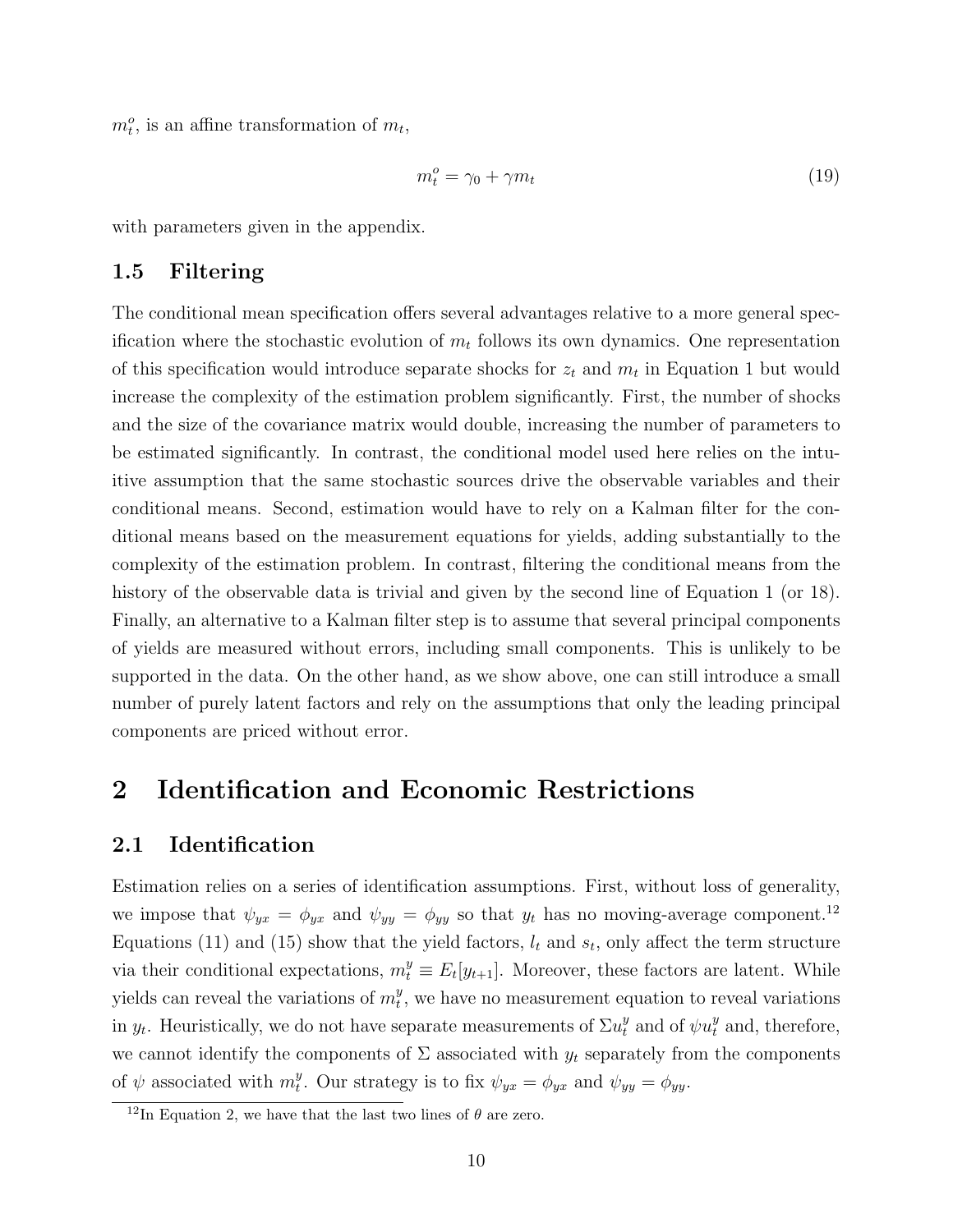Second, we can rotate the latent state variables without changing the probability distribution of bond yields and, therefore, not all parameters can be identified separately. However, results in Dai and Singleton (2000) imply that the identification of all the parameters can be obtained using standard assumptions that we detail in Section 2.2.3. To see why standard results apply, note that the dynamics of the factors entering the yield equation are standard under the  $P$  and  $Q$  measures and given by:

$$
m_{t+1} = \mu + \phi (m_t - \mu) + \psi u_{t+1}
$$
  

$$
m_{t+1} = \mu^Q + \phi^Q (m_t - \mu^Q) + \psi^Q u_{t+1}^Q,
$$

respectively. Each corresponds to a  $VAR(1)$ . The shifts between  $\mu$  and  $\mu^Q$ , between  $\phi$  and  $\phi^Q$ , and between  $\psi$  and  $\psi^Q$  are standard and repeated here:

$$
\omega^{Q} = \omega + \psi \bar{\lambda}_{0}
$$
  
\n
$$
\phi^{Q} = \phi + \psi \bar{\lambda}_{1}
$$
  
\n
$$
\psi^{Q} = \psi,
$$
\n(20)

where  $\omega^Q \equiv (I_4 - \phi^Q) \mu^Q$  and  $\omega \equiv (I_4 - \phi) \mu$ . The parameter  $\psi$  determines the covariance of *m<sup>t</sup>* shocks and remains the same under each measure as in standard gaussian models.

Third, the term structure of real yields is identified (in the econometric sense) from nominal data. The only additional parameters arising from deriving the real curve are  $\bar{r}$ and  $\delta_r$ , which determine the real short rate in terms of  $m_t$ . But these parameters are given from the connection between the nominal and real stochastic discount factors. Equation (14) above, repeated here for convenience,

$$
\bar{r} = \bar{i} - e'_1 \bar{\lambda}_0 - \frac{1}{2} \sigma_{\pi}^2
$$

$$
\delta'_r = \delta' - e'_1 - e'_1 \bar{\lambda}_1.
$$

shows that  $\bar{r}$  is fixed given estimates of  $\bar{i}$ ,  $\sigma_{\pi}^2$  and  $\bar{\lambda}_0$ . Similarly,  $\delta_r$  is determined by estimates of  $\delta$  and  $\bar{\lambda}_1$ . All these are identified from the nominal data using standard assumptions. Clearly, the average short rate  $\bar{i}$ , the volatility of inflation  $\sigma_{\pi}^2$  and the nominal short rate coefficients  $\delta$  can identified from the data. Equations (10) show that  $\bar{\lambda}_0$  and  $\bar{\lambda}_1$  are functions of the parameters that determine the times-series and cross-section of yields.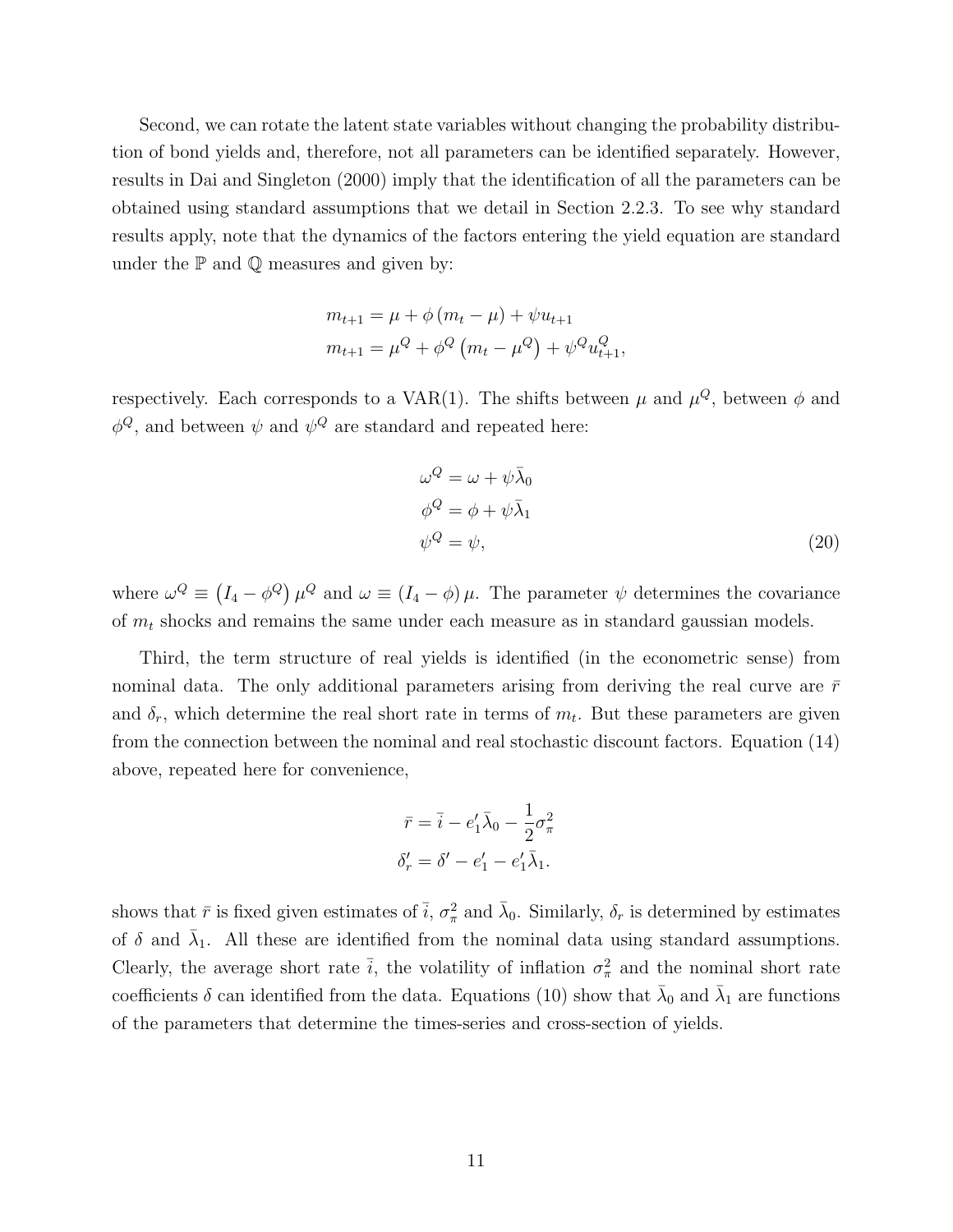#### **2.2 Economic Restrictions**

The real curve may be identified in the econometric sense but may still be imprecisely estimated from nominal data. This problem is particularly acute in cases, like Canada, where no real bond or inflation swaps exist at the maturities of interest. Therefore, we impose a set of economic restrictions to estimate the shape of the real curve more precisely. These assumptions do not affect the model's ability to fit the nominal curve and inflation expectations.

#### *2.2.1 Sharpe ratio restrictions*

First, we restrict the Sharpe ratio associated with inflation risk to economically sensible values. These restrictions lead to plausible estimates of the real curve. Indeed, it is well known that  $\bar{\lambda}_1$  and  $\bar{\lambda}_0$  are estimated only imprecisely for a wide class of affine term structure models, often implying unreasonable estimates of the Sharpe ratio (Duffee, 2010) and, in our case, leading to implausible estimate of the real curve. The one-period ahead Sharpe ratio associated with inflation risk,  $SR_{t,1}^{\pi}$ , is defined as:

$$
SR_{t,1}^{\pi} = \sigma_{\pi}^{-1} (E_t^Q[\pi_{t+1}] - E_t[\pi_{t+1}])
$$
\n(21)

and it is given by the first element of  $\sigma_{\pi}^{-1}(\bar{\lambda}_0 + \bar{\lambda}_1 m_t)$ . The first term in the numerator of  $SR<sub>t,1</sub><sup>\pi</sup>$  is the price that an investor is willing to pay to enter a contract that pays the realized inflation rate. The second term in the numerator is the investor's expectation of inflation. Hence, the numerator is the inflation premium : the premium to investors for entering a fair bet on inflation. The ratio  $SR^{\pi}_{t,1}$  expresses this premium as a price per unit of risk. The mean and variance of the inflation Sharpe ratio are given by:

$$
E[SR_{t,1}^{\pi}] = \sigma_{\pi}^{-1} \left( \bar{\lambda}_{0,\pi} + \bar{\lambda}'_{1,\pi} \mu \right)
$$
  

$$
Var[SR_{t,1}^{\pi}] = \sigma_{\pi}^{-2} \bar{\lambda}'_{1,\pi} Var(m_t) \bar{\lambda}_{1,\pi}.
$$
 (22)

We impose that  $SR_{t,1}^{\pi}$  remains within a plausible range with very high probability. Formally, we use the following restriction,

$$
\underline{SR} \le E[SR_{t,1}^{\pi}] \pm 1.96Var[SR_{t,1}^{\pi}]^{-1/2} \le \overline{SR},\tag{23}
$$

implying a probability of 5% that  $SR_{t,1}^{\pi}$  is outside of the range  $[SR, \overline{SR}]$  in population. In practice, we vary  $\overline{SR}$  and  $\overline{SR}$  in 0.01 increments between 0 and  $\pm 0.3$  to assess the effect of restricting the inflation risk Sharpe ratio. These values are in line with the benchmark used by Duffee (2010) to evaluate the plausibility of model-implied Sharpe ratios for nominal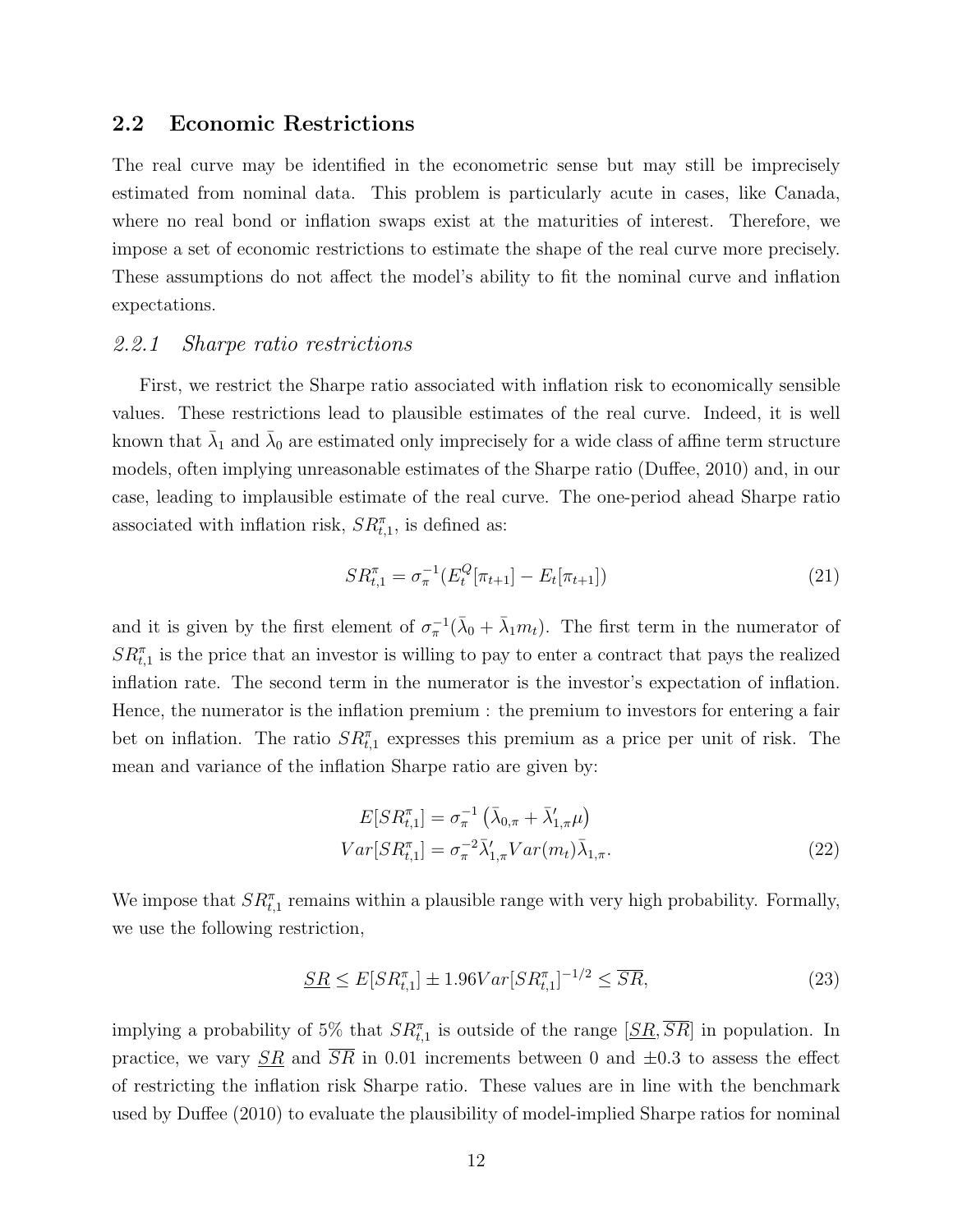bond returns in the US.<sup>13</sup>

#### *2.2.2 A restriction on the short real rate*

Second, we follow Chernov and Mueller (2011) and assume that real yields and the real short rate are not functions of inflation expectations. Economically, the restriction on the short rate,

$$
r_t = \bar{r} + (\delta_{r,\pi} \, \delta_{r,g} \, \delta_{r,l} \, \delta_{r,s})' m_t,
$$

implies a link between the policy response to expected inflation and the price of inflation risk. Equation (14) and  $\delta_{r,\pi} = 0$  implies that

$$
\delta_{\pi} = 1 + \bar{\lambda}_{1,\pi\pi},\tag{24}
$$

where  $\delta_{\pi}$  is the response coefficient in the nominal short rate equation,

$$
i_t = \bar{i} + (\delta_\pi \ \delta_g \ \delta_l \ \delta_s)' m_t,
$$

and  $\bar{\lambda}_{1,\pi\pi}$  is the first element of the matrix  $\bar{\lambda}_1$  The restrictions that real yields do not span inflation expectations imply that

$$
b_{r\pi,n} = 0, \ \forall n > 0,\tag{25}
$$

where  $b_{r\pi,n}$  is the first element of  $b_{r,n}$ . From the recursion for  $b_{r,n}$  it follows that,

$$
(n+1)b_{r\pi,n+1} = nb'_{r,n} \begin{bmatrix} \phi_{\pi,\pi}^Q \\ \phi_{g,\pi}^Q \\ \phi_{l,\pi}^Q \\ \phi_{s,\pi}^Q \end{bmatrix} + \delta_{r,\pi} = 0, \quad \forall n > 1,
$$

and, therefore, that  $\phi_{g\pi}^Q = \phi_{l\pi}^Q = \phi_{s\pi}^Q = 0^{14}$  since  $\delta_{r,\pi} = 0$ .

Equation 24 says that the response of the monetary authority to expected inflation also determines the response of the inflation premium. The policy response to expected inflation

$$
^{14}\phi^{Q}\equiv\left(\begin{array}{cccc} \phi_{\pi\pi}^{Q} & \phi_{\pi g}^{Q} & \phi_{\pi l}^{Q} & \phi_{\pi s}^{Q}\\ \phi_{g\pi}^{Q} & \phi_{gg}^{Q} & \phi_{g l}^{Q} & \phi_{g s}^{Q}\\ \phi_{l\pi}^{Q} & \phi_{lg}^{Q} & \phi_{l l}^{Q} & \phi_{s}^{Q}\\ \phi_{s\pi}^{Q} & \phi_{s g}^{Q} & \phi_{s l}^{Q} & \phi_{s s}^{Q} \end{array}\right)
$$

<sup>&</sup>lt;sup>13</sup>Duffee (2010) imposes a constraint on the sample mean of  $SR^{\pi}_{t,1}$  but points out that the population mean can be used instead. We use a constraint on the distribution of the inflation risk premium. This constraint implies that Duffee's constraint is satisfied in any sample. Restricting the Sharpe ratio is also consistent with Chernov and Mueller (2011) who penalize the excessive variability of the term premium.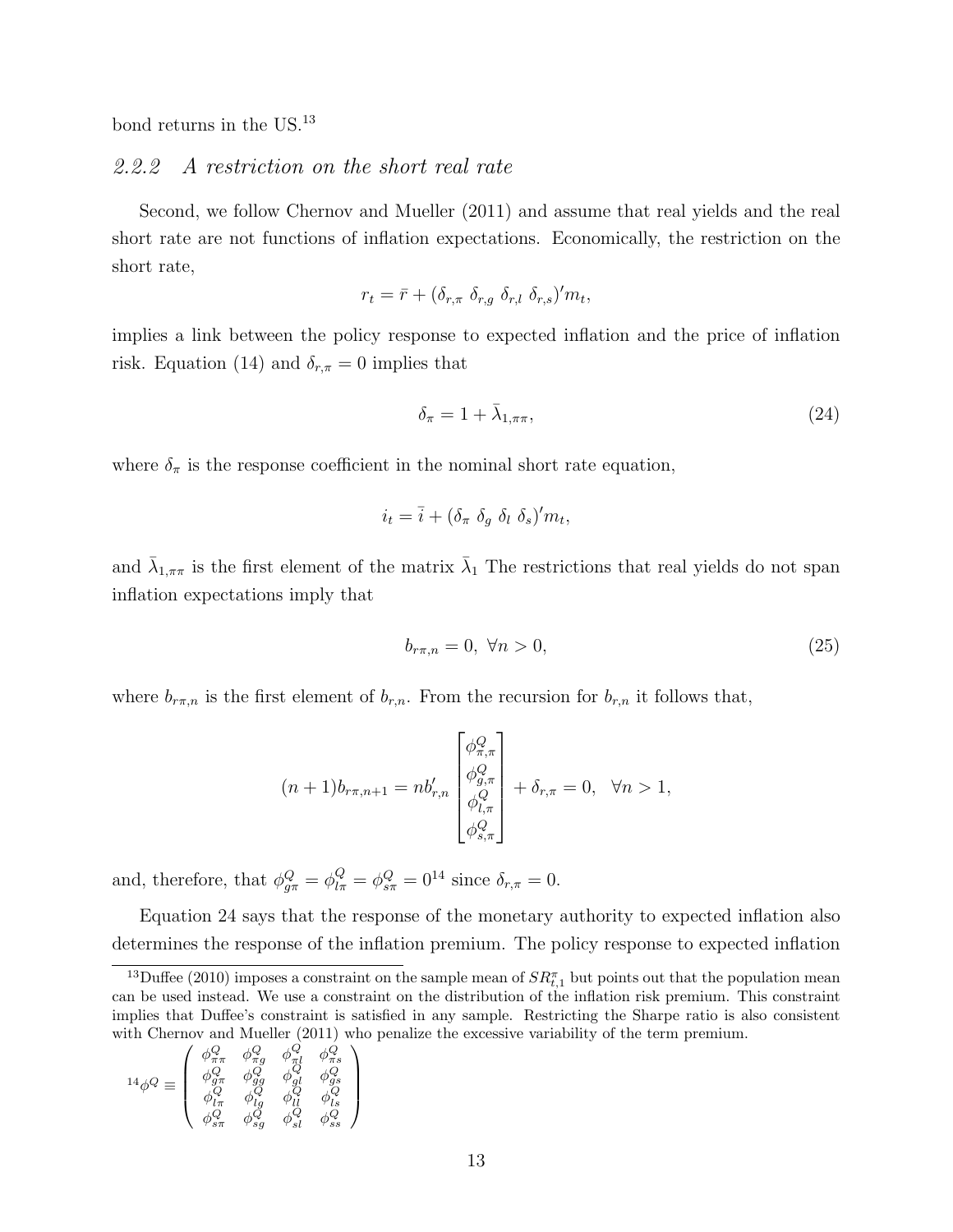affects the contemporaneous short rate via the compensation for inflation risk. For instance, if the policy response is more than one-for-one, and monetary policy is stabilizing with respect to inflation, then the inflation premium declines when the policy rate is lowered in response to lower inflation expectations. Therefore, the bounds on the inflation Sharpe ratio may limit the role of expected inflation in the evolution, which affects the estimate of the expected inflation response coefficient. We explore this important question in the empirical section.

#### *2.2.3 Nelson-Siegel representation of real yields*

Third, we impose that the loadings of the yield factors, *y<sup>t</sup>* , correspond to the level and slope loadings in the Nelson-Siegel representation (Nelson and Siegel 1987, Christensen, Diebold, and Rudebusch 2007). Specifically, we find conditions such that real yields are given by,

$$
b_{rl,n} = 1; \quad b_{rs,n} = \frac{1 - e^{-n\lambda}}{n\lambda} m_t^s; \quad \lambda > 0. \tag{26}
$$

This representation is parsimonious and widely used to model interest rates. It also directly justifies that we label  $l_t$  and  $s_t$  the level and slope factor, respectively. Following Christensen, Lopez, and Rudebusch (2010), we do not include a curvature factor to model the real curve.<sup>15</sup> The parameter  $\lambda$  controls the steepness of the slope and is estimated jointly with other parameters.

Equation 26 implies that  $\phi_{xy}^Q = 0$ , and

$$
\delta_y = \begin{bmatrix} 1 \\ \frac{1 - e^{-\lambda}}{\lambda} \end{bmatrix}; \quad \phi_{yy}^Q = \begin{bmatrix} 1 & 0 \\ 0 & e^{-\lambda} \end{bmatrix}; \quad \phi_{xy}^Q \equiv \begin{pmatrix} \phi_{\pi l}^Q & \phi_{\pi s}^Q \\ \phi_{gl}^Q & \phi_{gg}^Q \end{pmatrix} = \begin{bmatrix} 0 & 0 \\ 0 & 0 \end{bmatrix}.
$$
 (27)

Note that the Nelson-Siegel representation identifies the scale, the sign and the ordering of the latent factors via its implications for  $\delta_y$ . We fix  $\bar{\lambda}_0^l = \bar{\lambda}_0^s = 0$  to identify the level of the latent term structure factors.<sup>16</sup>

## *2.2.4 Summary of the restrictions*

For convenience, we summarize here the restrictions discussed in this section. Parameters of the short real and nominal rates are given by:

$$
\delta'_r = \begin{bmatrix} 0 & \delta_{r,g} & 1 & \frac{1-e^{-\lambda}}{\lambda} \end{bmatrix},\tag{28}
$$

<sup>&</sup>lt;sup>15</sup>This is a simplification of the original NS representation. Christensen, Lopez, and Rudebusch (2010) find that a level and slope factors are sufficient to model the term structure of TIPS yields in the US.

 $^{16}$ See Christensen et al. (2007) for a discussion of identification assumptions in the context of affine models with a Nelson-Siegel representation. We define  $\bar{\lambda}'_0 \equiv (\bar{\lambda}_{0,\pi} \ \bar{\lambda}_{0,g} \ \bar{\lambda}_{0,l} \ \bar{\lambda}_{0,s}).$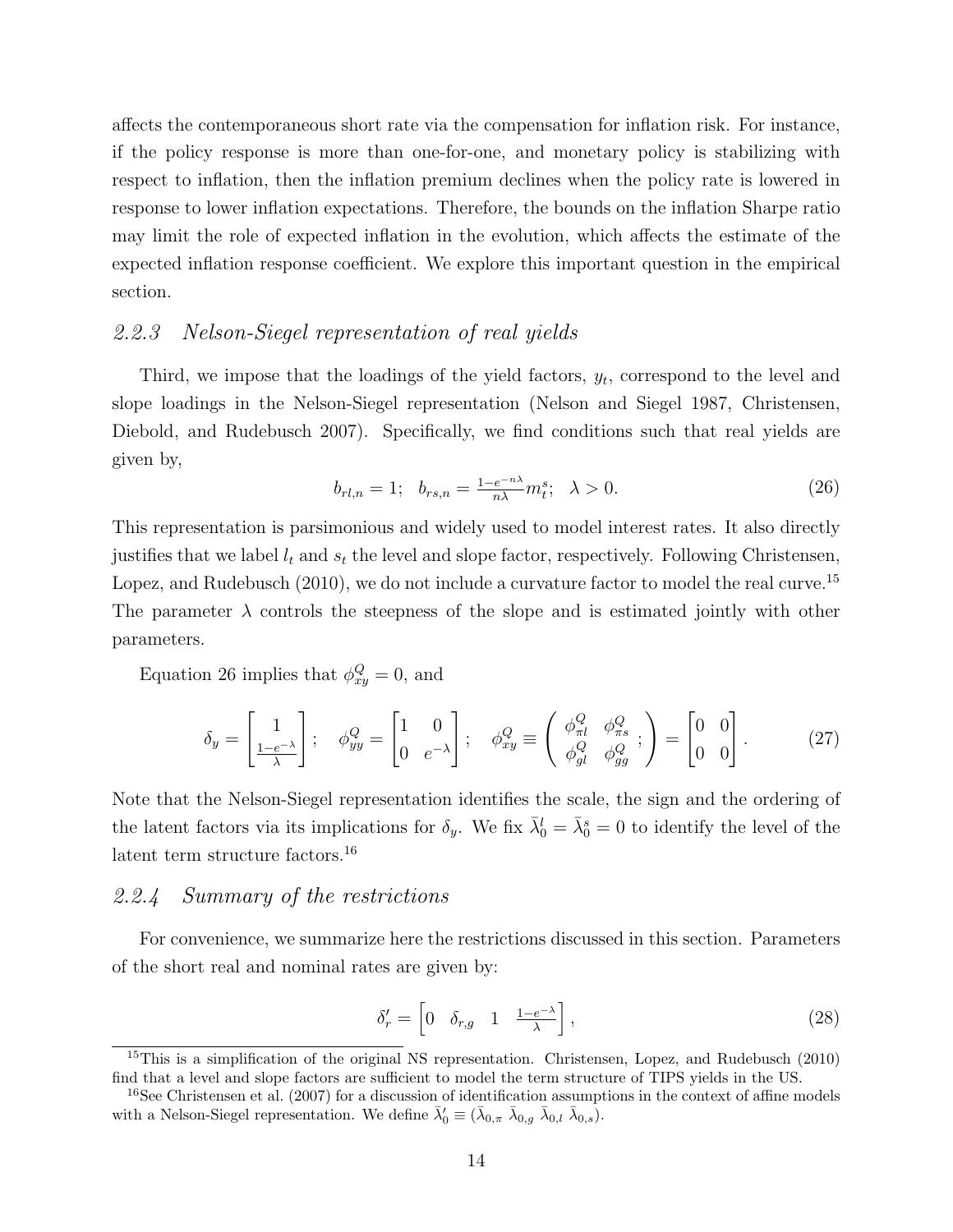parameters of the the P-dynamics are given by:

$$
\mu = \begin{bmatrix} \mu_x \\ \mu_y \end{bmatrix} \quad \phi = \begin{bmatrix} \phi_{xx} & \phi_{xy} \\ \phi_{yx} & \phi_{yy} \end{bmatrix} \quad \psi = \begin{bmatrix} \psi_{xx} & \psi_{xy} \\ \phi_{yx} & \phi_{yy} \end{bmatrix}, \tag{29}
$$

and parameters of the the Q-dynamics are given by:

$$
\mu^Q = \begin{bmatrix} \mu_x^Q \\ \mu_y^Q \end{bmatrix} \quad \phi^Q = \begin{bmatrix} \phi_{xx}^Q & 0 \\ \phi_{yx}^Q & \phi_{yy}^Q \end{bmatrix} \quad \psi^Q = \begin{bmatrix} \psi_{xx} & \psi_{xy} \\ \phi_{yx}^Q & \phi_{yy}^Q \end{bmatrix}, \tag{30}
$$

with  $\phi_{yy}^Q$  given in Equation 27 and  $\phi_{g\pi}^Q = \phi_{l\pi}^Q = \phi_{s\pi}^Q = 0$ . The parameters under each measure are also linked via Equation 10 with the additional restrictions that  $\bar{\lambda}_0^l = \bar{\lambda}_0^s = 0$ .

## **3 Data and Estimation**

#### **3.1 Data**

The sample is monthly and includes the unemployment rate, *g<sup>t</sup>* , and the (total) inflation rate,  $\pi = \ln \frac{p_{t+1}}{p_t}$ , from January 1986 until December 2011. We use yields on zero-coupon bonds with maturities of 3, 6, 9, 12 and 18 months as well as 2, 3, 4, 7, 8, 9, 10 years over the same sample. We also use data from surveys of professional forecasters by Consensus Economics (CE). On the last month of every quarter, the survey asks for a forecast of the average of year-over-year inflation rates across all months in a given quarter. The survey covers the remaining quarters of the current calendar year, and every quarter of the following calendar year. We use the first five quarters to obtain a balanced panel since longer horizon forecasts are available only irregularly.<sup>17</sup>

#### **3.2 Likelihood**

#### *3.2.1 State dynamics*

First, we estimate parameters of the state dynamics based on the likelihood of  $z_t^o$ , excluding the survey data and without imposing the no-arbitrage restrictions. The conditional

<sup>&</sup>lt;sup>17</sup>The inflation rate is computed from the Canadian seasonally adjusted all items consumer price index (StatCan Table 326-0020) and the unemployment is also seasonally adjusted (StatCan 282-0089). Zerocoupon yields are available from the Bank of Canada's web site. The survey is taken on the second week of each month but the inflation forecasts are only updated quarterly. StatCan releases inflation data at the end of each month and with a one-month lag. Hence, survey participants on the second week of March know the inflation rate up to the month of January.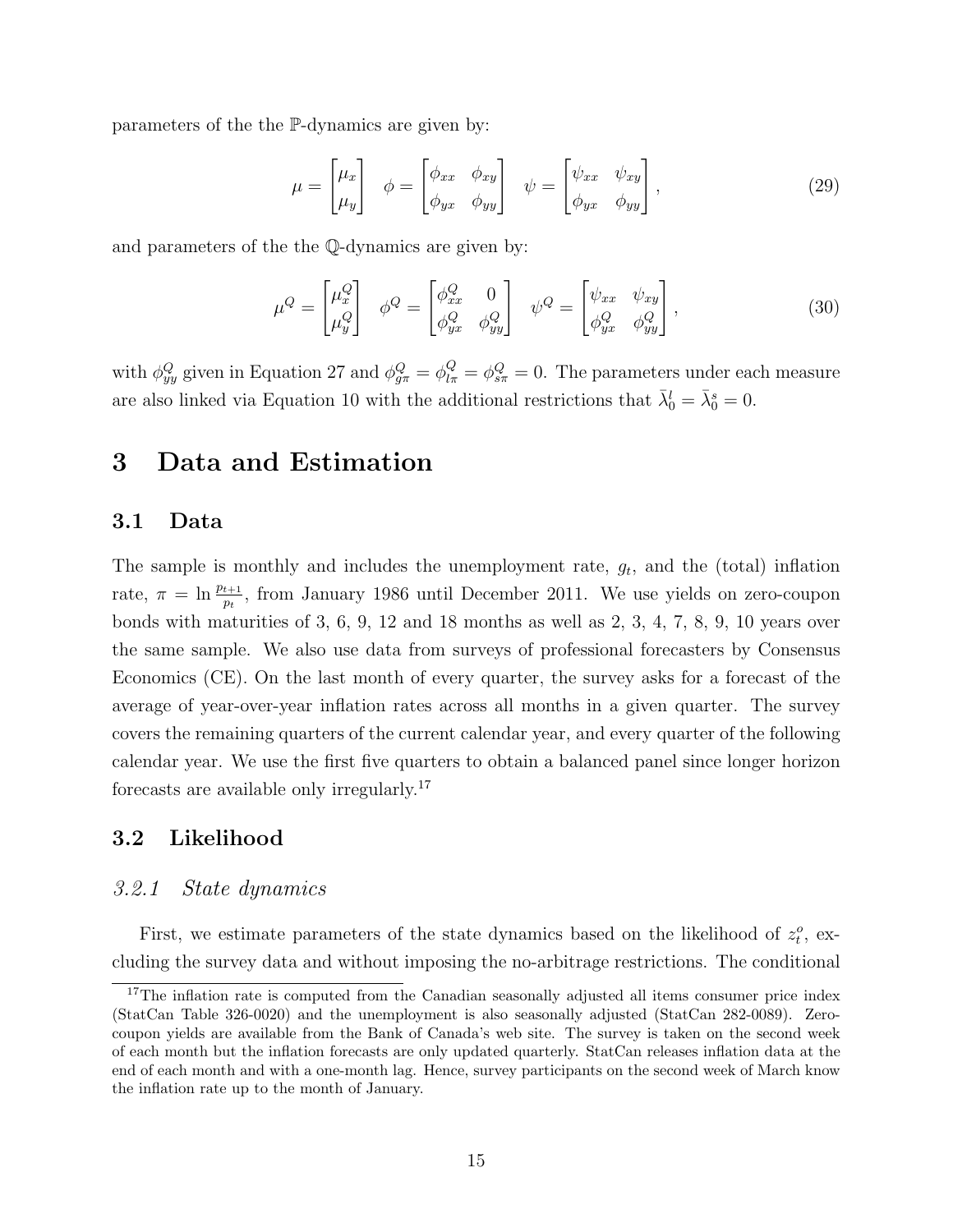log-likelihood of  $z_t^o$  is,

$$
l(z_t^o | z_{t-1}^o \Xi) = -\frac{1}{2} \left\{ 2\ln(2\pi) + \ln(\det(\Sigma^o \Sigma^{o'})) + (z_t^o - m_{t-1}^o)' \left( \Sigma^o \Sigma^{o'} \right)^{-1} (z_t^o - m_{t-1}^o) \right\},\tag{31}
$$

for a given parameter vector,  $\Xi$ , where the conditional mean,  $m_t^o$ , is given by the recursion in Equation 18 with initial value  $m_0^o = E[z_t^o]$ .

## *3.2.2 Surveys of inflation forecasts*

Second, we estimate the same parameters based on the joint likelihood of  $z_t^o$  and of survey data. Faust and Wright (2011) discusses the importance of using survey data to forecast inflation. Forecasting inflation may be a daunting task whenever the central bank has an explicit inflation rate target since policy actions aim to counter-act predictable deviations from the target. Nevertheless, the private sector regularly produces and publishes inflation forecasts. A quick look at the data reveals that the predictions of professional forecasters typically differ from the central bank's target: inflation still contains predictable variations.

CE reports the median forecast across respondents. We assume that the reported CE forecast is unbiased but includes a measurement error,

$$
\pi_{t,h}^{CE} = E_t \left( \frac{\sum_{j=h-11}^h (\pi_{t+j} + \pi_{t+j+1} + \pi_{t+j+2})}{3} \right) + \eta_{t,h}^{CE},\tag{32}
$$

where  $h = 3, 6, 9, 12$ , and 15, which correspond to the next five quarters. The measurement error  $\eta_{t,h}^{CE}$  is i.i.d. normal with mean zero and standard deviation  $\sigma_{CE,h}$ . The expectation term can be computed from the model for each horizon. Equation 32 embodies the assumption that survey forecasts and the dynamics in Equation 1 are consistent. The difference between the conditional expectation,  $m_t$ , and the survey forecasts,  $\pi_{t,h}^{CE}$  is unpredictable and has mean zero. Chun (2011) also estimates a model based on survey forecasts but he does not impose consistency between a model for the object of the forecasts, *z<sup>t</sup>* , and the forecast itself. The log-likelihood of the survey data is given by,

$$
l\left(\pi_t^{CE}|z_t^o;\Xi\right) = \sum_h \left(-\frac{1}{2}\left\{\ln\left(2\pi\sigma_{CE,h}^2\right) + \left(\frac{\eta_{t,h}^{CE}}{\sigma_{CE,h}}\right)^2\right\}\right). \tag{33}
$$

Note that a comparison of results based the likelihood in Equation 31 and results based on the likelihood in Equation 32 provides an assessment of the added value from survey data.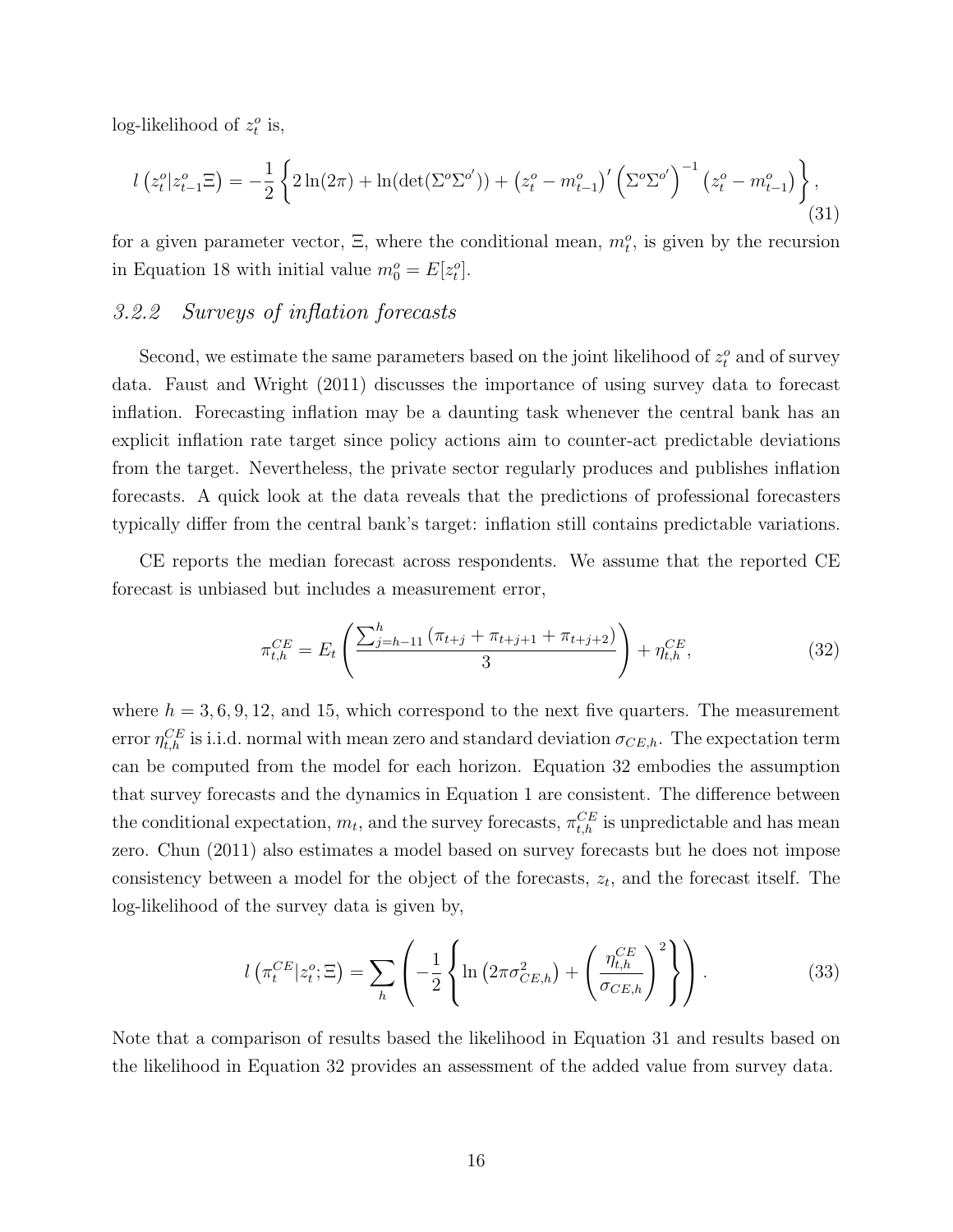#### *3.2.3 Yields cross-section*

Third, we impose the no-arbitrage restrictions and estimate parameters of the historical and of the risk-neutral dynamics jointly using all yields and survey data. The yield data include  $N \leq J - 2$  combinations of yields,  $Y_t^e$ , that are measured with errors. The *n*-th combination of yields is given by:

$$
Y_{n,t}^e = w_n^e Y_t = a_n^e + b_n^e m_t^o + \eta_{n,t}^e,
$$

where  $\eta_{n,t}^e$  is i.i.d. normal with mean zero and standard deviation  $\sigma_{e,n}$ <sup>18</sup>. The coefficients are given by:

$$
a^e = w^e(a + b\gamma_0)
$$

$$
b^e = w^e b\gamma,
$$

and  $w^e$  is an  $N \times J$  matrix and the conditional log-likelihood of  $Y_{t,n}^e$  is given by

$$
l\left(Y_{t,n}^e|z_t^o;\Xi\right) = \sum_n \left(-\frac{1}{2}\left\{\ln\left(2\pi\sigma_{e,n}^2\right) + \left(\frac{\eta_{t,n}^e}{\sigma_{e,n}}\right)^2\right\}\right). \tag{34}
$$

Adding the likelihood of yields allows for the estimation of the risk-neutral parameters and delivers estimates of the inflation risk premium and real yields. We rely on the assumption that inflation expectations embodied in yields corresponds with model expectations.

#### *3.2.4 Combining Likelihood*

We nest the likelihoods of the data together and write:

$$
L(\Xi) = \sum_{t=1}^{T} \left( \mathbb{1}_{i}(z_{t}^{o}) l\left(z_{t}^{o} | z_{t-1}^{o}; \Xi\right) + \mathbb{1}_{i}(\pi_{t}^{CE}) l\left(\pi_{t}^{CE} | z_{t}^{o}; \Xi\right) + \mathbb{1}_{i}(Y_{t}^{e}) l\left(Y_{t}^{e} | z_{t}^{o}; \Xi\right) \right)
$$
(35)

where  $z_0^o = \mu^o$ . The indicator function  $\mathbb{1}_i(z_i^o)$  is equal to one if model *i* is estimated using the likelihood of  $z_t^o$ . We estimate various models using  $z_t^o$  data (i.e.,  $\mathbb{I}_i(z_t^o) = 1$ ), some models also use survey data (i.e.,  $\mathbb{1}_i(\pi_t^{CE}) = 1$ ) and, in addition, models that impose the absence of arbitrage opportunity also use all the yield data (i.e.,  $\mathbb{I}_i(Y_t^e) = 1$ ). We have that the indicator  $\mathbb{1}_i(\pi_t^{CE})$  is equal to 1 every three months since survey data is only available quarterly. In all cases, we fix parameters controlling the unconditional means of the state variables to their respective sample averages and impose the usual stationarity conditions on

<sup>&</sup>lt;sup>18</sup>We set N=5, and we assume that  $Y_t^e$  is constituted of principal components 3 to 7.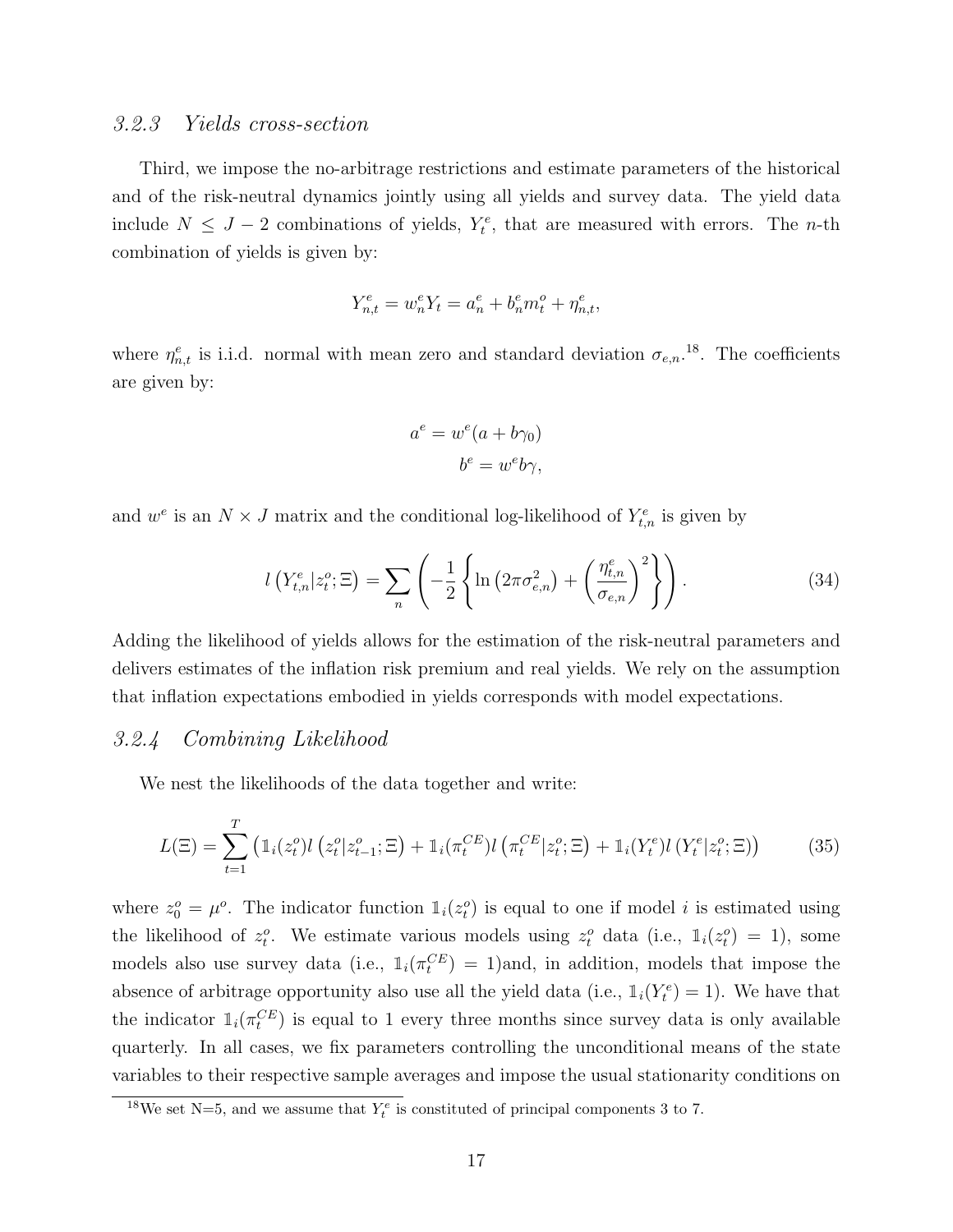the eigenvalues of *ϕ*. We also impose the stationarity of the macro variables under Q. Errors in fitting  $z_t^o$  may receive a greater weight in the maximization of the likelihood. But this also depends on the relative magnitude of the variance of state innovations and the variance of survey measurement errors.

## **4 Decomposing Nominal Yields**

We estimate the historical and risk-neutral dynamics of *z<sup>t</sup>* based on the joint likelihood, *L*(Ξ) where  $-\underline{SR} = \overline{SR} = 0.20$ . This is a reasonable value given existing estimates. For instance, Duffee (2011) finds that the maximum Sharpe ratio from a porfolio of US Treasury bonds and bills is 0.23 on average. Moreover, varying this parameter does not affect inflation expectations measured from the model. Figure 5 compares forecast error RMSEs at two horizons: one month and one year, across a range of values for the Sharpe ratio bounds from 0 to 0.30. We report the ratio of the forecast RMSE relative to the case where the bound is zero and the 1-month inflation risk premium is constant at zero. The 1-month RMSE decreases as we move away from a zero inflation risk premium. The maximum likelihood estimator explicitly minimizes the one-month forecast variance. In contrast, the one-year forecast RMSE remains essentially constant as we increase the bound. Overall, Figure 5 suggests that freeing the Sharpe ratio constraint leads to an over-fitting of the 1-month inflation forecast at no benefit for other horizons. Hence, we focus the analysis for the case where  $\underline{SR} = \overline{SR} = 0.20$ . Table 1 displays the standard deviations of survey measurement errors and of yield pricing errors for this case. The model fits the survey forecasts closely. The standard deviations range between 1.1 and 1.8 basis point annually. Similarly, the model fits the yields closely. The first two principal components of yields are priced exactly by construction and the standard deviations for the remaining five components range from 0.1 to 1.1 basis point annually.

#### **4.1 Measuring Inflation Expectations**

Figure 7 displays the time series of expected inflation at horizons of 3 months, 1 year, 2 years and 5 years. It shows the decline in inflation expectations from a level of between 3% and 4% in the late 1980s to a level around 2% in the more recent period. This is consistent with the new inflation targeting regime initiated in the 1990s. Figure 7 also shows the strong pro-cyclical behavior of expected inflation: expectations decrease markedly when the unemployment rate rises. Finally, the slope of inflation expectations across different horizons changes sign through the cycle. Short-run inflation expectations stand below longrun inflation expectations when unemployment is high, and vice-versa when unemployment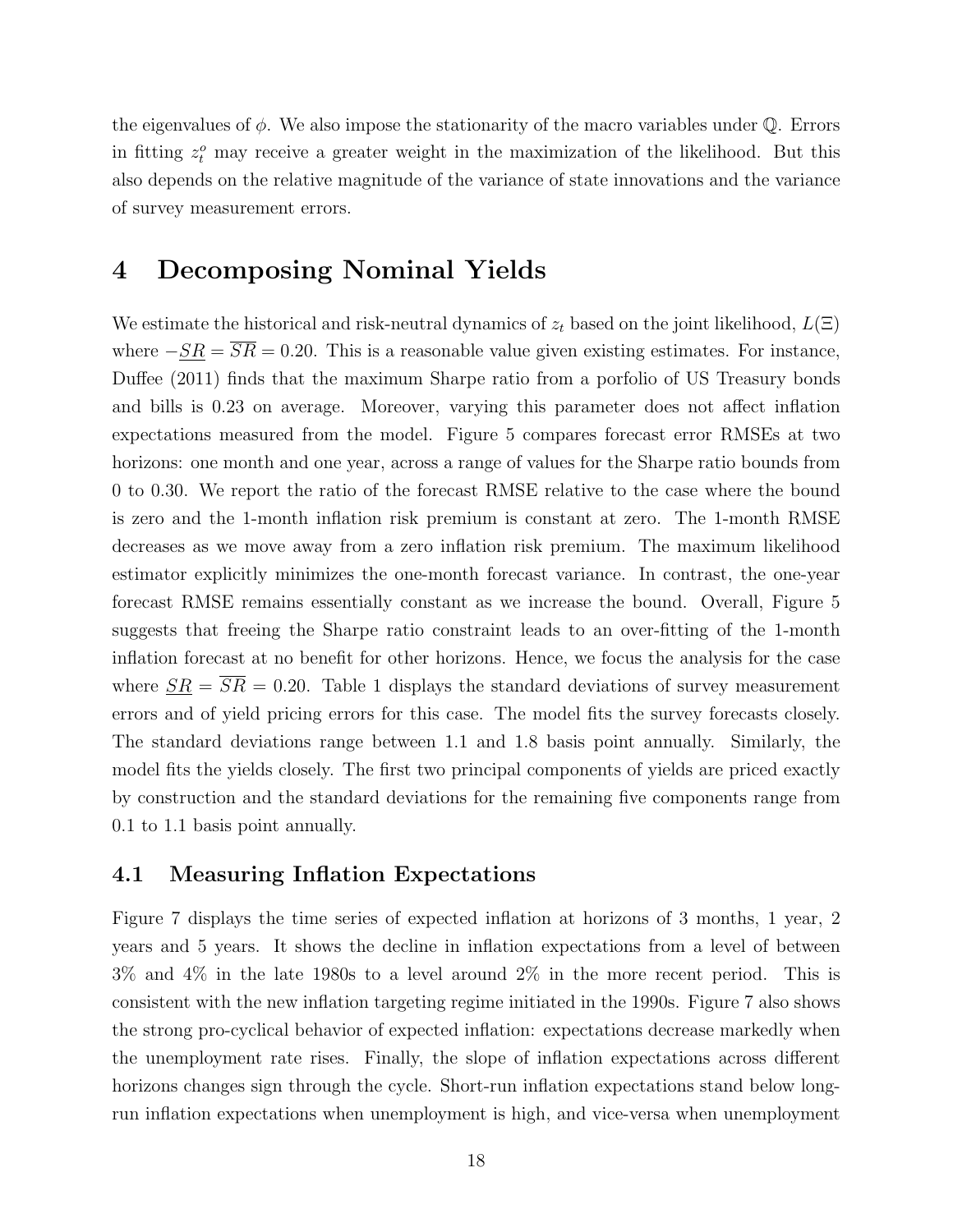is low.

A natural criteria to assess whether we obtain good measurements of expected inflation is their accuracy as inflation forecasts. Hence, we compare the out-of-sample forecast RMSEs from our preferred model with results from a battery of alternatives. We estimate each model with data until December 1991, compute inflation forecasts for horizons up to two years ahead and compute forecast errors against the realized values of inflation. Then, the estimation window is lengthened by one month, new forecasts and forecast errors are produced, and the exercise is repeated until we reach the end of the sample.

With the exception of three simple univariate alternatives, we consider a variety of models that are nested in the framework of Equation 1 and which can be estimated from the likelihood given by Equation 35. First, we estimate the following univariate models:

(i) Random walk models

| $\cdot$ RW1 : | $E_t\left(\frac{\sum_{j=1}^h\pi_{t+j}}{h}\right)=\pi_t$                                     |
|---------------|---------------------------------------------------------------------------------------------|
| $\cdot$ RW2 : | $E_t\left(\frac{\sum_{j=1}^h \pi_{t+j}}{h}\right) = \frac{1}{12} \sum_{j=0}^{11} \pi_{t-j}$ |

(ii) Stationary models

| $\cdot$ AR :     | $m_{t+1}^{\pi} = \mu^{\pi} + \phi_{\pi}(\pi_{t+1} - \mu^{\pi})$                           |
|------------------|-------------------------------------------------------------------------------------------|
| $\cdot$ ARMA :   | $m_{t+1}^{\pi} = \mu^{\pi} + \phi_{\pi}(m_t^{\pi} - \mu^{\pi}) + \psi_{\pi}u_{t+1}^{\pi}$ |
| $\cdot$ S-ARMA : | $m_{t+1}^{\pi} = \mu^{\pi} + \phi_{\pi}(m_t^{\pi} - \mu^{\pi}) + u_{t+1}^m$ .             |

*RW*1 and *RW*2 are simple random walk models. The AR(1) and ARMA(1,1) models are nested in the framework of this paper, and the stochastic mean model, S-ARMA(1,1) allows for an additional shock  $u_{t+1}^m$  to the conditional mean  $m_{t+1}^{\pi}$ . We also estimate the following multivariate models combining the inflation rate and the unemployment rate,  $x'_{t} = (\pi_{t}, g_{t}),$ but excluding the yield factors, *y<sup>t</sup>* .

(iii) Inflation and Unemployment

*· VAR-U*:  $m_{t+1}^x = \mu^x + \phi_x(x_{t+1} - \mu^{\pi})$ *· VARMA-U*:  $m_{t+1}^x = \mu^x + \phi_x(m_t^x - \mu^{\pi}) + \psi_x u_{t+1}^{\pi}$ 

then we expand the system to include the yield factors,

(iv) Inflation, Unemployment, Level and Slope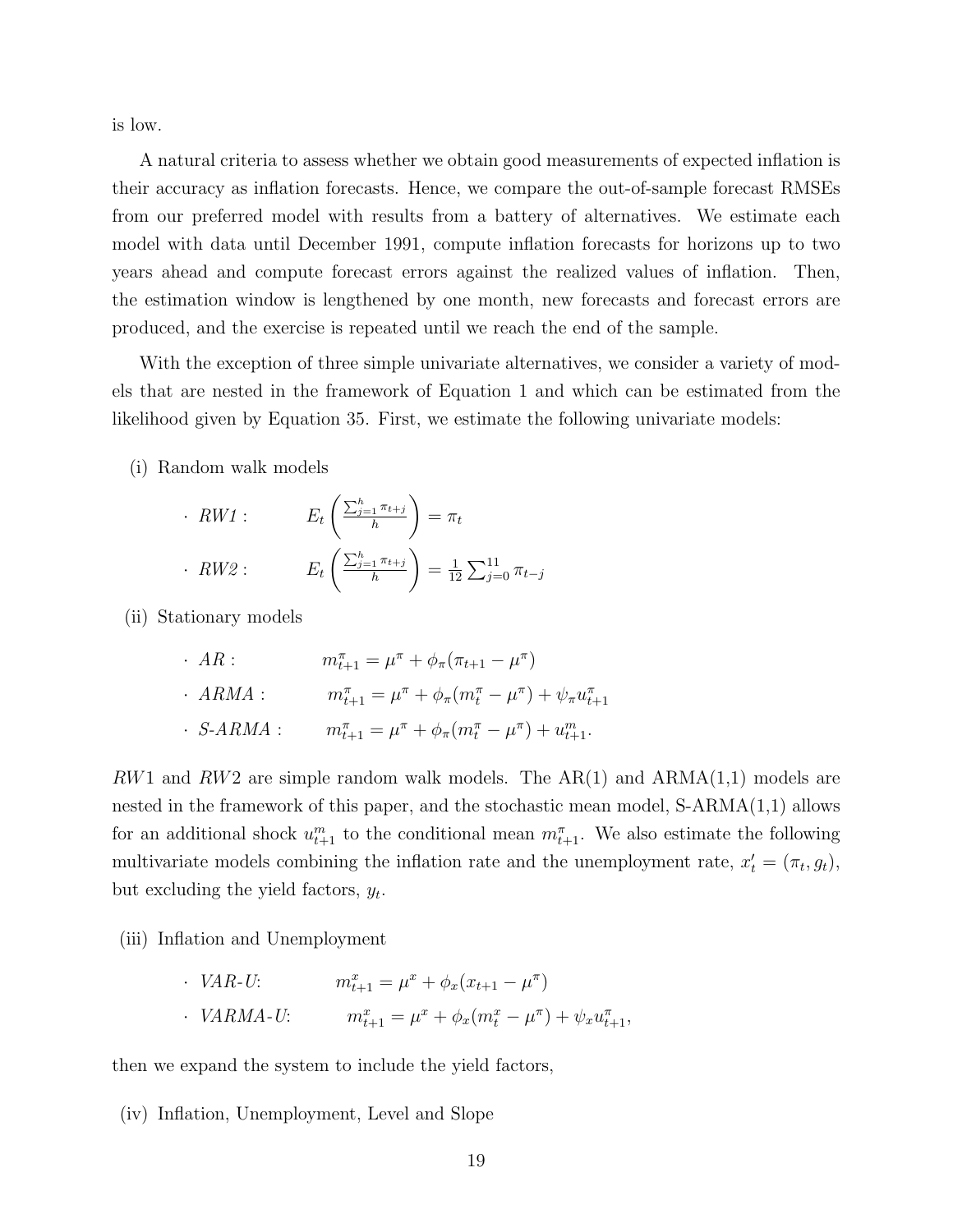\n- $$
VAR\text{-}UL
$$
 and  $VAR\text{-}ULS$ :\n  $m_{t+1} = \mu + \phi(z_{t+1} - \mu)$ \n
\n- $VARMA\text{-}UL$  and  $VARMA\text{-}ULS$ :\n  $m_{t+1} = \mu + \phi(m_t - \mu) + \psi u_t$

Table 2 displays the relative RMSEs compared to results from the AR(1) across all models. Panel A presents results from forecasts at the quarterly frequency to compare with survey forecasts. Panel B presents monthly forecast RMSEs. The results yield several messages. First, different types of model can match the accuracy of out-of-sample *quarterly* survey forecasts. This result is consistent with the results in Faust and Wright (2011) for the US but contrasts with those of Ang, Bekaert, and Wei (2008). Second, the conditional mean model combining the macro variables and two yield factors, level and slope, delivers by far the best performance at the *monthly* frequency. This is especially true at longer horizons (see last column in Panel B).

#### *4.1.1 The added-value of survey's information*

Using survey data is essential, and this is especially true for more sophisticated models. Table 3 displays the ratio of the forecast RMSEs obtained when using survey data to the RMSEs obtained without surveys. For instance, including surveys improves forecast RMSEs of the VAR-ULS model by 22% and that of the VARMA-ULS model by 33%. Using survey data is particularly useful for when we move from multivariate VAR to VARMA models where the increase in the number of parameters is more important.

Unsurprisingly, the information from quarterly surveys improves quarterly inflation forecasts. For instance, RMSEs typically decrease by 5-10% at the 1-quarter horizon and by 15-30% at longer horizons. More importantly, using *quarterly* surveys also delivers substantial RMSE improvements for *monthly* forecasts. The evidence is particularly stark for conditional mean models and at long horizons. For instance, including surveys improves the 3-month forecast RMSE from the VARMA-ULS model by 5% but improves the 2-year ahead RMSE by 24%. This arises even if the accuracy of survey forecasts deteriorates with the horizon.

Surveys provide an effective counter-weight to the loss of parsimony associated with conditional mean models (i.e., moving from a  $VAR(1)$  to a  $VARMA(1,1)$  model). Estimates that neglect survey data suffer from substantial bias and small-sample sampling errors due to its persistence and to the presence of a volatile transitory component (Kim 2007, Kim and Orphanides 2012). Adding surveys to the measurement equations effectively lengthens the sample. The improvements can only arise from better estimates of the underlying dynamics and not from some over-fitting of the survey forecasts. There are no surveys at the 2-year horizon.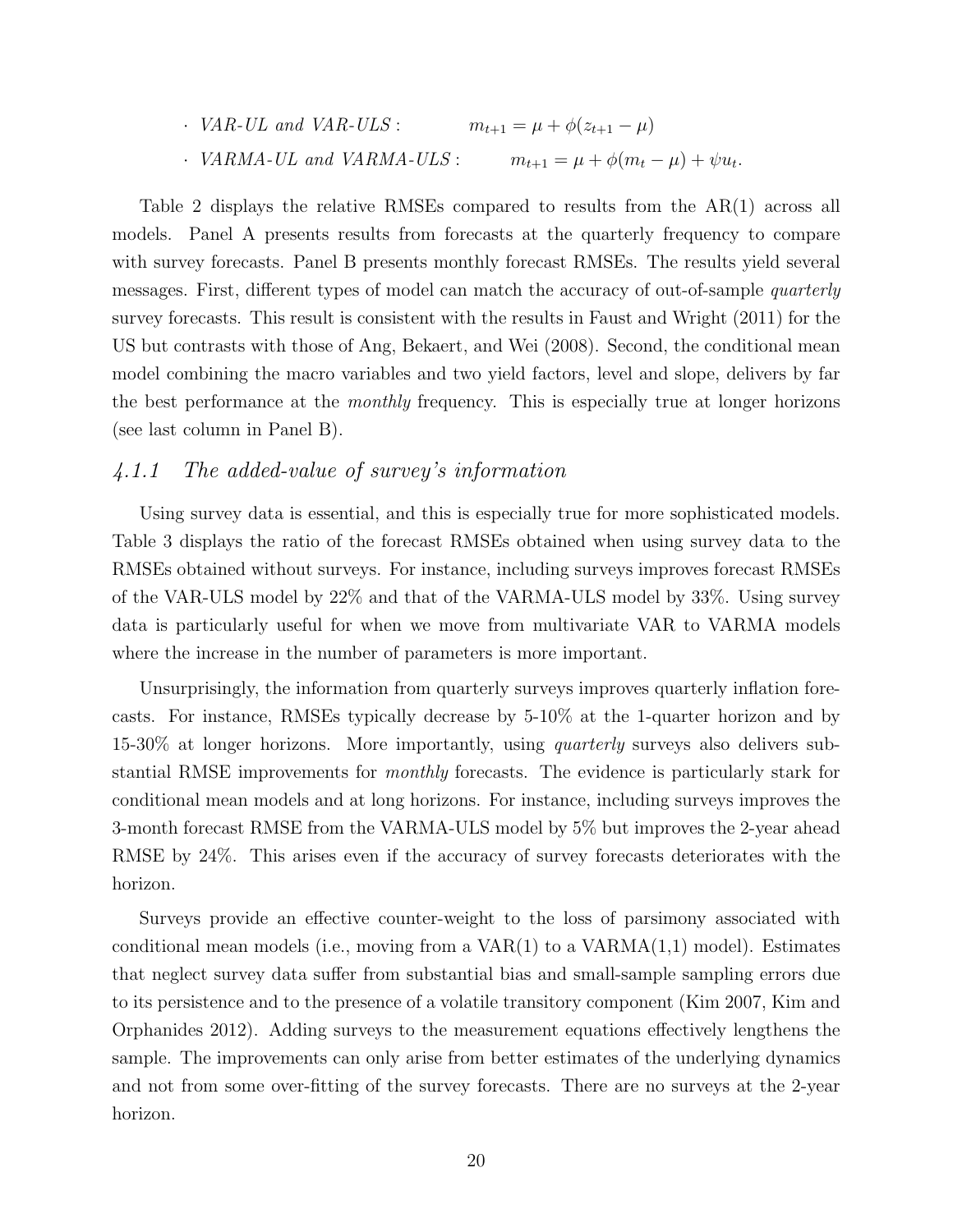Figure 1 gives a visual impression of the importance of using surveys in the estimation. We plot the ratio of forecast RMSEs of a given model estimated using surveys over forecast RMSEs of the same model estimated without surveys. The impressive performance of the surveys-based approach across models is readily apparent.

## *4.1.2 The added-value of conditional mean models*

Conditional mean models (Equation 1) improve inflation forecasts significantly relative to standard auto-regressive models. Table 4 displays the ratio of forecast RMSEs from each conditional mean model to the RMSEs obtained from the corresponding autoregressive model. Panel B and C displays results for monthly and quarterly results when including survey data at estimation. A clear result emerges. Conditional mean models improve upon their restricted VAR counterparts. Panel A displays the result when excluding survey information at estimation. Moving to a conditional mean model improves forecast RMSEs in some cases, but not all cases, which again suggests the importance of using survey data at estimation. But the VARMA-ULS model stands out again. It improves over the corresponding VAR model by 6% and 17% at the 1-year and 2-year horizons, respectively.

Figure 3 gives a visual impression of the importance of the moving average. For a given state vector, we plot the ratio of forecast RMSEs from VARMA over that of VAR. The impressive performance of the MA component across the dimension of the state vector is readily apparent.

## *4.1.3 From quarterly surveys to monthly forecasts*

Quarterly results (Panel A) suggest that the SARMA model is preferable at horizons up to 2 quarters ahead and that the VARMA-UL model is preferable at longer horizons. However, both models improve only marginally relative to surveys. The most relevant question is whether the improved accuracy carries to the monthly frequency, where surveys are not available. Monthly results deliver a clear answer (Panel B). The VARMA models using yield factors deliver 10-15% RMSE improvements at horizons beyond a year, and the VARMA-ULS model, which uses both the level and the slope, eventually dominates with improvements of 20% or more at horizons of 18 months. In contrast, the univariate SARMA does not fare as well at the monthly frequency. The SARMA model is a purely latent conditional mean model that can efficiently combine the information of surveys. However, a multivariate VARMA model also uses information from the shape of the term structure to update its inflation forecasts when there are updated survey forecasts.

Figure 2 gives a visual impression of the importance of using information from unemployment rate and nominal yield curve to forecast inflation. We plot the ratio of forecast RMSEs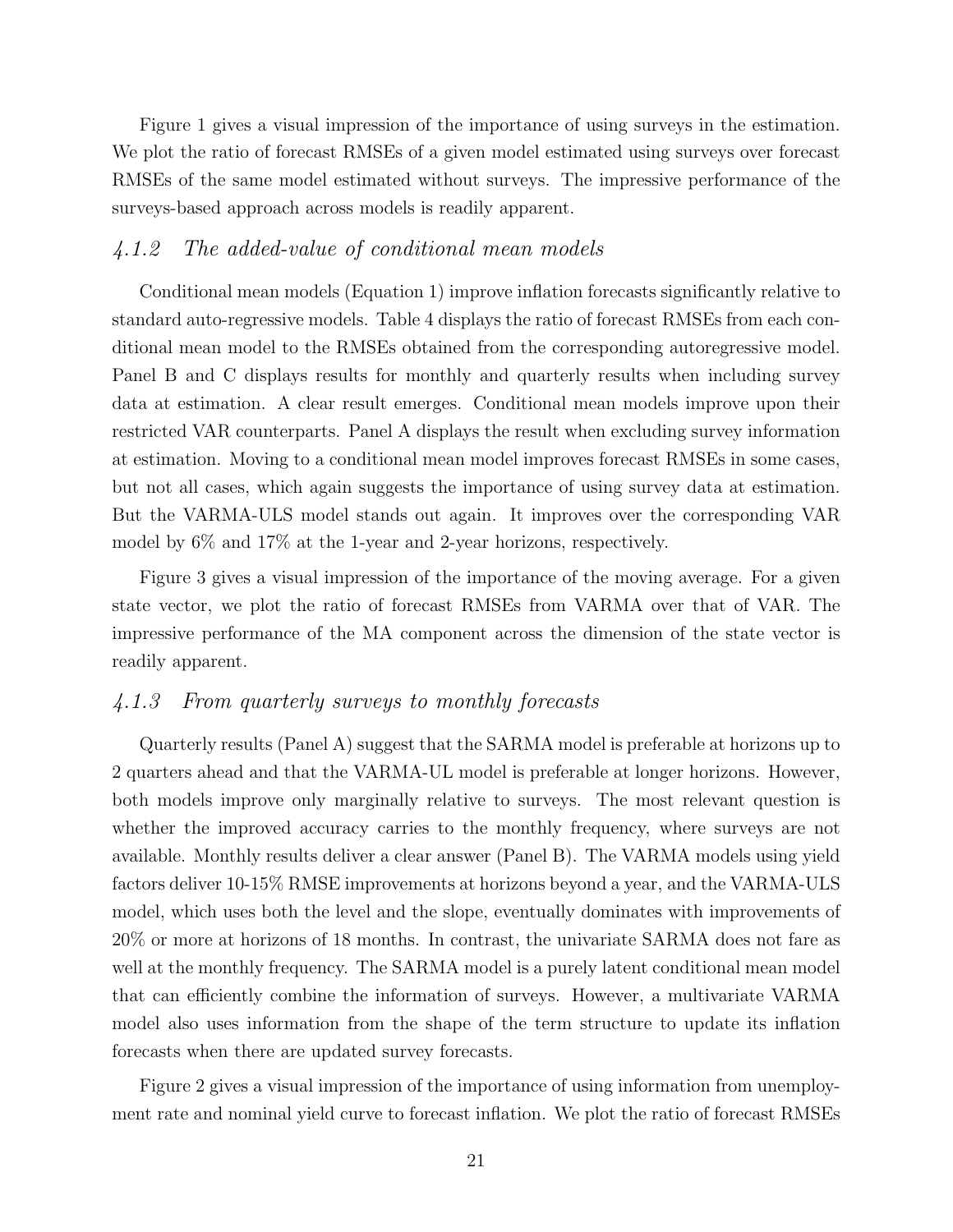of a given model over that of an  $AR(1)$ . The impressive performance of adding information from macroeconomic and nominal yield data is readily apparent. The univariate ARMA model on inflation is dominated by a bivariate VARMA model on inflation and unemployment rate, which in turn is dominated by a VARMA model on inflation, unemployment rate and the level of the nominal yield curve. Finally the most flexible model, VARMA model on inflation, unemployment rate, level and slope of the nominal yield curve, is superior to all the other models. This, again, highlight the importance of using information from nominal yield to update our anticipation of inflation.

#### *4.1.4 Can survey forecasts be improved?*

No model systematically improves upon the accuracy of survey forecasts. Table 5 displays the ratio of each model's forecast RMSEs relative to the surveys' RMSEs. Most models perform reasonably well though. The worst performers are the AR and VAR-U model, with, at best, a 1-2% improvement as some horizons and, at worse, a 8-9% deterioration. On the other hand, a VARMA model using yield factors and estimated based on survey data matches or improves survey RMSEs. Figure 6 compares the model forecasts with the CE forecasts and with the realized values of inflation at horizons of 1, 2, 3 and 4 quarters. One-quarter ahead model-forecasts are very close to CE forecasts. Both predict realized inflation very well. The same is true for 2-quarter ahead forecasts but with a small deterioration. Modelimplied and CE forecasts are still close to each others at longer horizons. This provides further confirmation that the dynamic term structure model captures inflation expectations accurately. In contrast, Ang, Bekaert, and Wei (2007) and Faust and Wright (2011) conclude that no model can match the accuracy of survey forecasts in US data.<sup>19</sup>

Figure 4 gives a visual impression of the CE forecasts accuracy. We plot the ratio of the forecast RMSEs of a given model over that of CE forecast RMSEs. All the models do as well as CE forecasts at the quarterly frequency but, conversely, CE forecasts are hard to outperform when available.

#### **4.2 The Effect of Yields on Inflation and Unemployment**

This Section explores the mechanism which allows our preferred specification to out-perform more parsimonious models out-of-sample. The answer lies in the information content of the yield curve. Consider the implications for the dynamics of inflation and unemployment

<sup>19</sup>Survey forecasts exhibit systematic errors ex-post. Ang, Bekaert, and Wei (2007) show that linear or non-linear adjustment do not improve unadjusted out-of-sample inflation forecasts.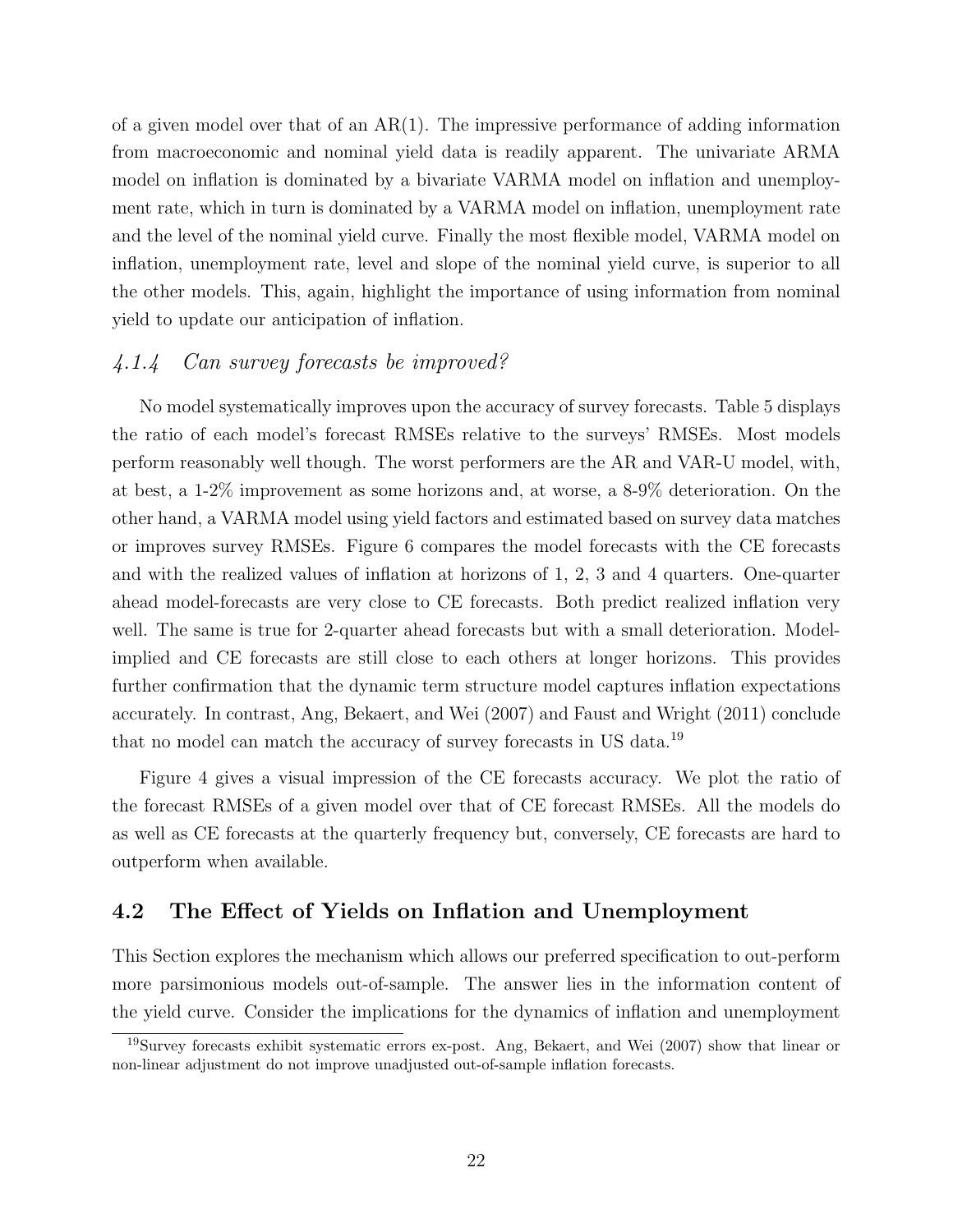expectations,

$$
m_{x,t} = \phi_{xx}(m_{x,t-1} - \mu_x) + \phi_{xy}(m_{y,t-1} - \mu_y) + \psi_{xx}u_{x,t} + \psi_{xy}u_{y,t}.
$$
 (36)

Last period's expectations for today's values of the macro variables, *mx,t−*<sup>1</sup>, and last period's expectations of today's shape of the yield curve, *my,t−*<sup>1</sup>, respectively, affect the update of inflation expectation differently than the corresponding surprise components,  $u_{x,t}$  and  $u_{y,t}$ , respectively. This is a distinctive feature of a conditional mean model. Contrast Equation 36 with the corresponding equation in a VAR model,

$$
m_{x,t} \equiv E_t[x_{t+1}]
$$
  
=  $\phi_{xx}(x_t - \mu_x) + \phi_{xy}(y_t - \mu_y)$   
=  $\phi_{xx}(m_{x,t-1} - \mu_x) + \phi_{xy}(m_{y,t-1} - \mu_y) + \phi_{xx}u_{x,t} + \phi_{xy}u_{y,t}$ ,

where  $\phi = \psi$  and last period's expectations for today's state variables,  $m_{t-1}$ , have the same effect on the updated expectation as the innovations  $u_t$ .

But the estimates imply a remarkable difference between *ψ* and *ϕ*. Table 6 displays parameter estimates. The matrices  $\phi$  and  $\psi$  are given in Panel (A) with standard errors in parenthesis. First, the estimate of  $\phi$  implies that inflation expectations and unemployment expectations are persistent ( $\phi_{\pi} = 0.84$  and  $\phi_{g} = 0.96$ ). Second, the first column of  $\psi$ is insignificant and very close to zero in magnitude. In other words, the innovation in current inflation has almost no effect on the conditional expectations of inflation and of unemployment. Hence, the intuition from Kim (2007) that inflation combines a persistent conditional mean component with transitory noise carries over in our multivariate context. Third, since inflation innovations have little effect, inflation expectation updates are driven by innovations in the other variables. Their effect is given on the first line of  $\psi$ . Innovations in the unemployment rate, the level of yields and the slope of yields each have large and significant effects on inflation expectation updates. For instance, a one-standard deviation surprise increase in the level or a similar surprise decrease in the slope of the yield curve lowers inflation expectations by 0.35% and by 0.13%, respectively (all else constant). Fourth, in contrast with the effect of innovations, expected increases in the level of the curve are associated with expected increases in inflation. The initial effects of expectation changes are smaller but cumulate over time via the persistence of the level and slope factors. The effect of expected changes in the slope is insignificant.

The effects are consistent with intuition. Monetary policy shocks affect the inflation expectation downward. Yet, predictable increases in expected inflation are positively cor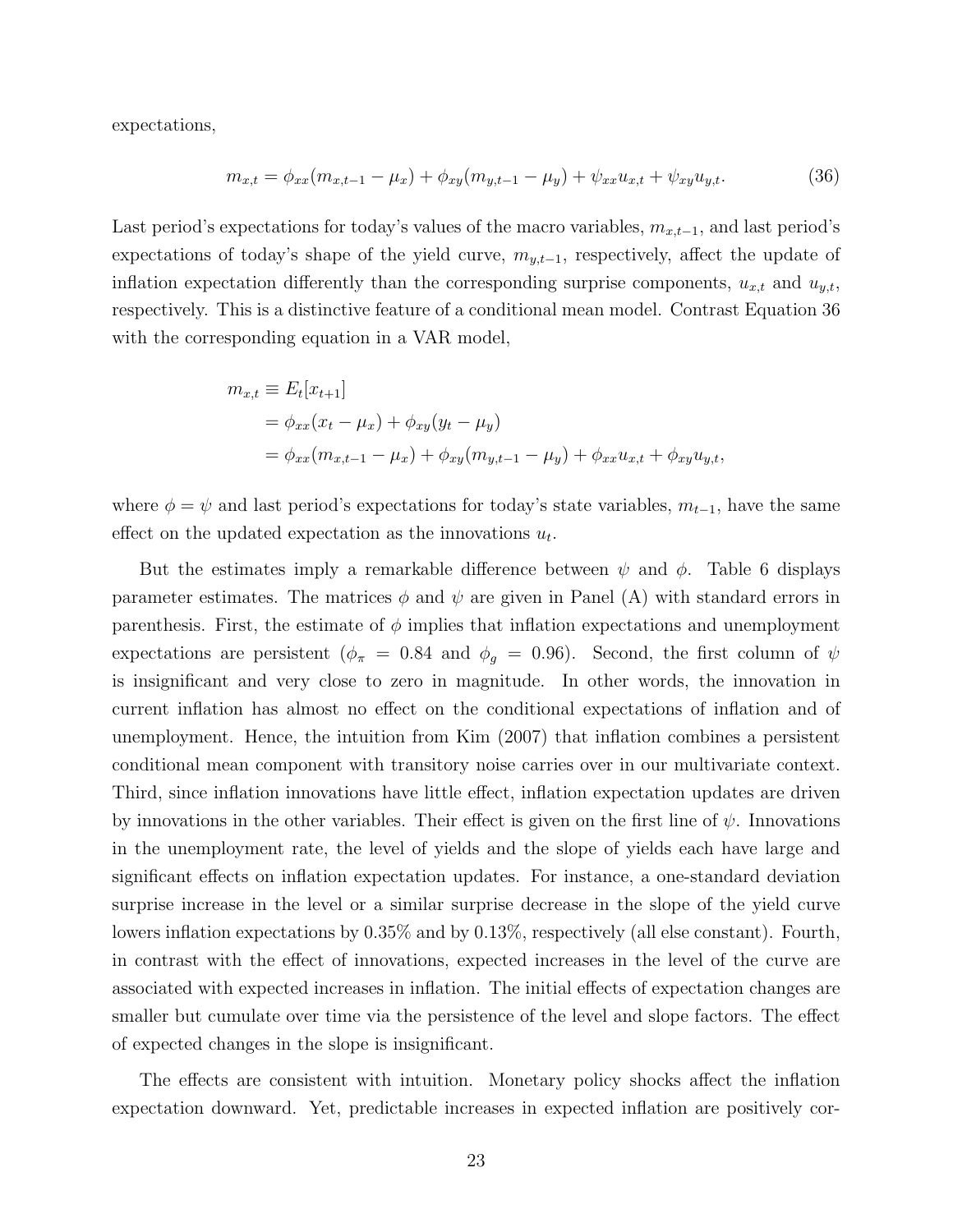related with the level and slope of the yield curve. The conditional mean model separates these two effects parsimoniously. Similarly, the expected and surprise components of today's yield curve do not have the same effect on the expected unemployment rate. In particular, a surprise decrease in the slope of the yield curve is associated with a significant increase of the expected unemployment rate. On the other hand, an expected change in the slope bears almost no effect on the expected unemployment rate. This is consistent with results from Ang et al. (2006) showing that the level of interest rate is the best predictors of future real activity in the context of a terms structure model.

Finally, the standard deviations and correlations implied from the estimate of the covariance matrix ΣΣ*′* and *ψ*ΣΣ*′ψ ′* are given in Panel (B) (standard deviations are given on the diagonal). Again, while the correlations between inflation innovations and other innovations are low, the correlations between updates to inflations expectations and updates to expectations of other variables are high. This highlights the role of the matrix  $\psi$  in the update of expected inflation.

#### **4.3 Real Yields and the Inflation Risk Premium**

Figure 8 displays the loadings on nominal yields. By construction, the level factor has a constant unit loading and the loadings of the slope factor decreases smoothly with maturity. The effect of macro variables on yields is most important at shorter maturities. The generalized Fisher equation,

$$
i_t^{(n)} = c^{(n)} + m_t^{\pi,(n)} + r_t^{(n)} + ir p_t^{(n)},
$$
\n(37)

derived in Section 1 (see Equation 17), shows that a successful decomposition of yields involves three components: a real yield, expected inflation and the inflation risk premium. The previous Section established that the model delivers an accurate measure of  $m_t^{\pi,(n)}$  $\frac{\pi, (n)}{t},$ which in turns implies that the model delivers an accurate measure of the sum of the real yield and the inflation risk premium,  $r_t^{(n)} + i r p_t^{(n)}$ . Heuristically, we can then subtract the Jensen term and our measure of  $m_t^{\pi,(n)}$  $t^{(n)}$  from both sides of the decomposition,

$$
i_t^{(n)} - c^{(n)} - m_t^{\pi,(n)} = r_t^{(n)} + ir p_t^{(n)}.
$$
\n(38)

and focus on estimates of the remaining components from the model, relying on the restrictions imposed on the prices of risk to obtain an accurate decomposition of the sum on the right hand side.

Table 7 displays summary statistics of nominal yields, real yields, inflation expectations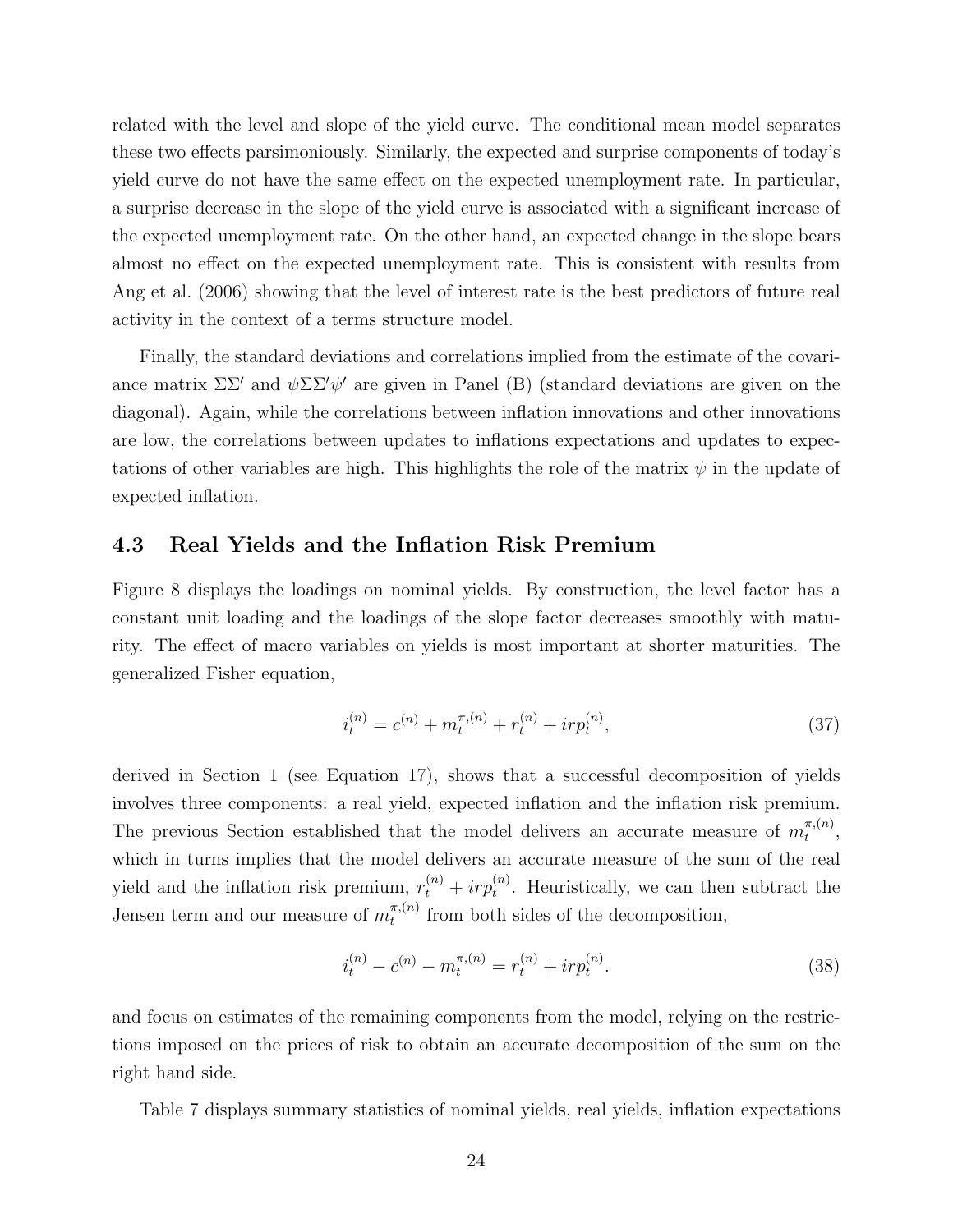and the inflation risk premiums computed from the model across a range of maturities between three months and five years. The average nominal yield curve is upward sloping – with an average slope close to 0.85%. But the relatively low average slope hides substantial variation over the business cycle. The average volatility is downward sloping, ranging from 3.27% to 2.56%. The average slope and volatility of the nominal curve is attributable to the level and volatility of the real curve. Moreover, their persistence is similar. Average expected inflation is mostly flat across maturities, slightly above 2% across the sample, adding little to the average slope. The inflation risk premium averages between 0.44% and 0.57% with an upward slope, adding 13 bps to the difference between the slopes of real and nominal yields.

Figure 9 displays the time-series of each component of yields – the real yield, expected inflation and inflation risk premium – for maturities of three month, one year, two years and five years. By and large, the large business cycle variations in the nominal yield curve are attributed to variations in the underlying real curve. The inflation risk premium is the least volatile component of nominal yields at short maturities and where it follows closely variations of expected inflation. The contribution of the inflation risk premium increases with the maturity and the sources of its variations also change. Figure 10 displays the contribution of each component of *m<sup>t</sup>* to the variations of the 2-year inflation risk premium. At this horizon, the expected inflation and the slope factor have little effect on the inflation risk premium. Instead, the premium is high when unemployment is high or when the level of the yield curve is low– in relatively poor states of the economy.<sup>20</sup>

What is the source of risk behind the importance of the unemployment rate and the level factor for the variation of the longer-horizon inflation risk premium? The loadings on 1-month the inflation risk premium in Figure 10 combine the price of risk with the covariance matrix,

$$
m_t^Q - m_t = (\Sigma \Sigma')(\tilde{\lambda}_0 + \tilde{\lambda}_1 m_t)
$$

since the effect of each component on the inflation risk premium is determined by the product  $(\Sigma\Sigma')\tilde{\lambda}_1$ . A similar decomposition obtains at longer horizons but where the covariance matrix and the price of risk coefficients depend on the horizon.

Panel (A) and Panel (B) of Figure 12 decomposes the effect of unemployment and of

<sup>&</sup>lt;sup>20</sup>Interestingly, the inflation risk premium has been persistently negative in the short period from the beginning of the sample until the Bank of Canada announced a new inflation targeting regime. This is consistent with an interpretation where an increase in expected inflation does not announce a tightening phase by the central bank due to an insufficient response to inflation. Exposures to inflation risk become hedges.This may also arise, for instance, if the representative agent has Epstein-Zin preferences. Inflation is always risky for a CRRA agent - inflation enters negatively in the SDF. However, higher inflation may lead to revisions of the continuation value in the Epstein-Zin SDF. In this context, changes in the sign of the inflation risk premium require changes in the covariance between current inflation and future consumption growth.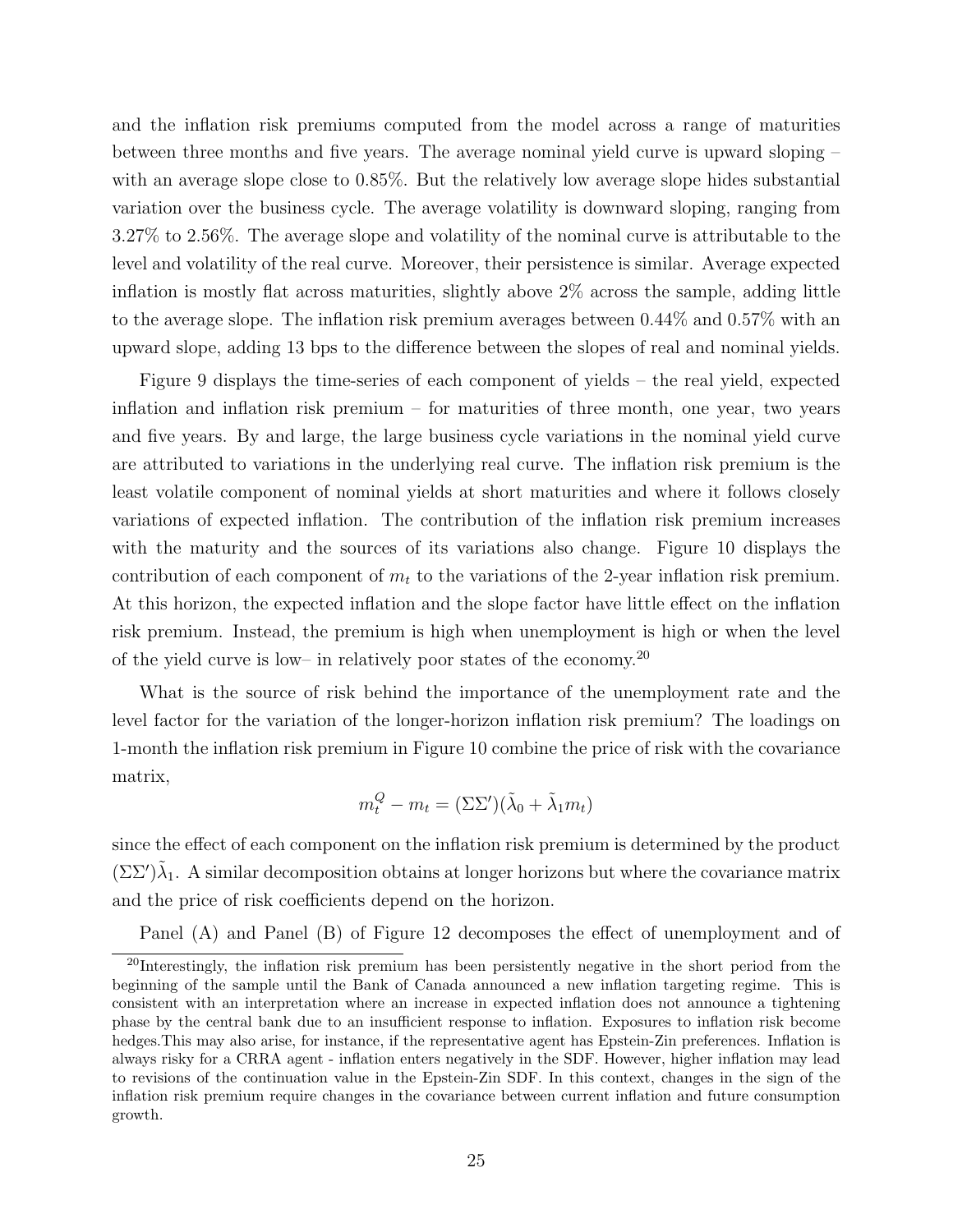the level factor, respectively, on the 2-year inflation risk premium. Each line of Panel (A) draws the products of the effect of unemployment rate on the price of risk of a given variable with the covariance of this variable with inflation innovations across different horizons. The results show that inflation risk is the main channel behind the role of unemployment in the inflation risk premium. Across different horizons, the effects of the level factor and of the unemployment rate on the inflation risk premium work primarily through their effects on the price of inflation risk. The pricing kernel gives lower value to payoffs in states with inflation shocks, and the value decreases when expected unemployment is higher or the level of the curve is lower.

## **Conclusion**

Our results show that the main conclusion in Faust and Wright (2011) carries over to the case of Canada : using information from CE allows even simple models to capture the predictive content from survey. We also show how to combine the conditional mean representation in Fiorentini and Sentana (1998) with survey and yield data to produce superior out-of-sample forecasts even when no updated survey is available. Finally, we develop a dynamic term structure model to decompose the yield curve into real yields, inflation expectations, and the inflation risk premium at different maturities.

We leave for future research several important extensions. First, we focus on short horizons - typically less than two years. Longer horizon forecasts must handle shifting endpoints (Kozicki and Tinsley, 2001) since the long-horizon inflation forecasts have declined in the first half of the sample. But we must also accommodate long episodes where the median long-horizon CE forecast remains constant. Second, our analysis relies on models with constant variance. Still, a large literature studies the relationship between uncertainty about inflation and future inflation. Moreover, a recent literature sees the dispersion of inflation forecasts among survey respondents as an important signal of inflation risk. Extending the model to account for time-varying uncertainty may help us identify a more fundamental role of inflation risk using yield data. Finally, we focused on inflation forecasts. But conditional forecasts of future inflation rates are not independent of forecasts of future unemployment rates (or other macro variables). Extending our approach to include CE forecasts of unemployment could help identify the dynamic relationships between economic activity, inflation and risk as perceived by bond investors.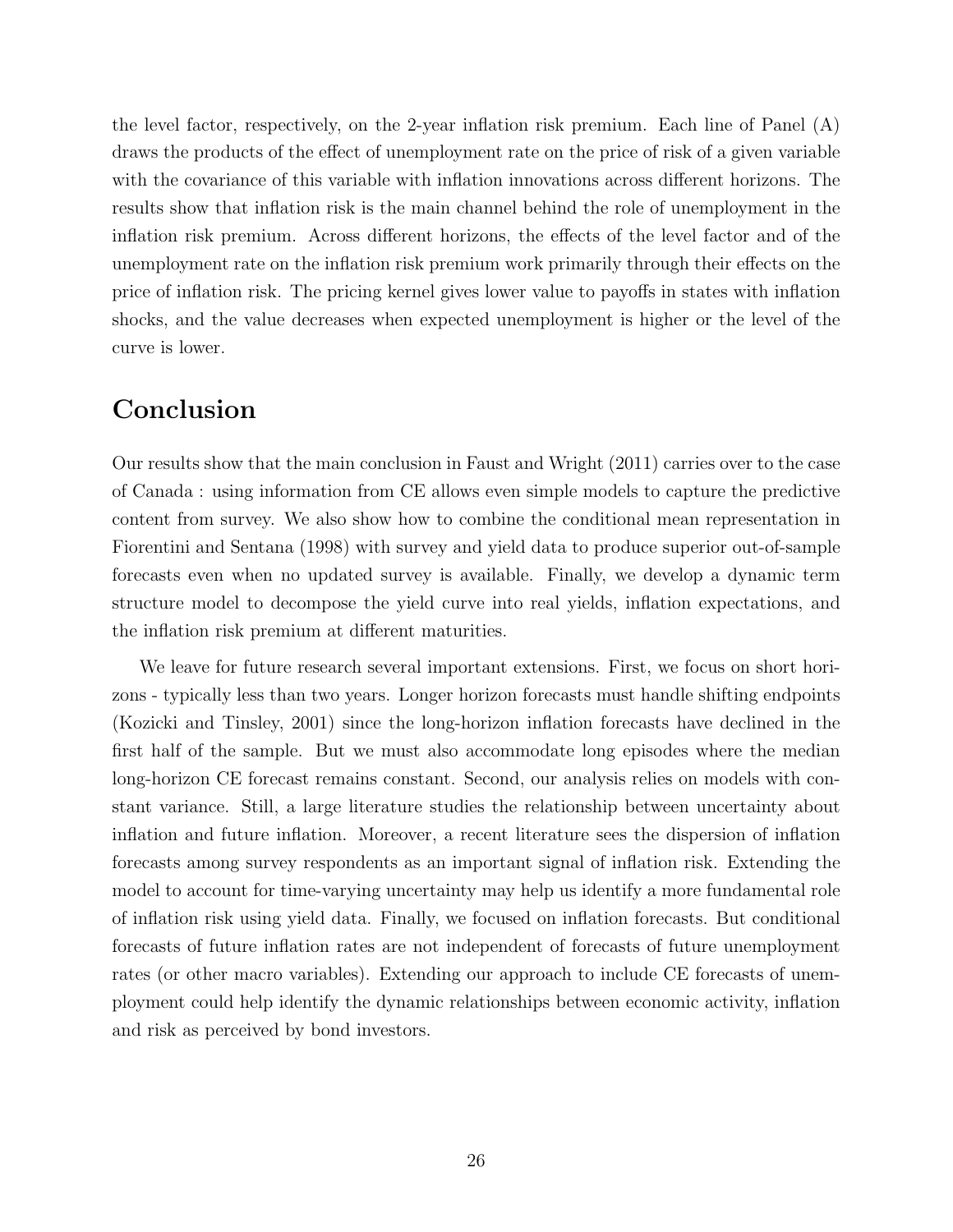## **References**

- Ajello, A., L. Benzoni, and O. Chyruk (2012). Core and 'crust': Consumer prices and the term structure of interest rates. Federal Reserve Bank of Chicago.
- Amano, R. and S. Murchison (2006). Factor-market structure, shifting inflation targets, and the new keynesian phillips curve. In *Issues in Inflation Targeting*, pp. 89–109. Bank of Canada.
- Ang, A., G. Bekaert, and M. Wei (2007). Do macro variables, asset markets, or surveys forecast inflation better? *Journal of Monetary Economics 54* (4), 1163 – 1212.
- Ang, A., G. Bekaert, and M. Wei (2008). The term structure of real rates and expected inflation. *The Journal of Finance 63* (2), 797–849.
- Ang, A., S. Dong, and M. Piazzesi (2007). No-arbitrage taylor rules. Working Paper 13448, National Bureau of Economic Research.
- Ang, A. and M. Piazzesi (2003). A no-arbitrage vector autoregression of term structure dynamics with macroeconomic and latent variables. *Journal of Monetary Economics 50* (4),  $745 - 787.$
- Ang, A., M. Piazzesi, and M. Wei (2006). What does the yield curve tell us about gdp growth? *Journal of Econometrics 131* (12), 359–403.
- Bansal, R. and I. Shaliastovich (2010). A long-run risks explanation of predictability puzzles in bond and currency markets. The Wharton School of Business, University of Pennsylvania.
- Bansal, R. and A. Yaron (2004). Risks for the long run: A potential resolution of asset pricing puzzles. *The Journal of Finance 59*, 1481–1509.
- Buraschi, A. and A. Jiltsov (2005). Inflation risk premia and the expectations hypothesis. *Journal of Financial Economics 75* (2), 429–490.
- Campbell, J., R. Shiller, and L. Viceira (2009). Understanding inflation-indexed bond markets. Working Paper 15014.
- Chen, R.-R. and L. Scott (1993). Maximum likelihood estimation for a multifactor equilibrium model of the term structure of interest rates. *The Journal of Fixed Income 3*, 14–31.
- Chernov, M. and P. Mueller (2011). The term structure of inflation expectations. *Journal of Financial Economics*. *forthcoming*.
- Christensen, J., F. Diebold, and G. Rudebusch (2007). The affine arbitrage-free class of Nelson-Siegel term structure models. Technical Report 13611, NBER.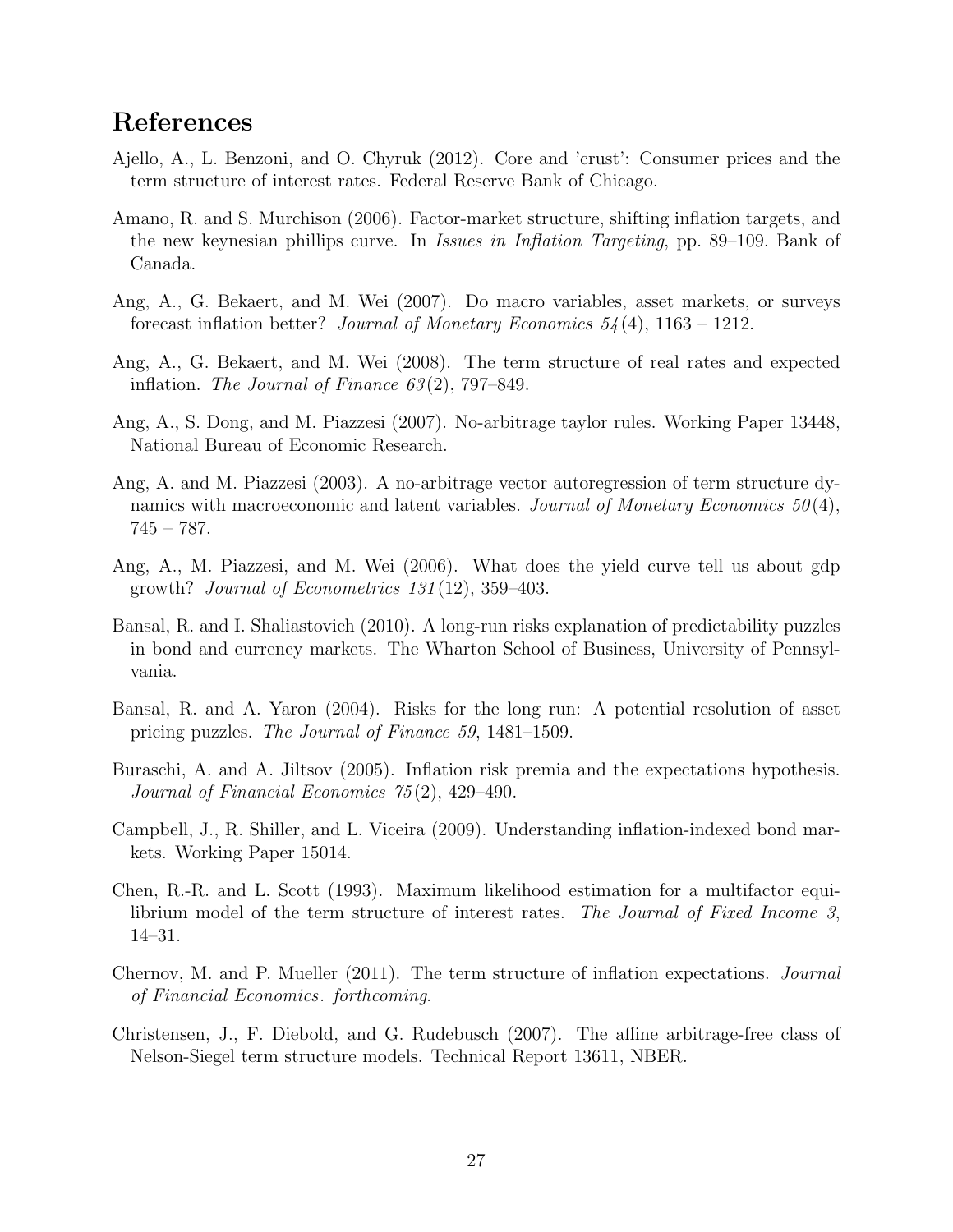- Christensen, J. and J. M. Gillan (2011). A model-independent maximum range for the liquidity correction of tips yields. Working Paper Series 2011-16, Federal Reserve Bank of San Francisco.
- Christensen, J. H. E., J. Lopez, and G. Rudebusch (2010). Inflation expectations and risk premiums in an arbitrage-free model of nominal and real bond yields. *Journal of Money, Credit and Banking 42*, 143–178.
- Chun, A. L. (2011). Expectations, bond yields, and monetary policy. *Review of Financial Studies 24* (1), 208–247.
- Dai, Q. and K. Singleton (2000). Specification analysis of affine term structure models. *The Journal of Finance 55*, 1943–1978.
- Day, J. and R. Lange (1997). The structure of interest rates in canada: Information content about medium-term inflation. Technical Report 97-10, Bank of Canada.
- Duffee, G. (2010). Sharpe ratios in term structure models. *working paper*.
- Duffee, G. (2011). Information in (and not in) the term structure. *Review of Financial Studies*. *forthcoming*.
- Faust, J. and J. Wright (2011). *Forecasting Inflation*. in Handbook of Economic Forecasting. Elsevier.
- Feunou, B. and J. Fontaine (2012). A no-arbitrage VARMA term structure model with macroeconomic variables.
- Fiorentini, G. and E. Sentana (1998). Conditional means of time series processes and time series processes for conditional means. *International Economic Review 39* (4), pp. 1101– 1118.
- Fisher, I. (1930). *The theory of interest*. New York: The Macmillan Co.
- Fleckenstein, M., F. Longstaff, and H. Lustig (2012). The tips-treasury bond puzzle. Working paper.
- Fung, B., S. Mittnick, and E. Remolona (1999). Uncovering inflation expectations and risk premiums from internationally integrated financial markets. Technical Report 99-6, Bank of Canada.
- Garcia, R. and R. Luger (2007). The canadian macroeconomy and the yield curve: an equilibrium-based approach. *Canadian Journal of Economics 40* (2), 561–583.
- Hasseltoft, H. (2012). Stocks, bonds, and long-run consumption risks. *47* (02), 309–332.
- Haubrich, J., G. Pennacchi, and P. Ritchken (2012). Inflation expectations, real rates, and risk premia: Evidence from inflation swaps. *Review of Financial Studies 25* (5), 1588–1629.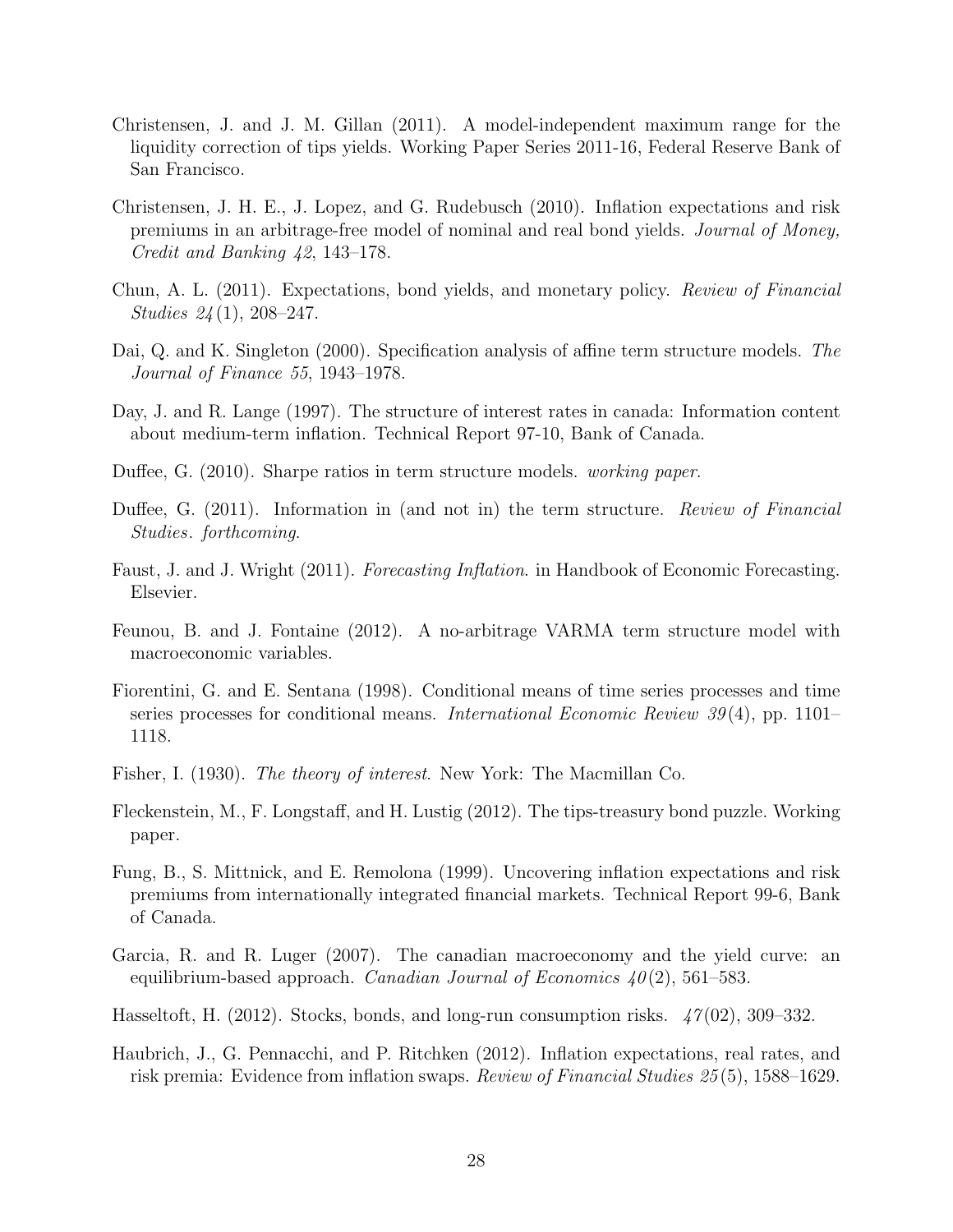- Joslin, S., K. H. Singleton, and H. Zhu (2011). A new perspective on gaussian dynamic term structure models. *Review of Financial Studies 24*, 926–970.
- Kim, D. H. (2007). Challenges in macro-finance modeling. Working Paper BIS 240, Bank of International Settlements.
- Kim, D. H. and A. Orphanides (2012). Term structure estimation with survey data on interest rate forecasts. *47* (01), 241–272.
- Kozicki, S. and P. Tinsley (2001). Shifting endpoints in the term structure of interest rates. *Journal of Monetary Economics 47* (3), 613 – 652.
- Kozicki, S. and P. Tinsley (2006). Survey-based estimates of the term structure of expected u.s. inflation. Working Paper 2006-46, Bank of Canada.
- Nelson, C. and A. Siegel (1987). Parsimonious modeling of yield curves. *The Journal of Business 60*, 473–489.
- Pennacchi, G. (1991). Identifying the dynamics of real interest rates and inflation: evidence using survey data. *Review of Financial Studies 4* (1), 53–86.
- Pflueger, C. E. and L. M. Viceira (2011). An empirical decomposition of risk and liquidity in nominal and inflation-indexed government bonds. Working Paper 16892, NBER.
- Piazzesi, M. (2005a). *Affine term structure models*, Chapter 12. in Handbook of Financial Econometrics. Elsevier.
- Piazzesi, M. (2005b). Bond yields and the federal reserve. *113*, 311–344.
- Piazzesi, M. and E. Schneider (2006). Equilibrium yield curves. Working Paper 12609, NBER.
- Ragan, C. (1995). Deriving agents' inflation forecasts from the term structure of interest rates. Working paper, Bank of Canada.
- Stock, J. H. and M. W. Watson (2003). Forecasting output and inflation: The role of asset prices. *Journal of Economic Literature 41* (3), pp. 788–829.
- Stock, J. H. and M. W. Watson (2007). Why has US inflation become harder to forecast? *Journal of Money, Credit and Banking 39*, 3–33.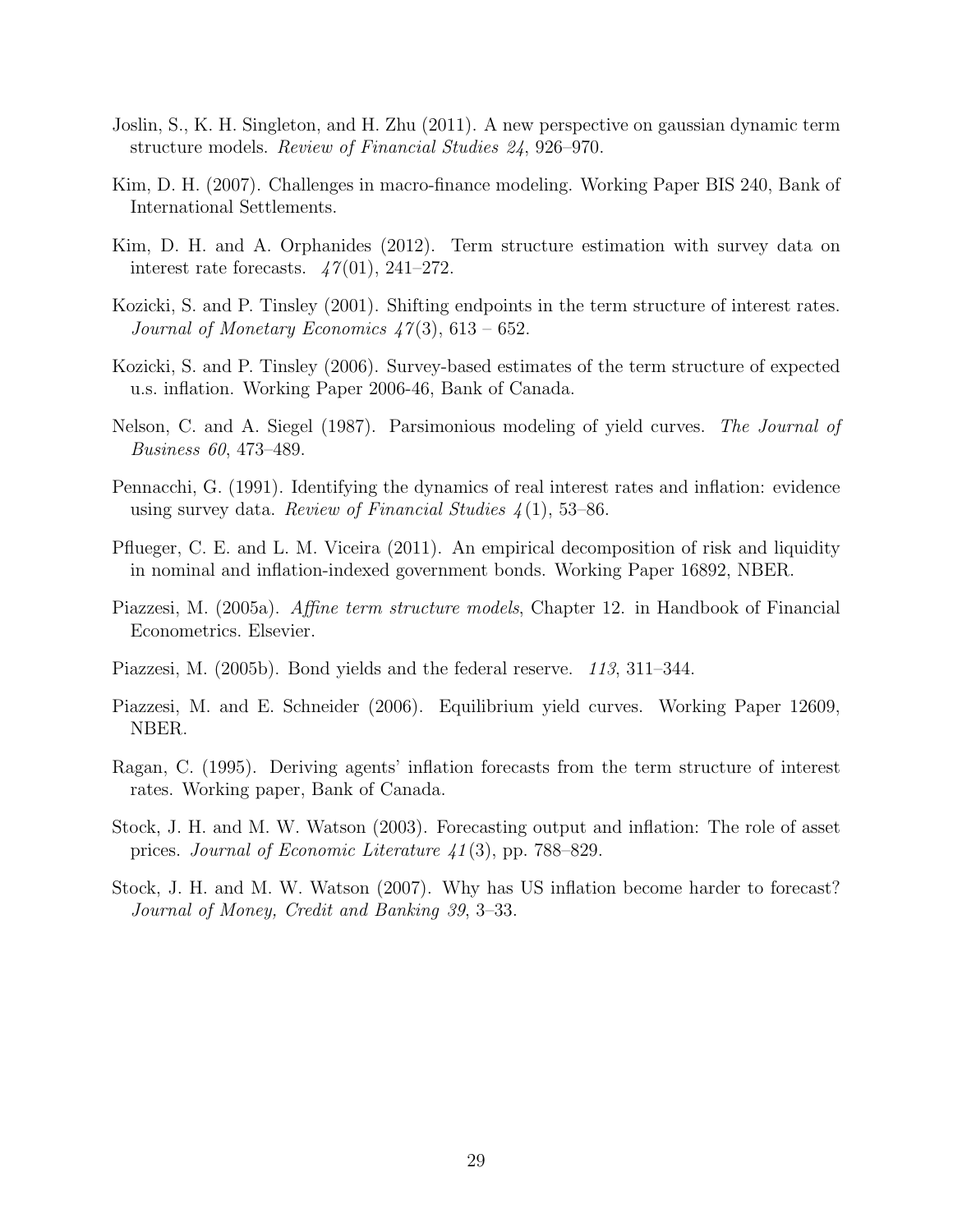## **A Appendix**

## **A.1 Risk-Neutral Dynamics**

The shift between  $m_t$  and  $m_t^Q$  $t_i^Q$  is given by,

$$
m_t^Q = \bar{\lambda}_0 + \bar{\lambda}_1 m_t,\tag{39}
$$

where  $\bar{\lambda}_0 = \Sigma \Sigma' \tilde{\lambda}_0$  and  $\bar{\lambda}_1 = \Sigma \Sigma' \tilde{\lambda}_1 + I_4$ . The dynamics of  $z_t$  under the risk-neutral measure, Q, is given by:

$$
z_{t+1} = m_t^Q + u_{t+1}^Q
$$
  

$$
m_{t+1}^Q = \tilde{\mu}^Q + \tilde{\phi}^Q \left( m_t^Q - \tilde{\mu}^Q \right) + \tilde{\psi}^Q u_{t+1}^Q,
$$
 (40)

where

$$
\tilde{\omega}^{Q} = (\bar{\lambda}_{1} + I_{4}) \left[ \omega + (I_{4} - \theta) \left( \bar{\lambda}_{1} + I_{4} \right)^{-1} \bar{\lambda}_{0} \right]
$$
  

$$
\tilde{\phi}^{Q} = (\bar{\lambda}_{1} + I_{4}) \left( \phi + \psi \bar{\lambda}_{1} \right) \left( \bar{\lambda}_{1} + I_{4} \right)^{-1}
$$
  

$$
\tilde{\psi}^{Q} = \psi + \bar{\lambda}_{1} \psi.
$$
 (41)

with  $\tilde{\omega}^Q = \left(I_4 - \tilde{\phi}^Q\right)\tilde{\mu}^Q$ . The dynamics of  $m_t$  under the risk-neutral measure is given by:

$$
z_{t+1} = m_t^Q + u_{t+1}^Q
$$
  
\n
$$
m_{t+1} = \mu^Q + \phi^Q \left( m_t - \mu^Q \right) + \psi^Q u_{t+1}^Q
$$
\n(42)

with  $u_{t+1}^Q = \sum \varepsilon_{t+1}^Q$  and where parameters are given by:

$$
\omega^{Q} = \omega + \psi \bar{\lambda}_{0}
$$
  
\n
$$
\phi^{Q} = \phi + \psi \bar{\lambda}_{1}
$$
  
\n
$$
\psi^{Q} = \psi.
$$
\n(43)

with  $\omega^Q \equiv (I_4 - \phi^Q) \mu^Q$  and  $\omega \equiv (I_4 - \phi) \mu$ .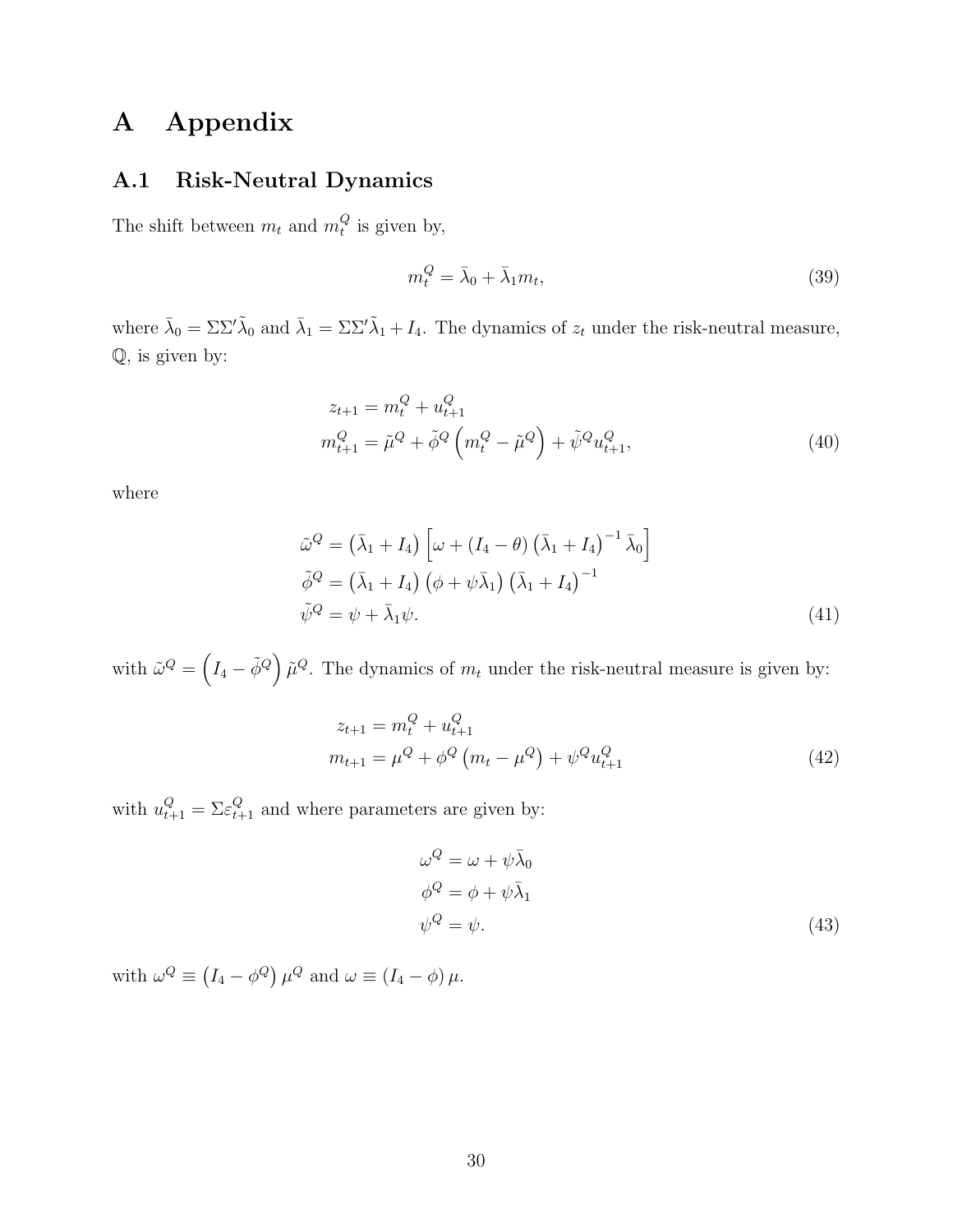## **A.2 Yield Coefficient Recursions - General Case**

Coefficients of real yields are given by the following recursions,

$$
b_{r,n+1} = \frac{1}{n+1} \left( n\phi^{Q'} b_{r,n} + \delta_r \right)
$$
  
\n
$$
a_{r,n+1} = \frac{1}{n+1} \left( \bar{r}_r + n a_{r,n} + n b'_{r,n} \left( \mu^Q - \phi^Q \mu^Q \right) - n^2 \frac{b'_{r,n} \sum_m \sum'_m b_{r,n}}{2} \right)
$$
\n(44)

for *n* > 0, with initial conditions  $a_{r,0} = 0$  and  $b_{r,0} = 0$ , and where we defined  $\Sigma_m \equiv \psi \Sigma$ . Similarly, the coefficient of nominal yields are given by,

$$
b_{n+1} = \frac{1}{n+1} \left( n\phi^{Q'} b_n + \delta \right)
$$
  

$$
a_{n+1} = \frac{1}{n+1} \left( \bar{r} + n a_n + n b'_n \left( \mu^Q - \phi^Q \mu^Q \right) - n^2 \frac{b'_n \Sigma_m \Sigma'_m b_n}{2} \right)
$$
 (45)

for  $n > 0$ , with initial conditions  $a_0 = 0$  and  $b_0 = 0$ .

## **A.3 Yields Observed without Error**

Consider *M* linear combinations of *J* observed nominal yields  $(M \leq J)$  that are observed without error, i.e.,

$$
Y_t^o = w^o Y_t = a^o + b^0 m_t,
$$

where  $Y_t^o$  is a  $2 \times 1$  vector,  $Y_t$  is  $J \times 1$  vector,  $w^o$  is a  $2 \times J$  matrix. Define a new state vector with observed components,

$$
z_t^o = \left(\begin{array}{c} x_t \\ Y_t^o \end{array}\right),
$$

then the dynamics of  $z_t^o$  is given by

$$
z_{t+1}^o = m_t^o + u_{t+1}^o
$$
  

$$
m_{t+1}^o = \mu_w + \phi^o \left( m_t^o - \mu^o \right) + \psi^o u_{t+1}^o,
$$

with parameters given by,

$$
\Sigma_o = \left[ \begin{array}{c} e \\ b\psi \end{array} \right] \Sigma \text{ and } e = \left[ \begin{array}{ccc} 1 & 0 & 0 & 0 \\ 0 & 1 & 0 & 0 \end{array} \right],
$$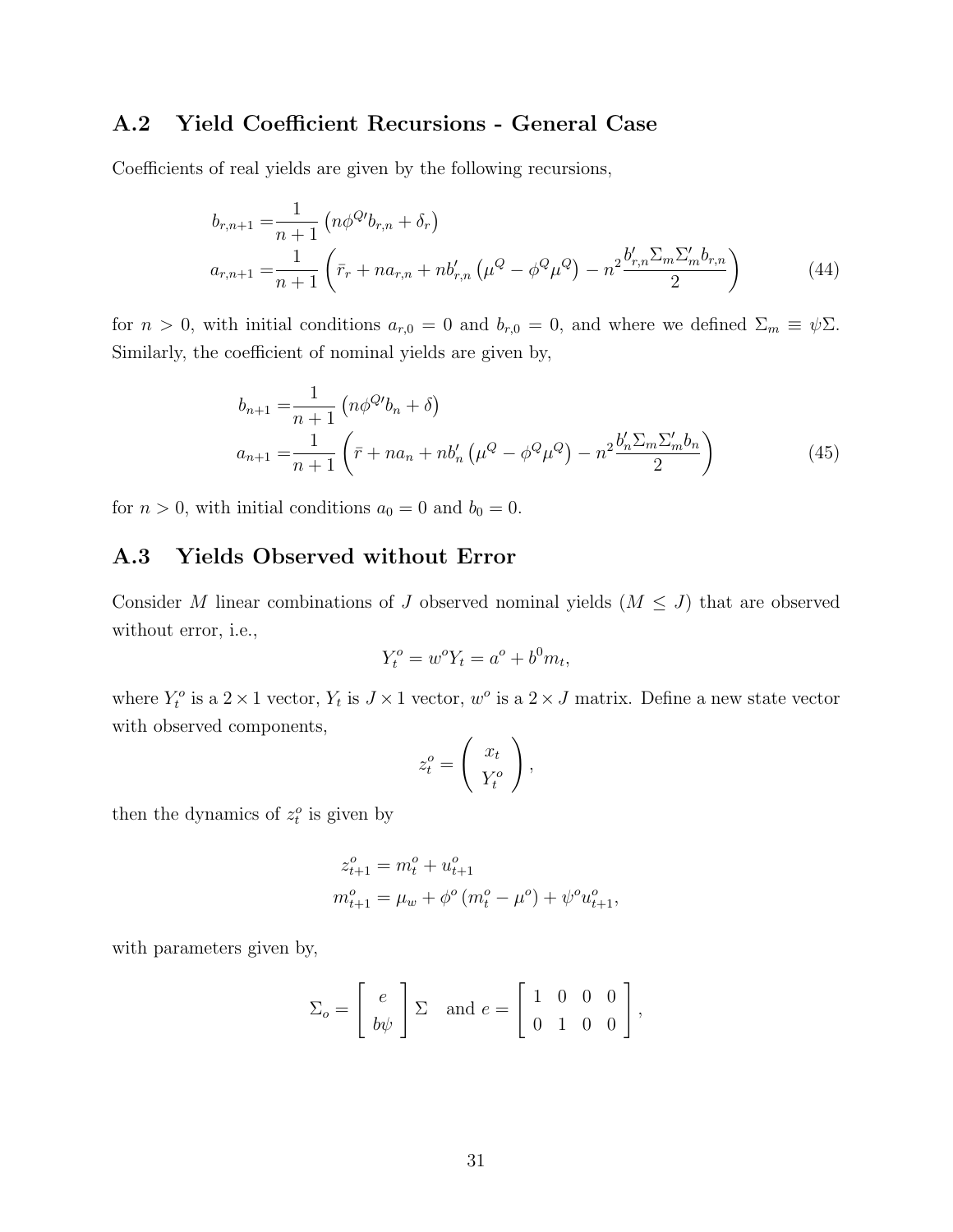$$
\mu^o = \begin{pmatrix} e\mu \\ a+b\mu \end{pmatrix}, \quad \psi^o = \begin{bmatrix} e \\ b\phi \end{bmatrix} \psi \begin{bmatrix} e \\ b\psi \end{bmatrix}^{-1}
$$

$$
\theta^o = \begin{bmatrix} e \\ b\phi \end{bmatrix} \begin{pmatrix} e \\ \theta - \psi \begin{bmatrix} e \\ b\psi \end{bmatrix}^{-1} \begin{bmatrix} 0 \\ b\theta \end{bmatrix} \end{pmatrix} \begin{bmatrix} e \\ b\phi \end{bmatrix}^{-1},
$$

and  $\phi^o = \psi^o + \theta^o$ . Furthermore, the  $m_t^o$  is an affine transformation of  $m_t$ ,

$$
m_t^o = \gamma_0 + \gamma m_t
$$

where,

$$
\gamma_0 = \begin{pmatrix} 0_2 \\ w(a + b(\mu - \phi \mu)) \end{pmatrix}, \quad \gamma = \begin{pmatrix} e \\ b\phi \end{pmatrix}.
$$

# **A.4 Nominal Yield Decomposition**

$$
i_t^{(n)} = r_t^{(n)} + E_t \left[ \frac{\sum_{j=1}^n \pi_{t+j}}{n} \right] + E_t^Q \left[ \frac{\sum_{j=1}^n \pi_{t+j}}{n} \right] - E_t \left[ \frac{\sum_{j=1}^n \pi_{t+j}}{n} \right] + c_n
$$

where 
$$
c_n = \frac{1}{2}\sigma_{\pi}^2 + \frac{1}{2n}\sum_{j=0}^{n-1}j^2 \left(b'_{r,j}\sum_m \sum'_m b_{r,j} - b'_j \sum_m \sum'_m b_j\right)
$$
 and  $\sum_m = \psi \sum$ .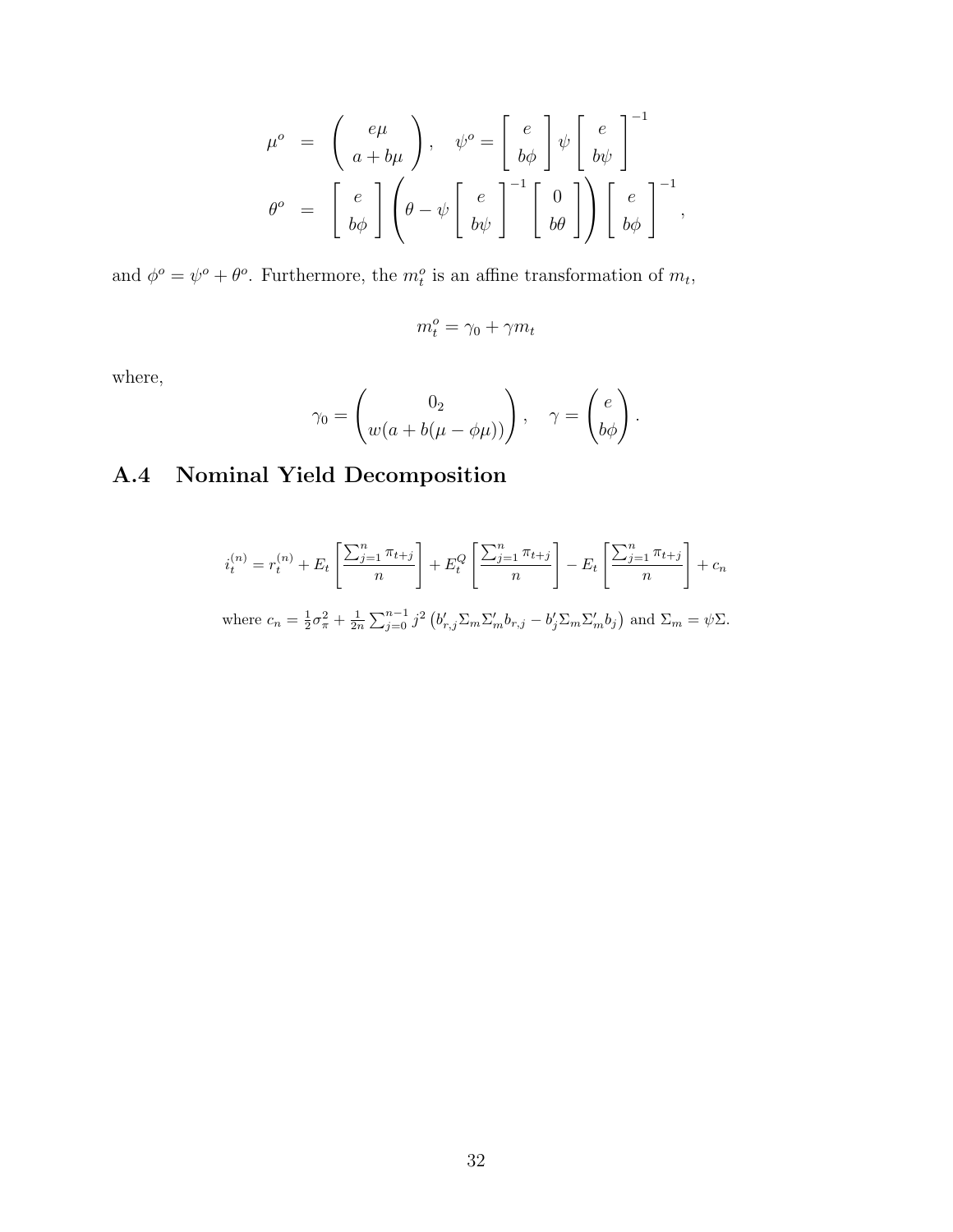

Figure 1: **Information Content of Survey Forecasts:** For each of the models and forecasting horizons we investigate, we plot the ratio of forecast RMSE when the model is estimated using surveys over that of the same model when estimated while neglecting surveys.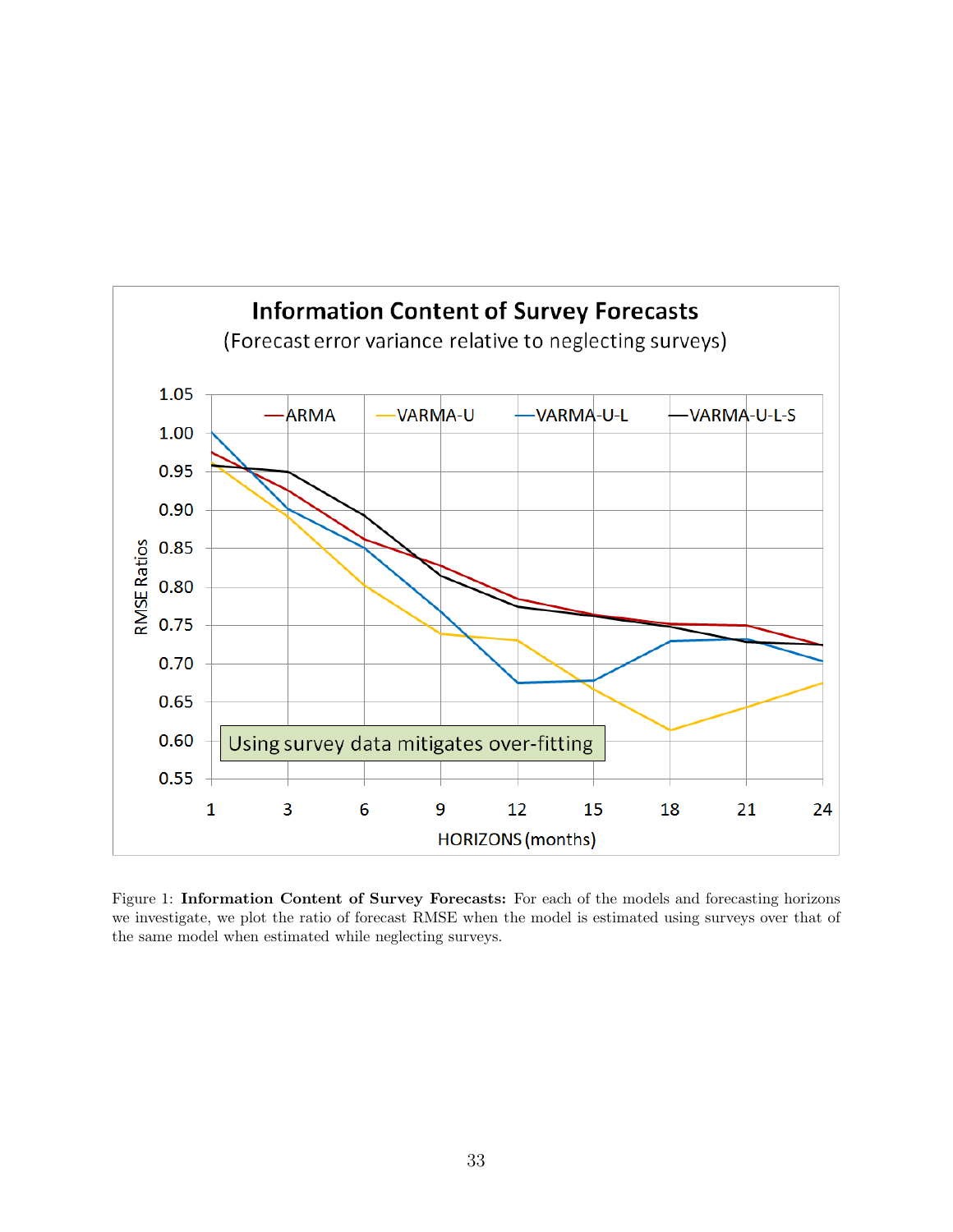

Figure 2: **Information Content of Survey Forecasts:** For each of the models and forecasting horizons we investigate, we plot the ratio of forecast RMSE over that of AR(1). All the models are estimated using surveys.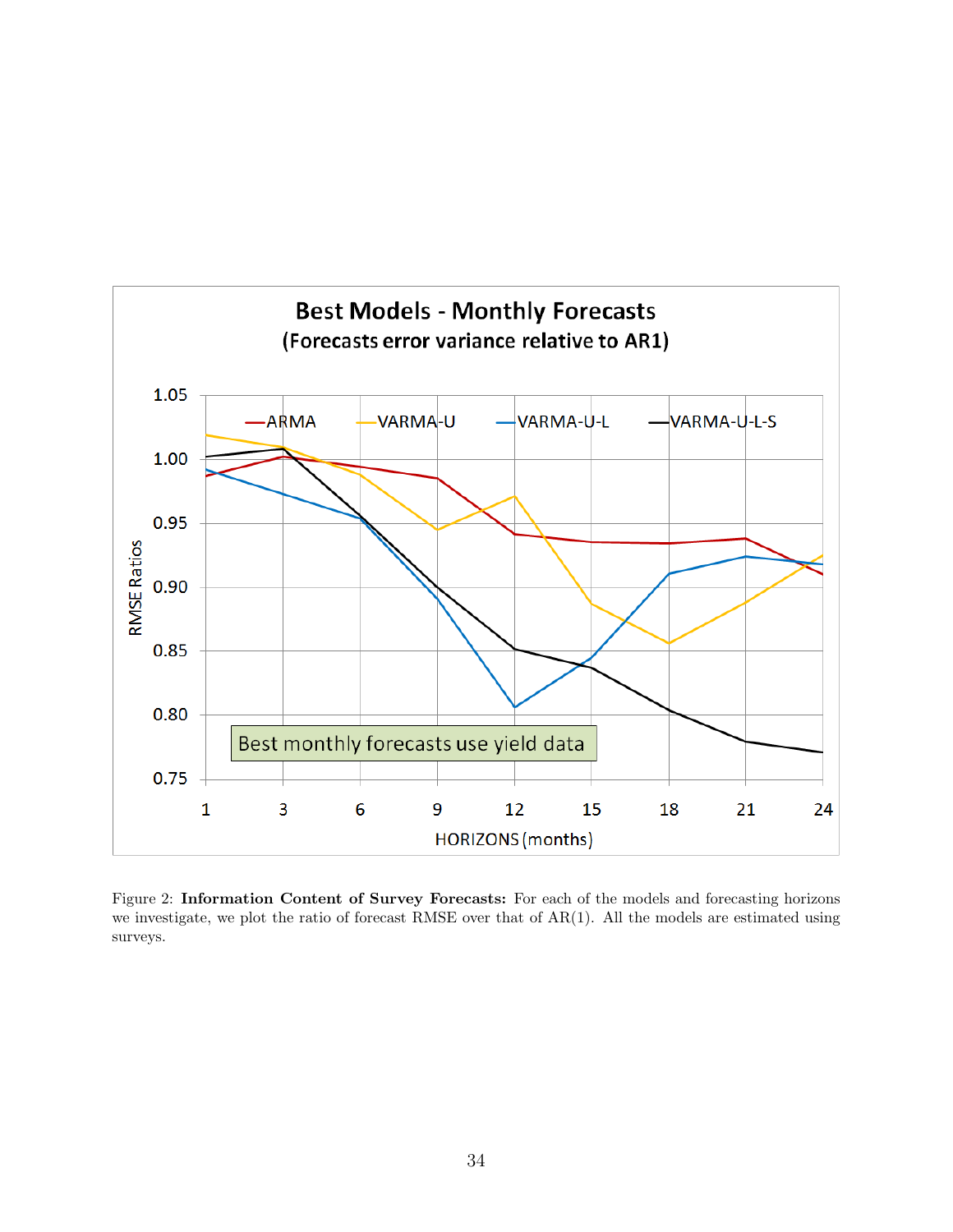

Figure 3: **VAR vs VARMA:** For each of the state vector  $z_t$  and forecasting horizons we investigate, we plot the ratio of forecast RMSE from VARMA over that of VAR. All the models are estimated using surveys.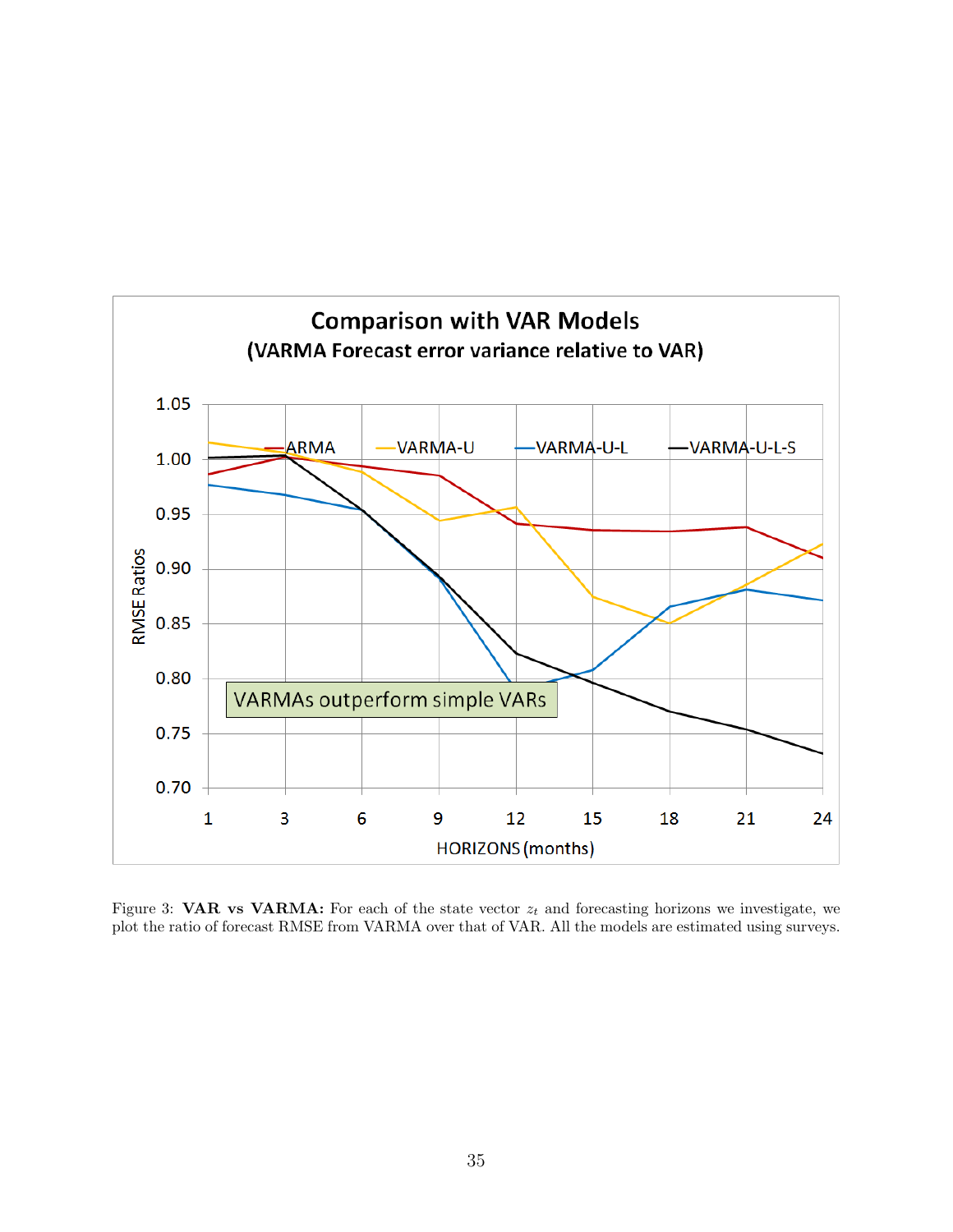

Figure 4: **Comparison with Surveys:** For each of the models and forecasting horizons we investigate, we plot the ratio of forecast RMSE over that of surveys. All the models are estimated using surveys. Because surveys data are available only quarterly, all the forecast errors are sampled quarterly prior to computing the RMSEs.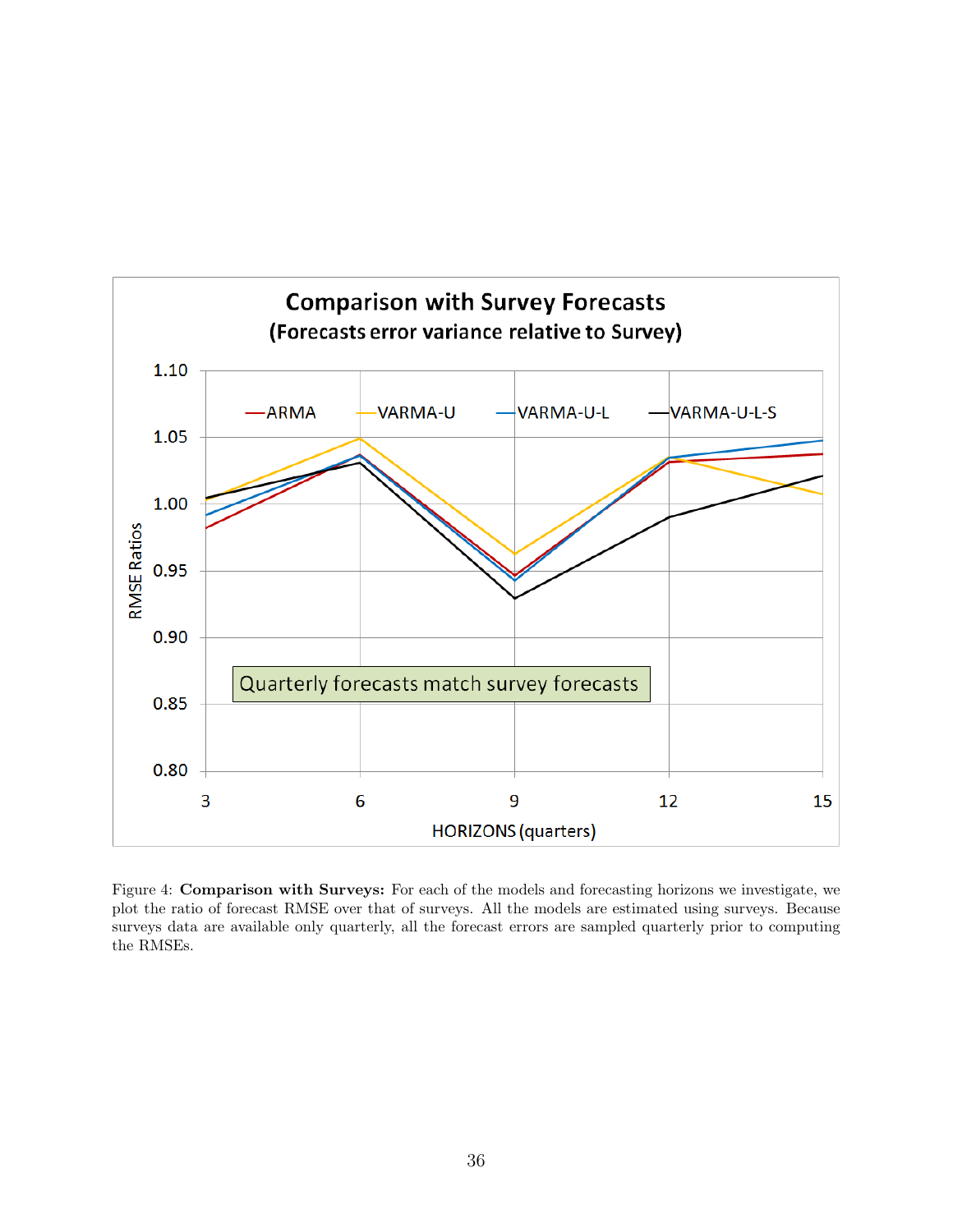

Figure 5: **Inflation Forecasts RMSEs:** For the no-arbitrage model, we plot the 1-month and 1-year monthly inflation forecast RMSEs varying the boundaries on the one-month ahead inflation Sharpe ratio distribution  $-\underline{SR} = \overline{SR} = \kappa$ , where  $\kappa$  range between 0 and 0.3.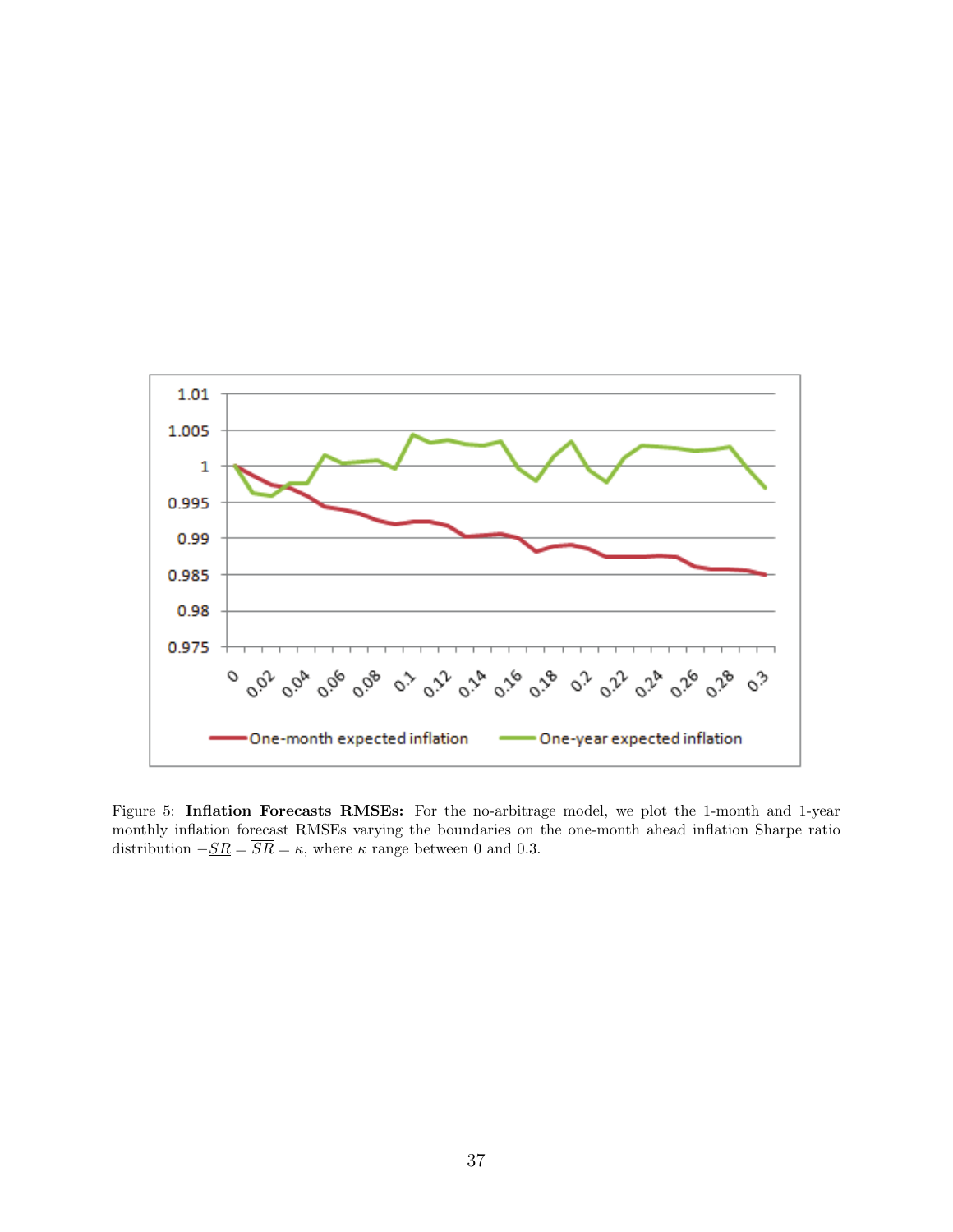Figure 6: Inflation and Inflation Expectations: We plot the Quarterly inflation, survey forecasts and no-arbitrage model-implied inflation expectations, from Q1-1992 to Q2-2012, at horizons of 1, 2, 3 and 4 quarters ahead. Figure 6: **Inflation and Inflation Expectations:** We plot the Quarterly inflation, survey forecasts and no-arbitrage model-implied inflation expectations, from Q1-1992 to Q2-2012, at horizons of 1, 2, 3 and 4 quarters ahead.



 $\frac{3}{2.5}$ 

 $4\frac{3.5}{6}$ 

ن<br>4<br>3.5

2 quarters

1 quarter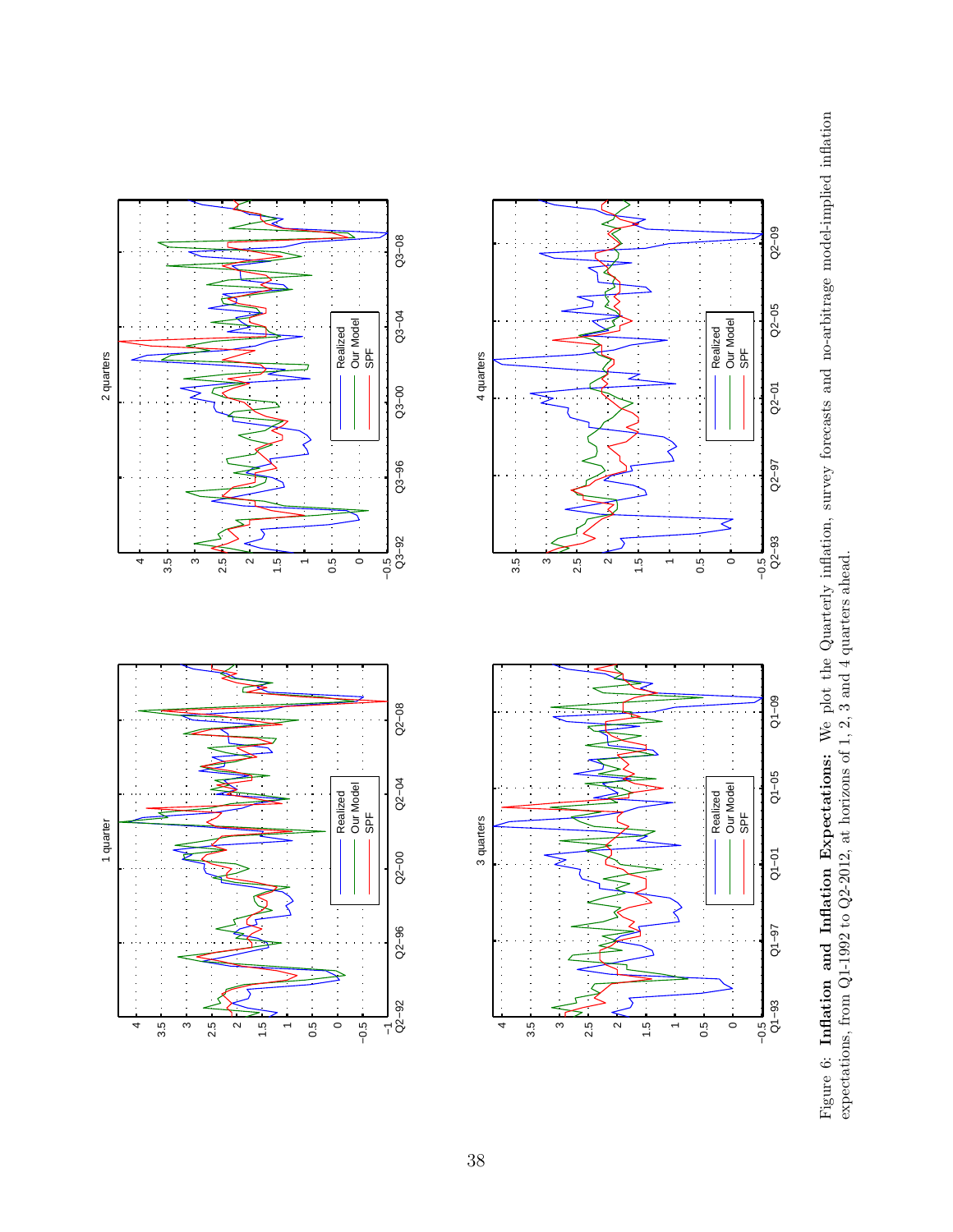

Figure 7: **Monthly Inflation Expectations:** For the no-arbitrage model, we plot the monthly expectation of average inflation, from January 1986 to May 2012, over the horizons 3 months, 1 year, 2 years and 5 years.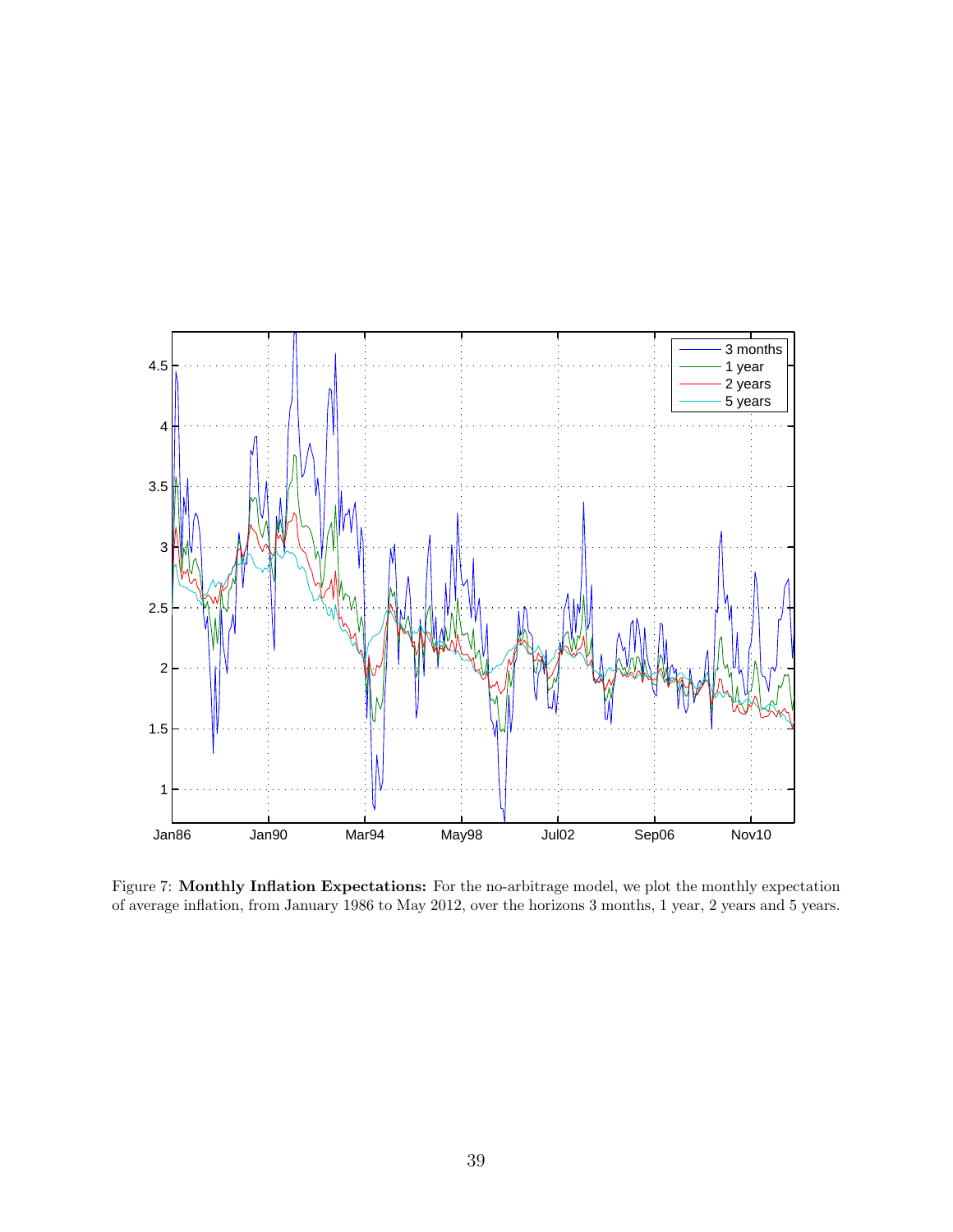

Figure 8: **Nominal Yield Loadings:** For the no-arbitrage model, we plot the nominal yield loadings on inflation expectations, unemployment expectations, the level and slope of the real curve for maturities ranging from three months to ten years.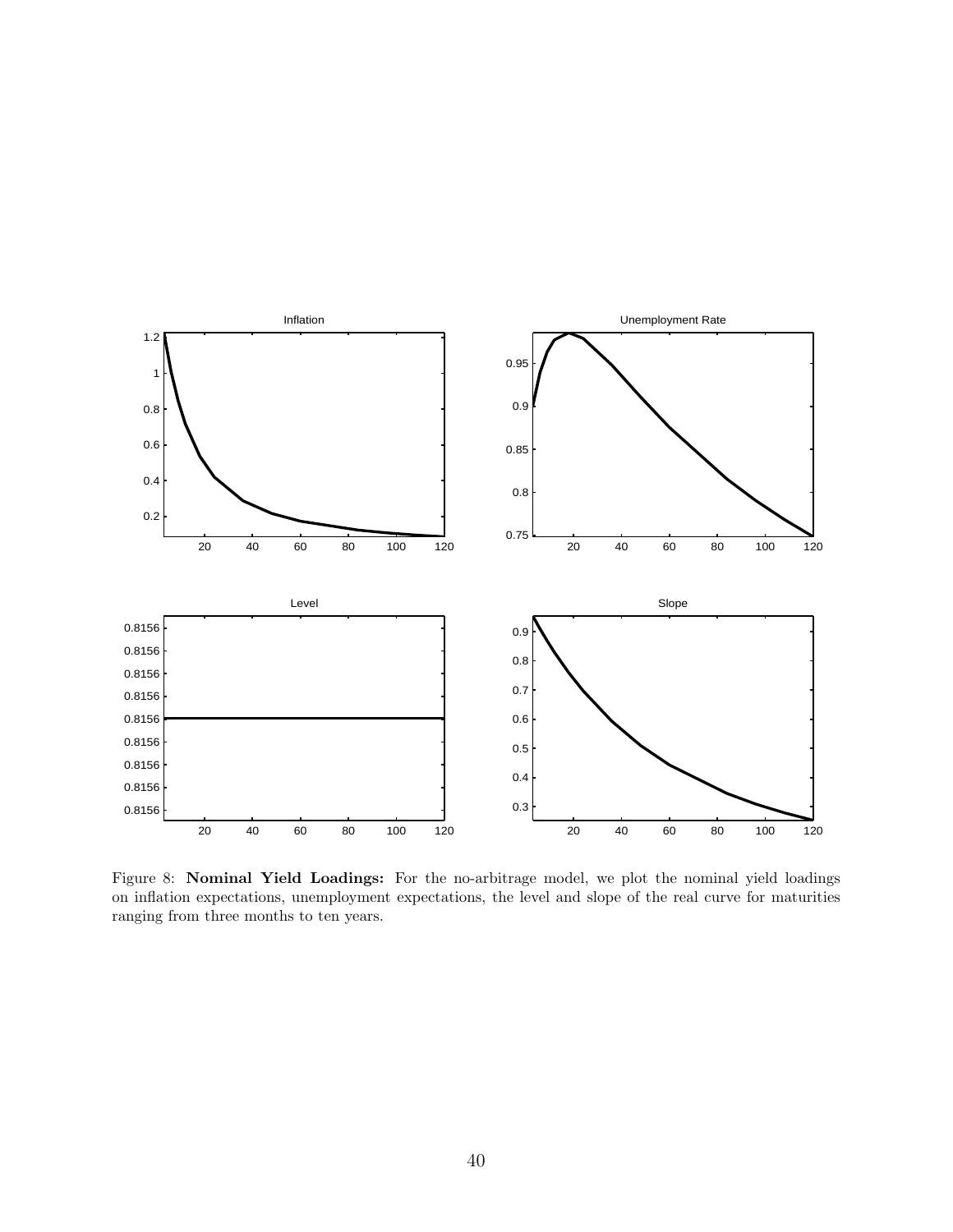





Figure 9: Nominal Yield Decomposition: For the no-arbitrage model, we plot the decomposition of the 3-months, 1-year, 2-years and 5-years Figure 9: **Nominal Yield Decomposition:** For the no-arbitrage model, we plot the decomposition of the 3-months, 1-year, 2-years and 5-years nominal yields, from January 1986 to May 2012, into its components: a real yield, the inflation expectation and the inflation risk premium. nominal yields, from January 1986 to May 2012, into its components: a real yield, the inflation expectation and the inflation risk premium.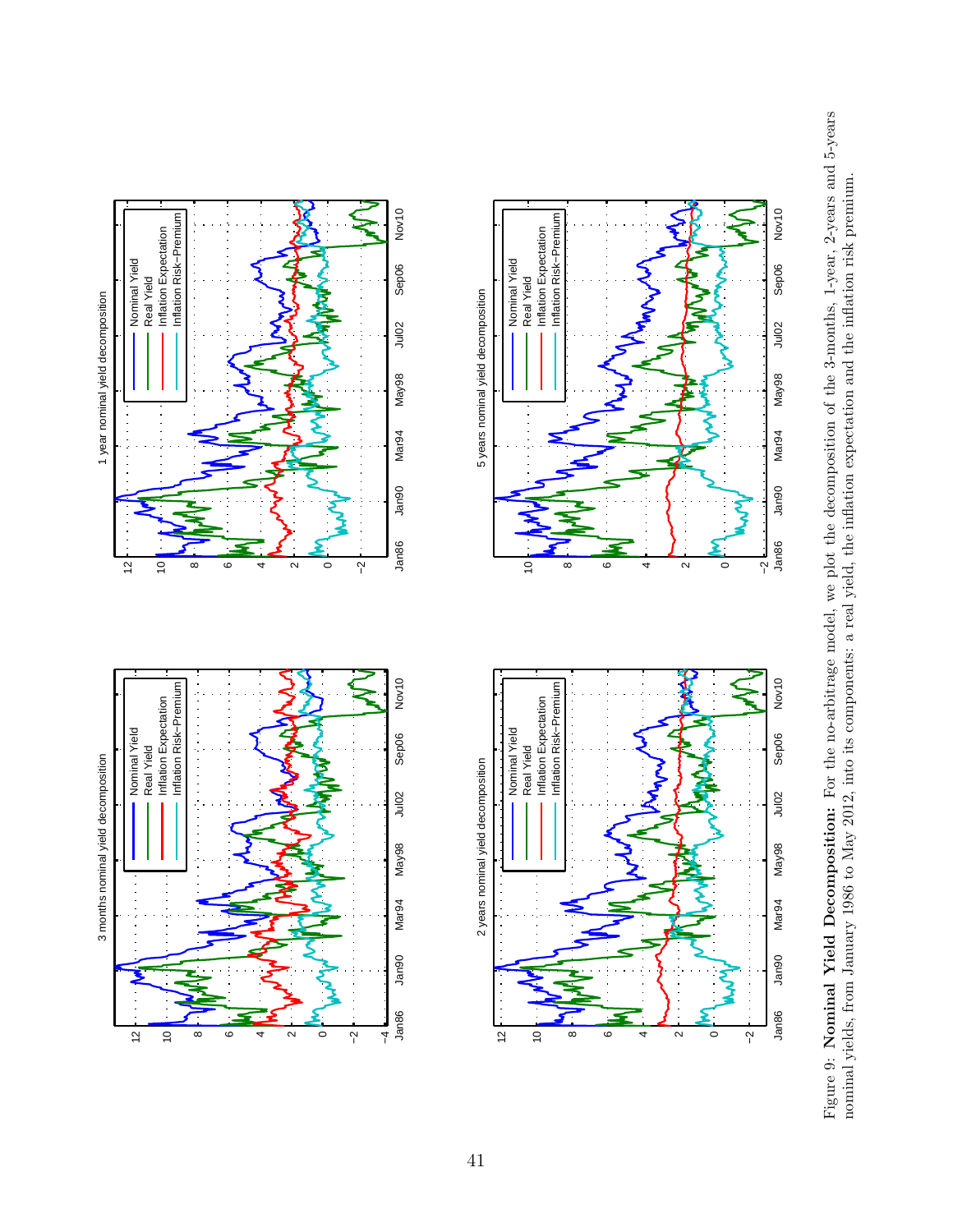

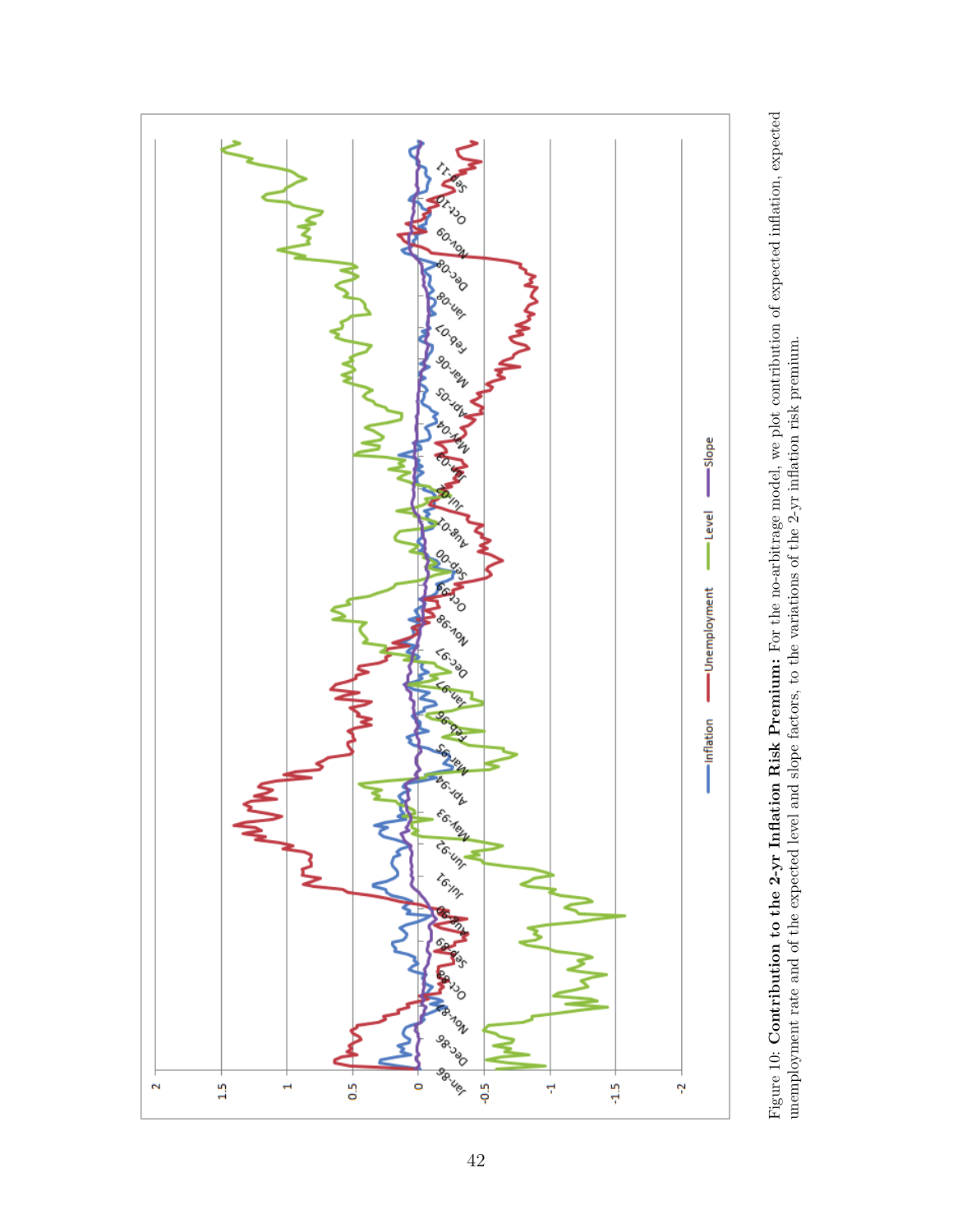

Figure 11: **Inflation Risk Premium Loadings:** For the no-arbitrage model, we plot inflation risk premium loadings on inflation expectations, unemployment expectations, the level of the real curve and the slope of the real curve for maturities ranging from three month to ten years.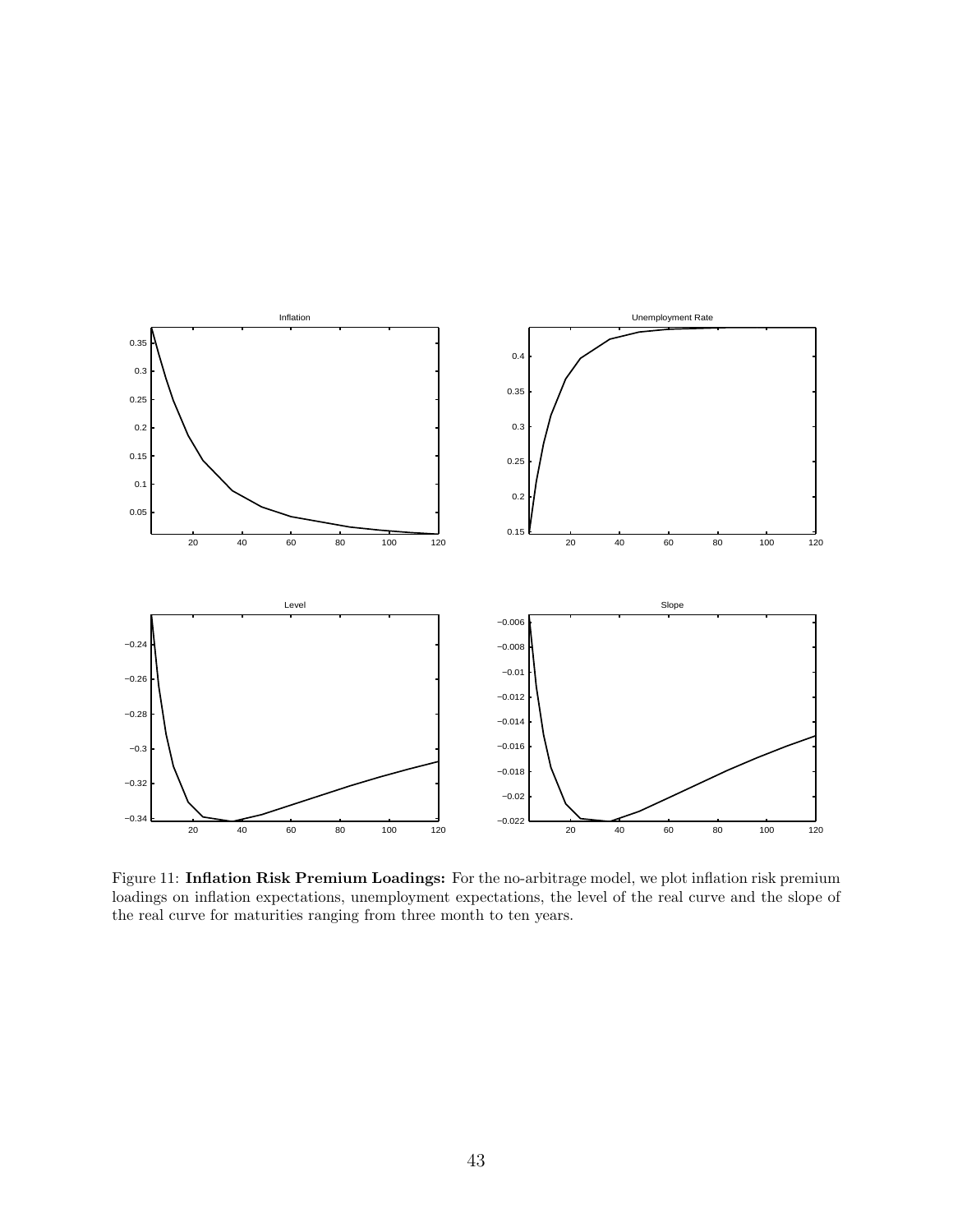

(A) - Components of Unemployment Loadings



(B) - Components of Level Loadings

#### Figure 12: **Sources of Inflation Risk Premium:**

For the no-arbitrage model, Panel 12A draws the four components of the loadings of expected unemployment on the 2-year inflation risk premium. Panel 12B draws the four components of the loadings of the level factor on the 2-year inflation risk premium. Horizons up to 60 months.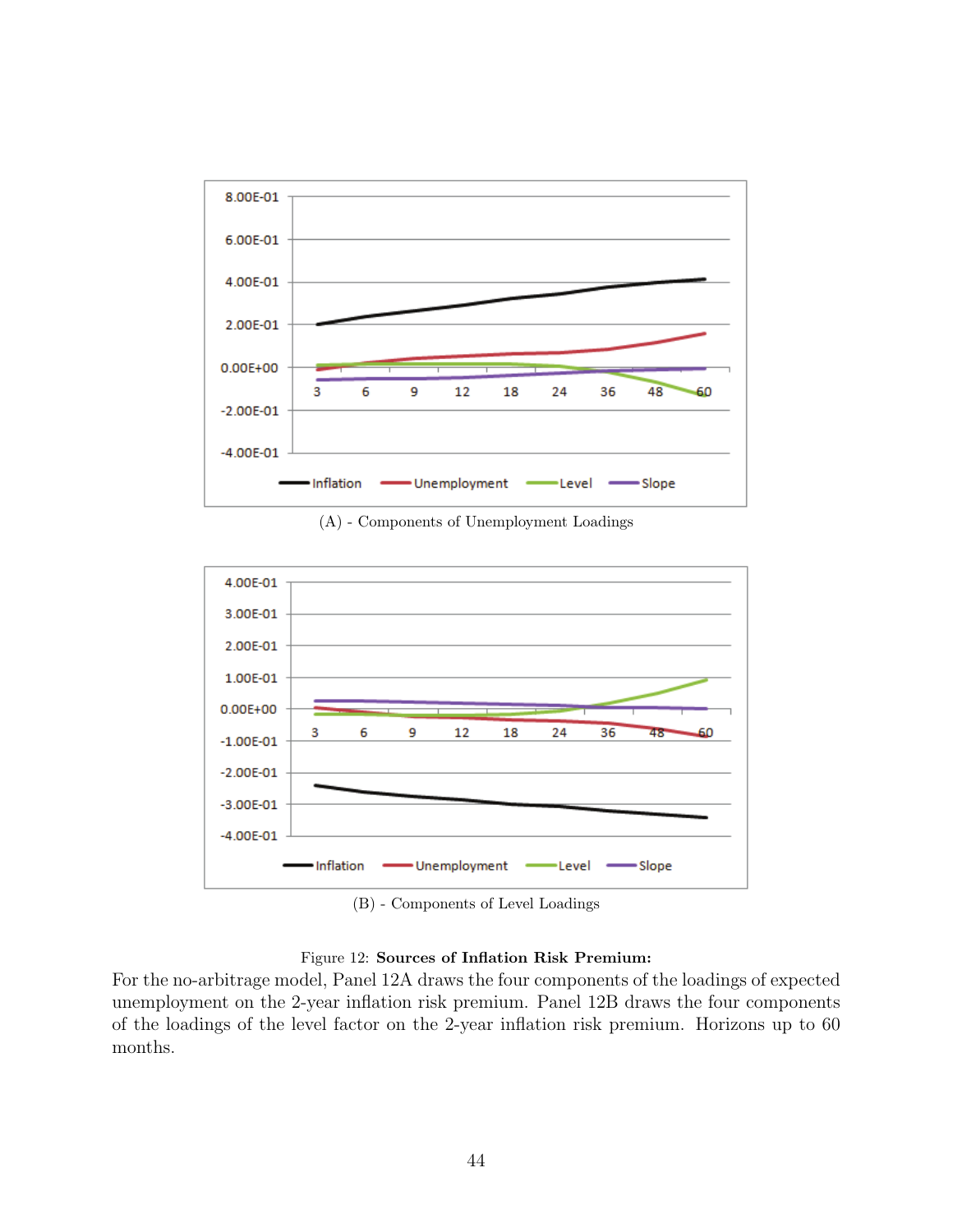#### Table 1: **Measurement Errors**

Standard deviation of measurement errors in CE inflation forecasts and yields, respectively, with asymptotic standard errors in parenthesis. CE inflation forecast inflation at quarterly horizons from 1 to 5 quarters ahead. Yield combinations measured with errors,  $Y_{n,t}^e$ , are the principal components of yields (except the first two measured without errors). Macro and yield data 01/1984-09/2011. Survey data Q1-1992/Q2-2011.

|                | <b>SPF</b>       |              |             | Yields         |              |
|----------------|------------------|--------------|-------------|----------------|--------------|
| Horizon        | $\sigma_{spf,h}$ |              | $Y_{n,t}^e$ | $\sigma_{e,n}$ |              |
|                | 0.016            | $(1.31E-04)$ |             | 0.009          | $(1.52E-04)$ |
| $\overline{2}$ | 0.017            | $(1.29E-04)$ |             | 0.004          | $(7.01E-05)$ |
| 3              | 0.015            | $(1.60E-04)$ |             | 0.003          | $(2.47E-04)$ |
| $\overline{4}$ | 0.009            | $(2.45E-04)$ |             | 0.002          | $(8.36E-06)$ |
| 5              | 0.007            | $(3.23E-04)$ |             | 0.001          | $(2.52E-05)$ |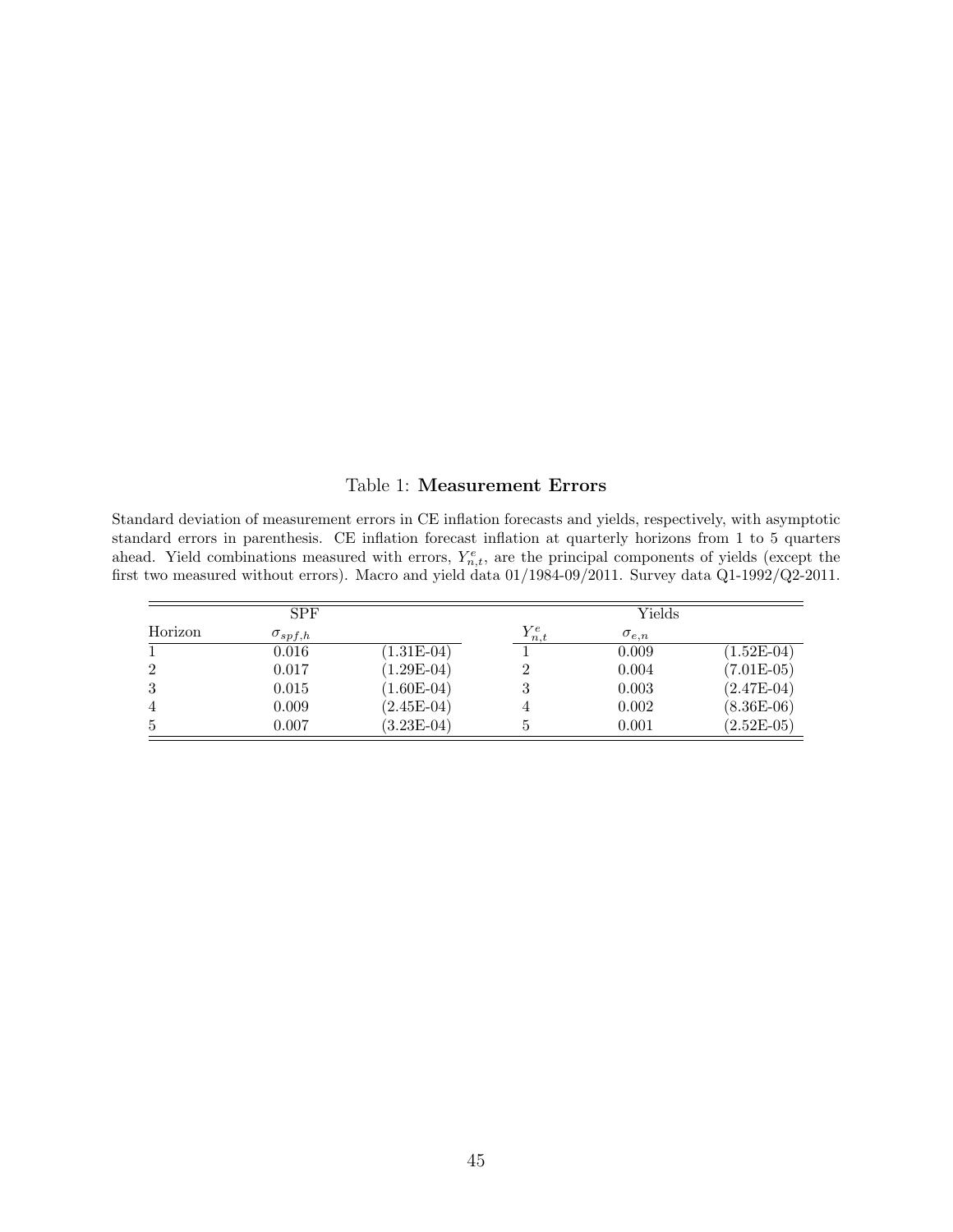| $\mathbf{i}$<br>ーーく                                                                                                         |
|-----------------------------------------------------------------------------------------------------------------------------|
|                                                                                                                             |
| c<br>C<br>ĭ                                                                                                                 |
| ı<br>してん ドイ                                                                                                                 |
| J<br>֕<br>֝֝֝֝֝֝֝֝֝֝֝֝<br>֪֝֝֝<br>֪֧֖֖֧֧֧֧֧֧֧֧֧֧֧֧֚֚֚֚֚֚֚֚֚֚֚֚֚֚֚֚֝֝֝֝֝֝֬֝֝֝֬֝֝֝֬֝֝֬֝֝֝֬֝֬֝֬֝֬֝֝֬֝֬֝֬֝֬֝֬֝֬֝<br>֧֧֚֚֝֝<br>ſ |
| $\frac{1}{2}$<br>י<br>ľ<br>l                                                                                                |
| I                                                                                                                           |

This table compares the out-of-sample inflation forecast RMSEs from each model. Panel A presents results from quarterly forecasts. Panels B presents results from monthly forecasts. Survey data is included in the likelihoo This table compares the out-of-sample inflation forecast RMSEs from each model. Panel A presents results from quarterly forecasts. Panels B presents results from monthly forecasts. Survey data is included in the likelihood function in each case. Forecast horizons in months. Macro and yield data 01/1984-09/2011. Survey data Q1-1992/Q2-2011.

|                                                                                                                                                                                    | RW1              | RW <sub>2</sub>        | ARMA            | <b>SARMA</b>                                | $VAR-U$ | VARMA-U          | VAR-UL                                      | VARMA-UL             | VAR-ULS                                            | VARMA-ULS           |
|------------------------------------------------------------------------------------------------------------------------------------------------------------------------------------|------------------|------------------------|-----------------|---------------------------------------------|---------|------------------|---------------------------------------------|----------------------|----------------------------------------------------|---------------------|
|                                                                                                                                                                                    | $\frac{6}{1.96}$ | $\vert$ $\frac{13}{2}$ | $\frac{66}{10}$ |                                             | $\vert$ |                  | $\begin{array}{c} 1.00 \\ 0.99 \end{array}$ |                      |                                                    |                     |
|                                                                                                                                                                                    | 2.81             | 1.22                   | 0.99            | $\begin{array}{c} 0.95 \\ 0.90 \end{array}$ | 1.01    | $1.01$<br>$1.00$ |                                             | 0.95<br>0.98<br>0.90 | $\begin{array}{c} 0.30 \\ -0.99 \end{array}$       | $\frac{1.01}{0.98}$ |
|                                                                                                                                                                                    | 3.71             | $\Xi$                  | 0.96            | 0.95                                        | 1.01    | 0.98             | 0.96                                        |                      | $\begin{array}{c} 0.97 \\ 0.97 \\ 0.0 \end{array}$ | 0.95                |
|                                                                                                                                                                                    | 4.03             | 1.34                   | 0.96            | 0.96                                        | 1.01    | 0.96             | 0.96                                        | 1.89                 |                                                    | 0.92                |
| $\begin{tabular}{l cc}\hline\text{Horizon} & \text{CE} & \text{1} \\\hline 3 & & 1.01 & \\ 6 & & 0.95 & \\ 9 & & 1.02 & \\ 12 & & 0.93 & \\ 15 & & 0.92 & \\ \hline \end{tabular}$ | 3.80             | $\overline{21}$        | 0.95            | 0.94                                        | ș       | 0.92             | 0.96                                        | 0.92                 |                                                    | 0.94                |
|                                                                                                                                                                                    |                  |                        |                 |                                             |         |                  |                                             |                      |                                                    |                     |
|                                                                                                                                                                                    |                  |                        |                 |                                             |         |                  |                                             |                      |                                                    |                     |

Panel (A)  $\it Quarterly$  forecasts Panel (A) Quarterly forecasts

Panel (B) Monthly forecasts Panel (B) Monthly forecasts

| ARMA-ULS       |             |      |        |         | 0.85           | 0.84             | 0.80       | 0.78  | 177       |
|----------------|-------------|------|--------|---------|----------------|------------------|------------|-------|-----------|
| VAR-ULS        |             |      |        |         |                | 1.05             | $\ddot{5}$ | 3.    | $\approx$ |
| 'ARMA-UI       | 0.99        | 0.97 | $-0.5$ | .89     | $-81$          | 0.84             | 0.91       | 0.92  | 92        |
| /AR-UI         | 0.02        | ą    | ë      | S       | $\overline{0}$ | 0.05             | $\ddot{0}$ | ë     | ë         |
| ARMA-U         | 0.02        |      |        | 0.94    | 0.97           | 0.89             | 0.86       | 0.89  | 3         |
| /AR-U          | 00.1        | š    | Š      | e.<br>C | 1.02           | 1.01             | $\Xi$      | $\Xi$ | 5         |
| <b>ARMA</b>    | 0.99        | ă    |        | 3.99    | 0.97           | $0.97$<br>$0.95$ |            | 0.94  | 0.92      |
| ANA            | <b>06.C</b> | ĕ    | ğ      | 0.95    |                | ತ ತೆ.<br>ವ ತೆ. ಇ |            | 0.94  | $-1.61$   |
| W <sub>2</sub> | Sö          | SÒ.  | Ĕ      | শ্র     | $\frac{1}{2}$  | ر<br>دی          | ઝું        | ಜ್ಞ   | SS.       |
| RW1            | .28         | 74.  | 2.36   | 2.97    | $\frac{20}{2}$ | 3.70             | 3.87       | 0.96  | i<br>H    |
| 5              |             |      |        |         |                |                  |            |       |           |
|                |             |      |        |         |                |                  |            |       |           |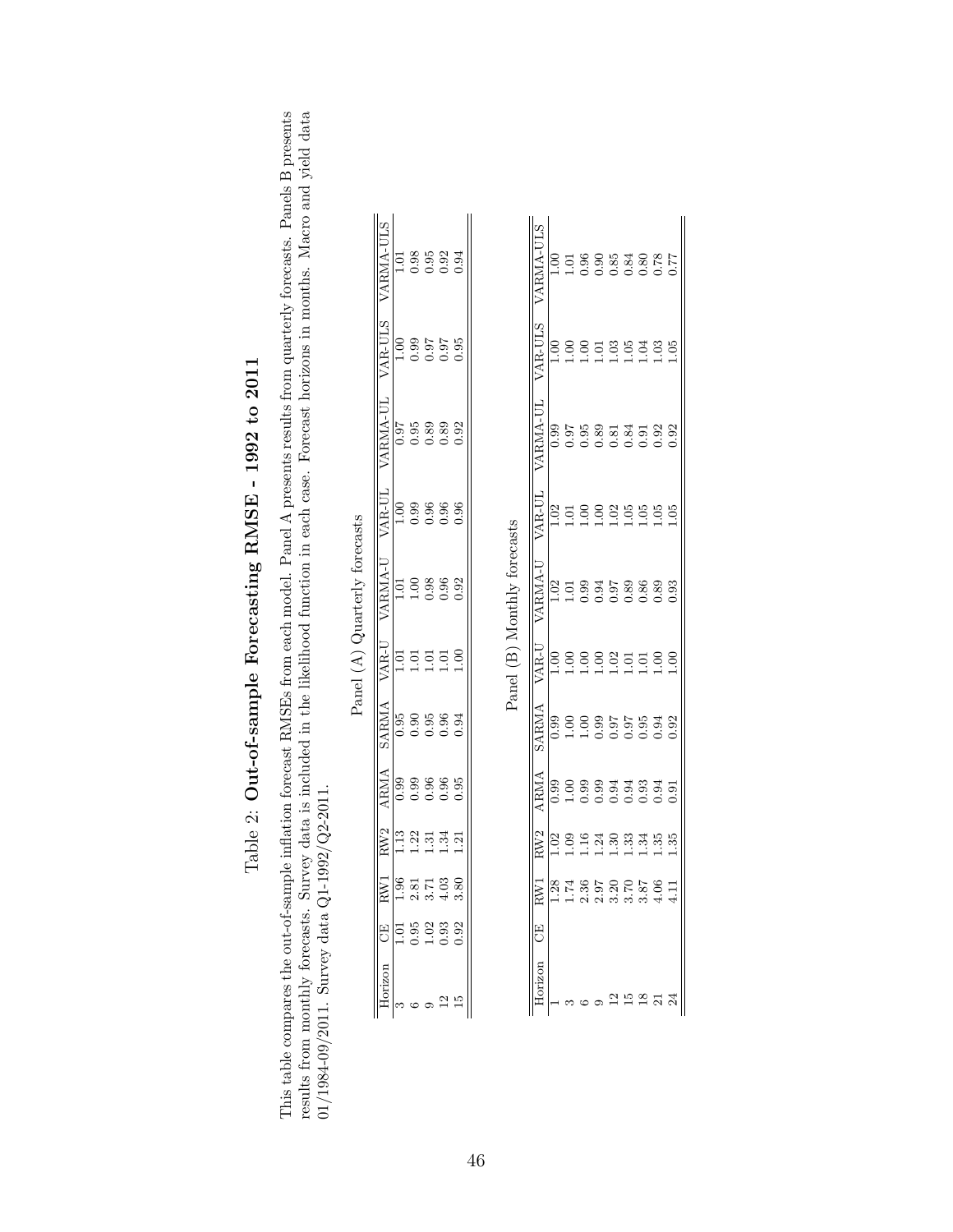|          |                                |                            |                                |                     | Panel (A) Monthly forecasts   |                    |                |                      |                        |
|----------|--------------------------------|----------------------------|--------------------------------|---------------------|-------------------------------|--------------------|----------------|----------------------|------------------------|
| Horizon  | AR                             | ARMA                       | SARMA                          | VAR-U               | VARMA-U                       | <b>VAR-UL</b>      | VARMA-UL       | VAR-ULS              | VARMA-ULS              |
|          | <b>160</b>                     | 0.98                       | 0.97                           | 0.97                | 0.96                          | 1.01               | 8<br>C         | 0.99                 | 0.96                   |
|          |                                | 388376<br>0.0000<br>0.0000 |                                | 0.91                |                               | 1.97               | 0.90           | 0.97                 |                        |
|          | 52<br>236<br>286<br>286<br>286 |                            |                                | 0.85                |                               |                    |                |                      |                        |
|          |                                |                            |                                |                     |                               |                    |                |                      |                        |
|          |                                |                            |                                | 255<br>0.55<br>0.50 |                               |                    |                |                      |                        |
|          |                                |                            |                                |                     |                               |                    |                |                      |                        |
|          | 0.73                           | 0.75                       | 53888884<br>5388888<br>5000000 | 0.72                |                               | 33<br>3353<br>0000 |                | 33<br>33885<br>00000 | 231312686<br>200000000 |
|          | 0.71                           | 0.75                       |                                | 0.70                | 0.64                          | 0.85               | 0.73           | 0.83                 |                        |
|          | 0.70                           | 0.72                       | 0.72                           | 0.69                | 0.68                          | 0.86               | 0.70           | 0.83                 | 0.73                   |
|          |                                |                            |                                |                     | Panel (B) Quarterly forecasts |                    |                |                      |                        |
|          |                                |                            |                                |                     |                               |                    |                |                      |                        |
| Horizon  | AR                             | ARMA                       | <b>SARMA</b>                   | VAR-U               | VARMA-U                       | <b>VAR-UL</b>      | VARMA-UL       | <b>VAR-ULS</b>       | VARMA-ULS              |
| S        | 0.87                           | 0.88                       | 0.82                           | 0.84                | 0.80                          | 0.97               | 0.88           | 0.96                 | 0.89                   |
| $\infty$ | 0.70                           | 0.89                       | 076                            | 77<br>17            | N 7۲                          | 0 <sup>5</sup>     | $\overline{0}$ | 0.01                 | 0.84                   |

Table 3: The Added Value of Inflation Surveys in Out-of-sample Forecasting Table 3: **The Added Value of Inflation Surveys in Out-of-sample Forecasting**

obtained when including surveys in the likelihood function to the forecasting RMSEs obtained without surveys. Forecast horizons in months. Macro and yield data 01/1984-09/2011. Survey data  $Q1-1992/Q2-2011$ . This Table compares the relative performance of each model in forecasting inflation out-of-sample. It reports the ratio of inflation forecast RMSEs This Table compares the relative performance of each model in forecasting inflation out-of-sample. It reports the ratio of inflation forecast RMSEs obtained when including surveys in the likelihood function to the forecasting RMSEs obtained without surveys. Forecast horizons in months. Macro and yield data 01/1984-09/2011. Survey data Q1-1992/Q2-2011.

| ARMA-UL        |                 | 0.84         |         | 8<br>0.5<br>0.0      |      |
|----------------|-----------------|--------------|---------|----------------------|------|
| <b>AR-ULS</b>  | 0.96            | 0.94         |         | $\frac{33}{280}$     |      |
| <b>ARMA-UL</b> |                 |              |         |                      |      |
| <b>AR-UL</b>   | $0.97$<br>0.95  |              |         | 3.85<br>0.85<br>0.91 |      |
| ARMA-U         | 0.80            | 0.75         |         | 0.63<br>0.63         | 0.65 |
| VAR-U          | $\frac{1}{184}$ |              |         | 88<br>0.69<br>0.0    |      |
| <b>SARMA</b>   | 0.82            | 0.76         |         | 2<br>0.74<br>0.0     |      |
| <b>AMA</b>     |                 | 0.88<br>0.82 |         | 0.74<br>0.72<br>0.72 |      |
| হ              | 0.87            | 0.79         | 0.70    | 0.67                 | 0.69 |
|                | S               | $\circ$      | $\circ$ | $\frac{2}{1}$        | 5i   |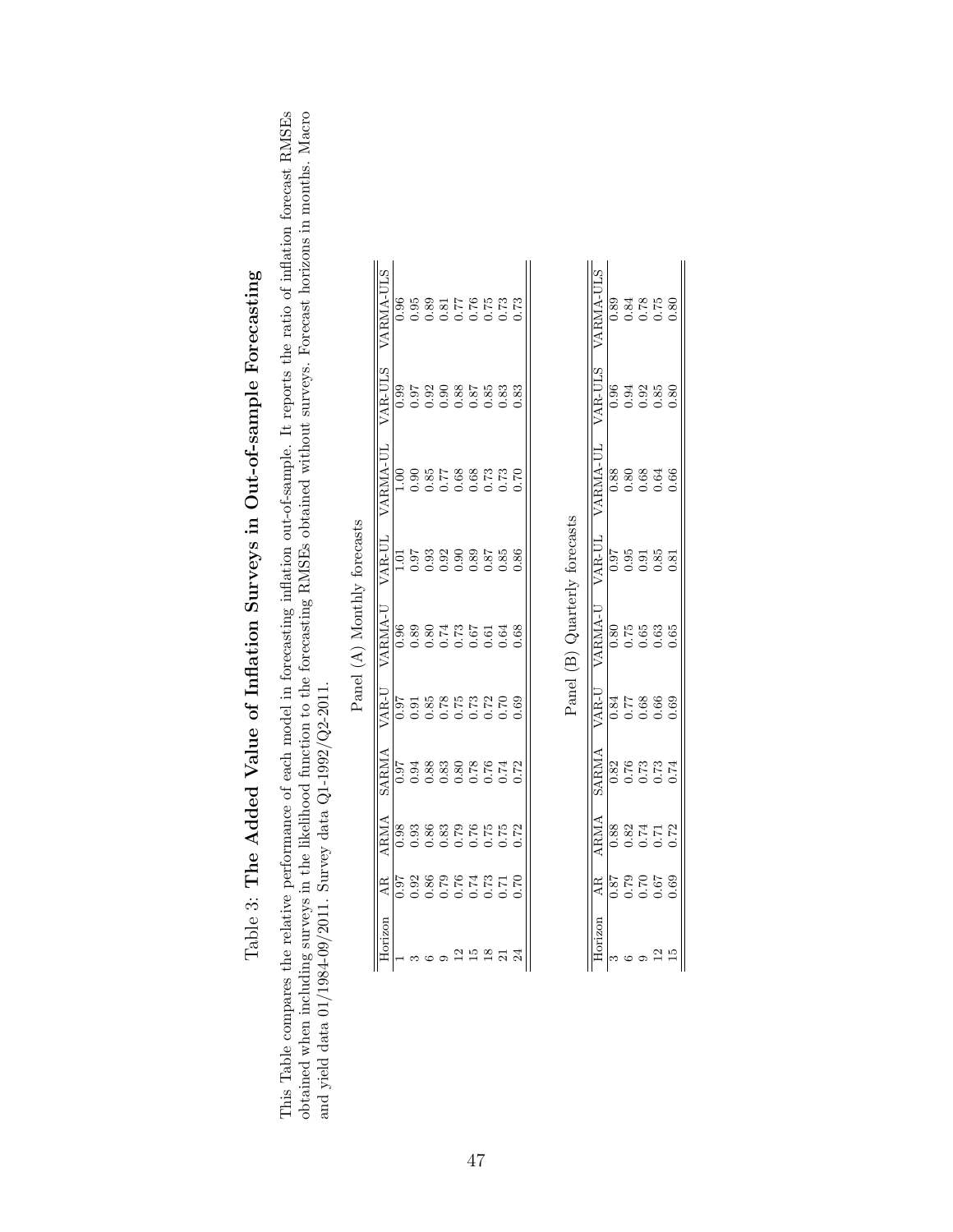#### Table 4: **The Added Value of a Moving Average in Out-of-sample Forecasting**

This Table assesses the contribution of a moving average component to forecast inflation out-of-sample. It reports the ratio of the inflation forecasts RMSEs of ARMA or VARMA relative to the RMSE obtained with the corresponding AR or VAR model. Panel A displays results obtained when excluding surveys in the likelihood function. Panel B and Panel C display RMSE ratios from monthly and quarterly forecasts, respectively, obtained when including surveys in the likelihood function. Forecast horizons in months. Macro and yield data 01/1984-09/2011. Survey data Q1-1992/Q2-2011.

|    | ARMA | VARMA-U | VARMA-UL | VARMA-ULS |
|----|------|---------|----------|-----------|
| 1  | 0.99 | 1.02    | 0.99     | 1.04      |
| 3  | 1.00 | 1.03    | 1.04     | 1.02      |
| 6  | 0.99 | 1.04    | 1.05     | 0.98      |
| 9  | 0.94 | 1.00    | 1.06     | 0.99      |
| 12 | 0.91 | 0.98    | 1.05     | 0.94      |
| 15 | 0.90 | 0.96    | 1.05     | 0.91      |
| 18 | 0.90 | 1.00    | 1.03     | 0.87      |
| 21 | 0.89 | 0.97    | 1.02     | 0.86      |
| 24 | 0.88 | 0.95    | 1.06     | 0.83      |

Panel (A) Excluding survey data - Monthly forecasts

Panel (B) Including survey data - Monthly forecasts

|    | ARMA | VARMA-U | VARMA-UL | VARMA-ULS |
|----|------|---------|----------|-----------|
| 1  | 0.99 | 1.02    | 0.98     | 1.00      |
| 3  | 1.00 | 1.01    | 0.97     | 1.00      |
| 6  | 0.99 | 0.99    | 0.95     | 0.95      |
| 9  | 0.99 | 0.94    | 0.89     | 0.89      |
| 12 | 0.94 | 0.96    | 0.79     | 0.82      |
| 15 | 0.94 | 0.87    | 0.81     | 0.80      |
| 18 | 0.93 | 0.85    | 0.87     | 0.77      |
| 21 | 0.94 | 0.89    | 0.88     | 0.75      |
| 24 | 0.91 | 0.92    | 0.87     | 0.73      |

Panel (C) Including survey data - Quarterly forecasts

| Horizon | ARMA | VARMA-U | VARMA-UL | VARMA-ULS |
|---------|------|---------|----------|-----------|
| 3       | 0.99 | 1.00    | 0.97     | 1.02      |
| 6       | 0.99 | 0.99    | 0.96     | 0.99      |
| 9       | 0.96 | 0.97    | 0.92     | 0.97      |
| 12      | 0.96 | 0.95    | 0.93     | 0.95      |
| 15      | 0.95 | 0.92    | 0.95     | 0.98      |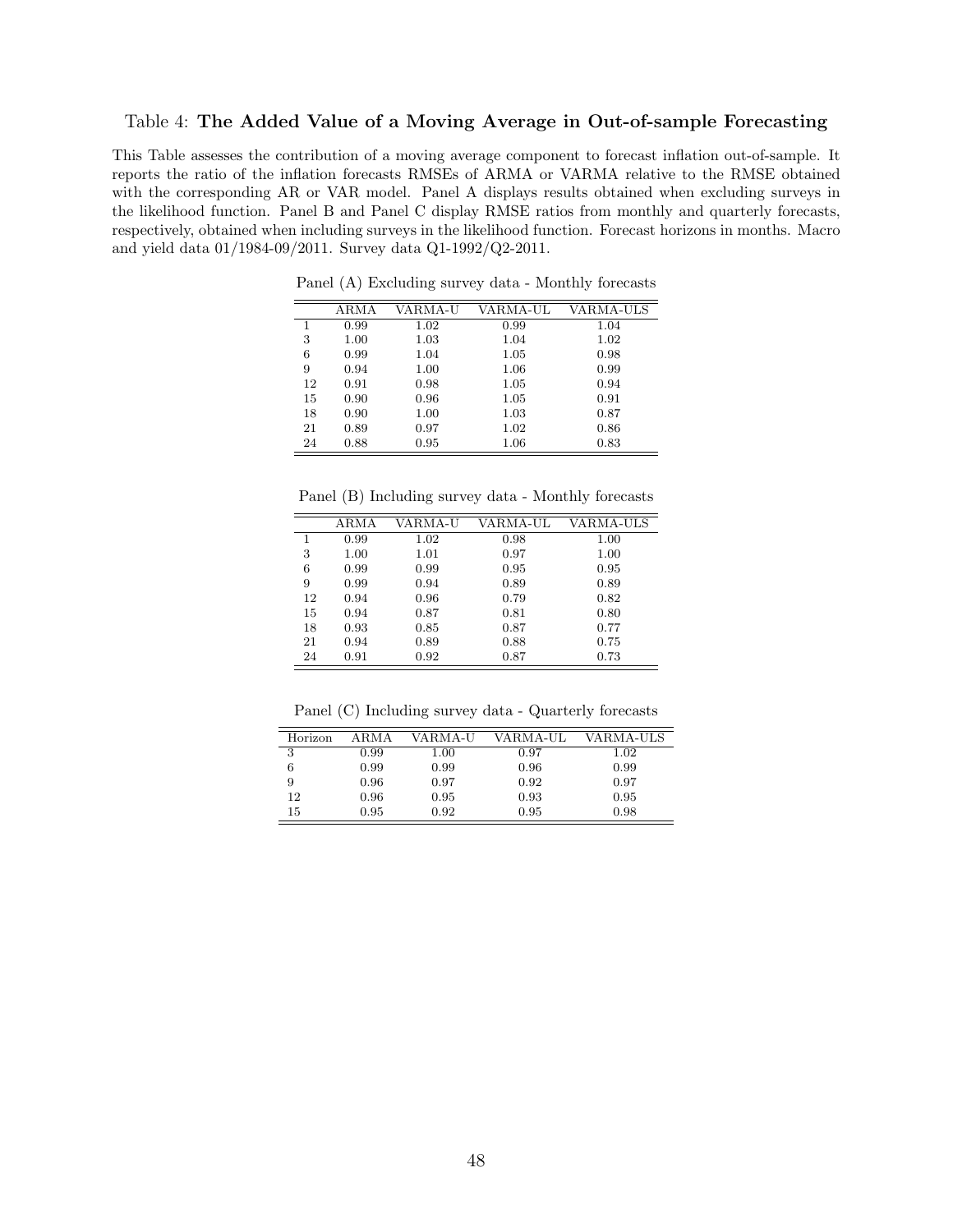| てくくら<br>ľ                          |
|------------------------------------|
| ł<br>֚֡                            |
| -<br>くらい<br>-<br>קל<br>j<br>i<br>I |
| こ しょくりくらく こくこ<br>ŗ                 |
| ;<br>;<br>;<br>ا<br>ا              |
| r<br>C<br>$\vdots$<br>้            |
| Ì<br>١<br>ĺ                        |

This Table compares the performance of each model's RMSE with survey forecast RMSEs. It reports the ratio of the inflation forecast RMSEs relative to the RMSEs from survey forecasts. Survey data is included at estimation This Table compares the performance of each model's RMSE with survey forecast RMSEs. It reports the ratio of the inflation forecast RMSEs relative to the RMSEs from survey forecasts. Survey data is included at estimation in all cases. Forecast horizons in months. Macro and yield data 01/1984-09/2011. Survey data Q1-1992/Q2-2011.

|               | <b>AMA</b>                | ARMA        | AR-U | ARMA-U         | AR-UL                 | <b>ARMA-UL</b> | AR-ULS     | ARMA-ULS          |
|---------------|---------------------------|-------------|------|----------------|-----------------------|----------------|------------|-------------------|
|               | <b>J.98</b>               | 0.95        | 00.1 | 0.1            | 0.09                  | 0.96           | 0.99       |                   |
| $\ddot{ }$    | 5<br>-<br>-<br>$\breve{}$ | 3.<br>CC    | ĕ    |                | ל<br>ל<br>$\subset$   | e<br>C         | ३          | $\frac{8}{1}$ .03 |
| 0.98          | 0.95                      | 3.<br>C     | 99.  | 9.<br>C        | 0.94                  | 0.87           | 9.90       |                   |
| $\frac{8}{1}$ | $-03$                     | 3<br>-<br>1 | 0.09 | 1.04           | ל<br>י<br>$\tilde{a}$ | 0.07           | $-5$       | 88<br>0.82<br>1.1 |
| 0.9           | 1.04                      | 0.03        | 0.09 | $\overline{0}$ | 0.05                  | 8<br>-<br>-    | $\ddot{5}$ |                   |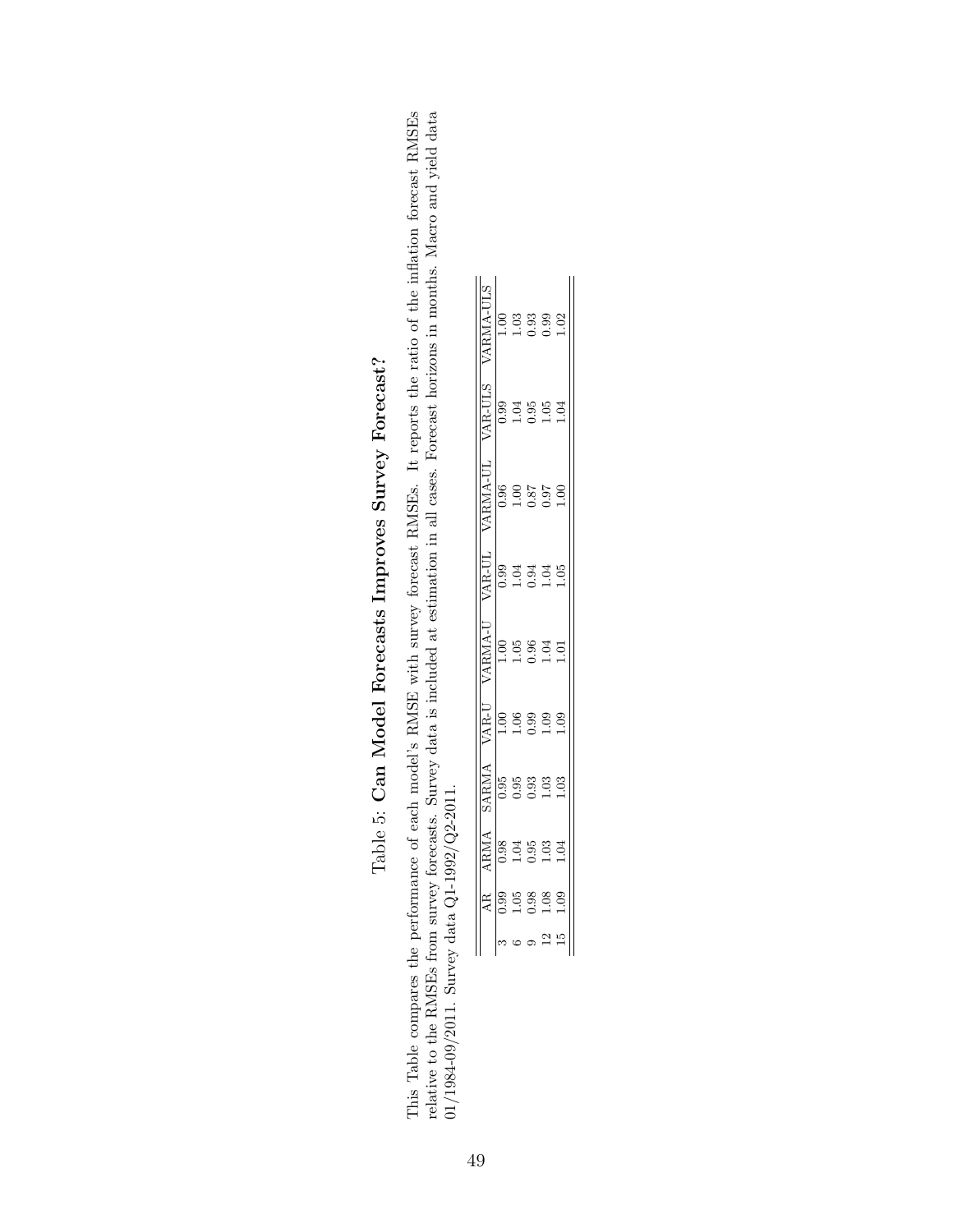# Table 6: Parameter Estimates Table 6: **Parameter Estimates**

Panel C displays parameters for the risk-neutral dynamics,  $\phi^Q$ . Recall that  $\psi^Q = \psi$ . Panel B displays the correlation of innovations to  $z_t$  and innovations to  $m_t$  implicit in the matrices  $\Sigma\Sigma'$  and  $\psi\Sigma\Sigma'\psi'$ , respectively. Diagonal elements correspond to the standard deviations of the corresponding innovations. Estimation is based on the joint likelihood of inflation, unemployment, yields and survey forecasts. Asymptotic standard errors in Parameter estimates for the no-arbitrage conditional mean model. Panel A displays parameters for the historical dynamics,  $\phi$  and  $\psi$ , respectively. Parameter estimates for the no-arbitrage conditional mean model. Panel A displays parameters for the historical dynamics, *ϕ* and *ψ*, respectively. Panel C displays parameters for the risk-neutral dynamics, *ϕQ*. Recall that *ψQ* = *ψ*. Panel B displays the correlation of innovations to *zt* and innovations to *mt* implicit in the matrices ΣΣ*′* and *ψ*ΣΣ*′ψ′*, respectively. Diagonal elements correspond to the standard deviations of the corresponding innovations. Estimation is based on the joint likelihood of inflation, unemployment, yields and survey forecasts. Asymptotic standard errors in parentheses when applicable. Macro and yield data 01/1984-09/2011. Survey data Q1-1992/Q2-2011. parentheses when applicable. Macro and yield data 01/1984-09/2011. Survey data Q1-1992/Q2-2011.

|                               | $2.24E - 01$                 | $(3.29E - 02)$ | $-8.33E - 02$     | $(1.93E\!-\!02)$ | $-5.82E-04$   | $(6.76E - 03)$ | $9.78E - 01$  | $(1.49E - 02)$ |
|-------------------------------|------------------------------|----------------|-------------------|------------------|---------------|----------------|---------------|----------------|
|                               | $1.28E + 00 -9.85E - 01$     | $(1.00E - 01)$ | $2.77E - 02$      | $(2.51E\!-\!02)$ | $9.80E-01$    | $(7.91E - 03)$ | $-3.92E - 02$ | $(1.72E - 02)$ |
|                               |                              | $(1.48E - 01)$ | $10-{\cal B}80.6$ | $(5.99E - 02)$   | $1.42E - 02$  | $(1.38E - 02)$ | $2.96E - 02$  | $(2.54E - 02)$ |
|                               | $\prime$ 1.73 $E-03$         | $(5.24E - 03)$ | $-9.89E - 03$     | $(2.23E - 03)$   | $2.50E - 02$  | $(5.22E - 03)$ | $3.84E - 02$  | $(7.51E - 03)$ |
|                               |                              |                |                   |                  | $\vert$       |                |               |                |
| Panel (A) Historical dynamics | $5.61E - 03$                 | $(5.55E - 03)$ | $.00E - 03$       | $(4.92E - 03)$   | $-5.82E - 04$ | $(6.76E - 03)$ | $9.78E - 01$  | $(1.49E - 02)$ |
|                               |                              |                |                   |                  |               |                |               |                |
|                               | $4.04E - 02$                 | $(5.52E - 03)$ | $2.06E - 02$      | $(3.68E - 03)$   | $9.80E - 01$  | $(7.91E - 03)$ | $-3.92E - 02$ | $(1.72E - 02)$ |
|                               | $-8.50E - 03$<br>$(8.40E-0)$ | $(1.20E - 02)$ | $9.63E - 01$      | $(1.13E - 02)$   | $1.42E - 02$  | $(1.38E - 02)$ | $2.96E - 02$  | $(2.54E - 02)$ |

 $\mathbf{p}_{\text{and}}(A)$  Hietorical dua

Panel (B) Standard Deviations and Correlations Panel (B) Standard Deviations and Correlations

|              | $\begin{array}{r} -0.53 \\ -0.72 \\ 0.50 \end{array}$  |            | $.94E - 04$ |
|--------------|--------------------------------------------------------|------------|-------------|
| $-0.81$      | $-0.25$                                                | $-98E - 0$ |             |
| 0.63         | $-91E - 04$                                            |            |             |
| $3.26E - 04$ |                                                        |            |             |
|              |                                                        | バビング (パス)  |             |
|              |                                                        |            |             |
|              | $-0.54$<br>$-0.54$                                     |            | $-25E - 04$ |
|              | $\begin{array}{r} -0.12 \\ -0.21 \\ -0.21 \end{array}$ |            |             |
| $-0.03$      | $77E - 0.5$                                            |            |             |
| ≌<br>I       |                                                        |            |             |

Panel (C) Risk-neutral dynamics Panel (C) Risk-neutral dynamics

|        | $\ell 8.62E-01$ | $4.35E - 02$   |              |  |
|--------|-----------------|----------------|--------------|--|
|        | $(5.85E - 03)$  | $(9.34E - 03)$ |              |  |
|        |                 | $9.99E - 01$   |              |  |
|        |                 | $(6.03E - 03)$ |              |  |
| e<br>G |                 | $-6.03E - 04$  |              |  |
|        |                 | $(3.48E - 03)$ |              |  |
|        |                 | $-1.96E - 02$  | $9.68E - 01$ |  |
|        |                 | $(8.20E - 03)$ |              |  |